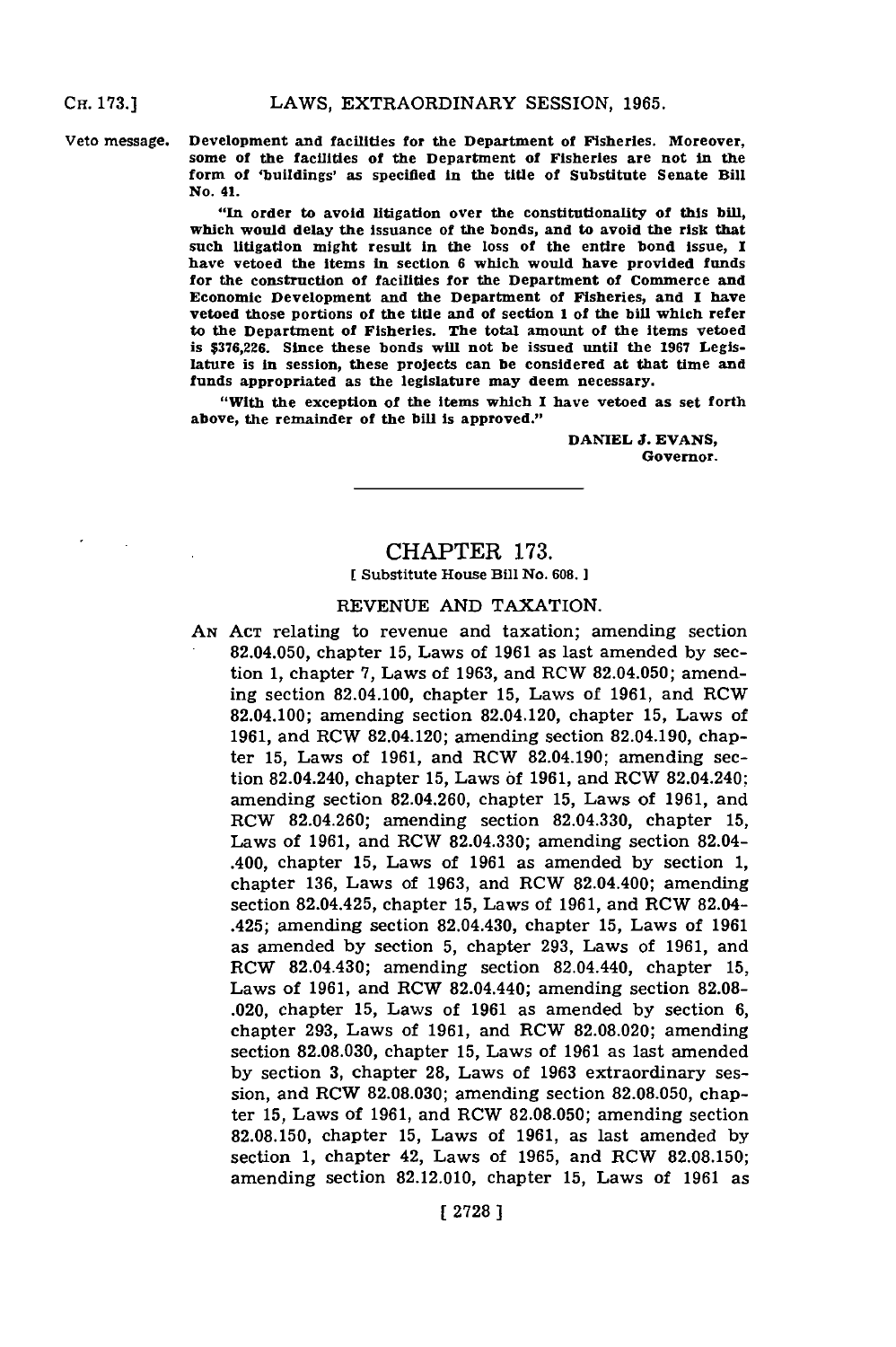amended **by** section **15,** chapter **293,** Laws of **1961,** and RCW **82.12.010;** amending section **82.12.020,** chapter **15,** Laws of **1961** as amended **by** section **9,** chapter **293,** Laws of **1961,** and ROW **82.12.020;** amending section **82.12.030,** chapter **15,** Laws of **1961** and section **1,** chapter **76,** Laws of **1963,** as last amended **by** section 4, chapter **28,** Laws of **1963** extraordinary session, and RCW **82.12.030;** amending section **82.16.010,** chapter **15,** Laws of **1961** as amended **by** section 12, chapter **293,** Laws of **1961,** and RCW **82.16- .010;** amending section **82.16.020,** chapter **15,** Laws of **1961,** as amended **by** section **13,** chapter **293,** Laws of **1961,** and ROW **82.16.020;** amending section **82.16.050,** chapter **15,** Laws of **1961,** and ROW **82.16.050;** amending section 82.24- .020, chapter **15,** Laws of **1961** as amended **by** section **3,** chapter 24, Laws of **1961** extraordinary session, and ROW 82.24.020; amending section **82.24.070,** chapter **15,** Laws of **1961** as amended **by** section 4, chapter 24, Laws of **1961** extraordinary session, and ROW **82.24.070;** amending section **82.26.020,** chapter **15,** Laws of **1961,** and ROW **82.26-** .020; amending section **82.32.060,** chapter **15,** Laws of **1961,** as amended **by** section **1,** chapter 22, Laws of **1963,** and ROW **82.32.060;** amending section **82.48.100,** chapter **15,** Laws of **1961,** and ROW **82.48.100;** amending section **82.50- .030,** chapter **15,** Laws of **1961** as amended **by** section **7,** chapter **199,** Laws of **1963,** and ROW **82.50.030;** amending section 24, chapter **62,** Laws of **1933** extraordinary session and ROW 66.24.290; adding new sections to chapter **15,** Laws of **1961** and to chapter 82.04 ROW; adding a new section to chapter **15,** Laws of **1961** and to chapter **84.36** ROW; prescribing penalties; and declaring an emergency and prescribing an effective date.

# *Be it enacted by the Legislature of the State of Washington:*

SECTION 1. Section 82.04.050, chapter 15, Laws **RCW 82.04.050** of **1961,** as last amended **by** section **1,** chapter **7,** Laws amended. of 1963, and RCW 82.04.050 are each amended to read as follows:

"Sale at retail" or "retail sale" means every sale Revenue and taxation. of tangible personal property (including articles pro- **1B &** o tax. duced, fabricated, or imprinted) to all persons ir-<br>respective of the nature of their business and includ-<br>retail sale ing, among others, without limiting the scope hereof, persons who install, repair, clean, alter, improve, construct, or decorate real or personal property of or for consumers other than a sale to a person who (a)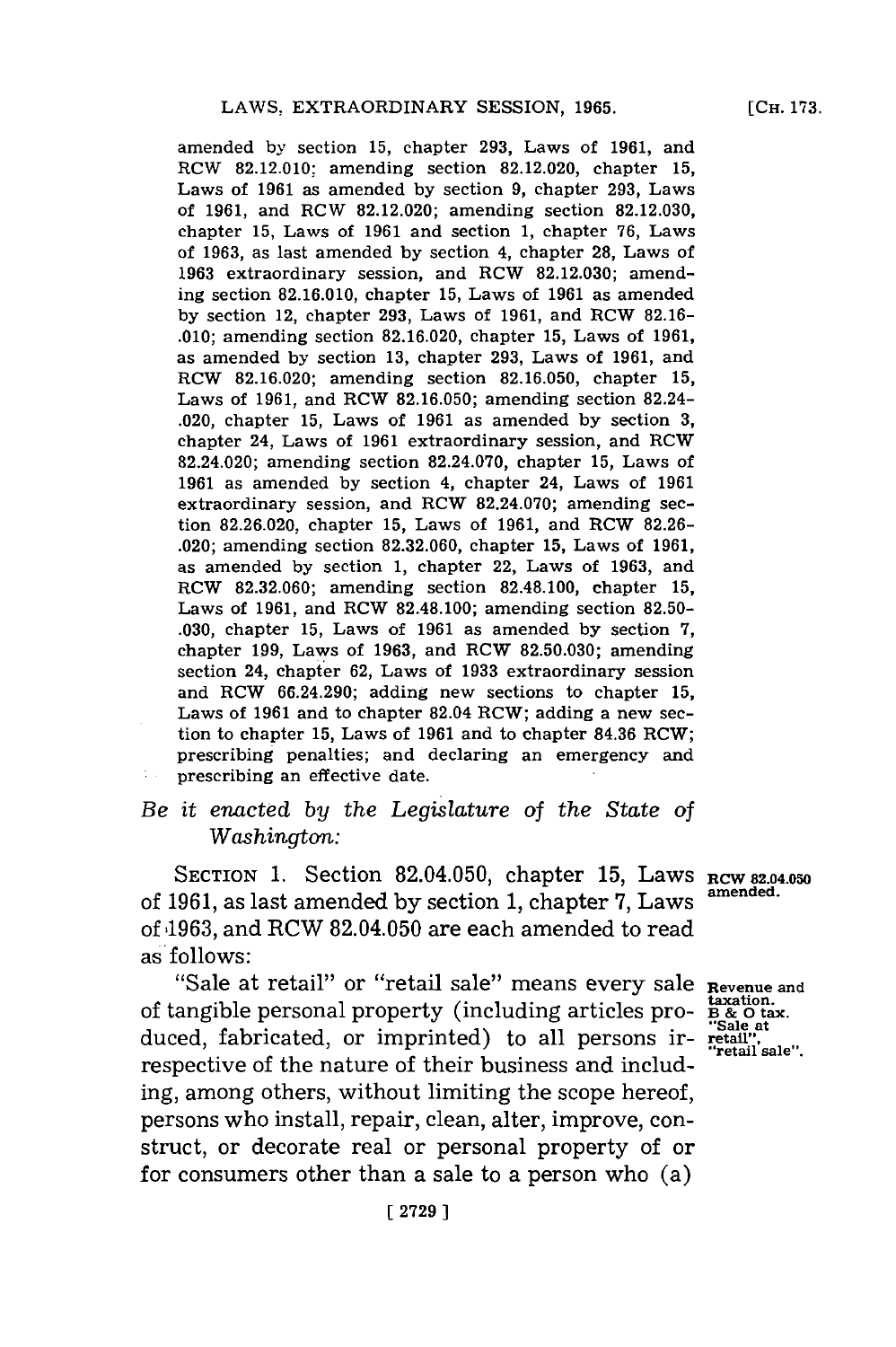### **CH. 173.]**

**"Sale at**

**Revenue and** purchases for the purpose of resale as tangible per-**B & 0 tax.** sonal property in the regular course of business with **retail'e",** out intervening use **by** such person, or **(b)** installs, repairs, cleans, alters, imprints, improves, constructs, or decorates real or personal property of or for consumers, if such tangible personal property becomes an ingredient or component of such real or personal property without intervening use **by** such person, or (c) purchases for the purpose of consuming the property purchased in producing for sale a new article of tangible personal property or substance, of which such property becomes an ingredient or component or is a chemical used in processing, when the primary purpose of such chemical is to create a chemical reaction directly through contact with an ingredient of a new article being produced for sale. The term shall include every sale of tangible personal property which is used or consumed or to be used or consumed in the performance of any activity classified as a "sale at retail" or "retail sale" even though such property is resold or utilized as provided in (a), **(b),** or **(c)** above following such use. The term also means every sale of tangible personal property to persons engaged in any business which is taxable under RCW **82.04.280,** subsection (2), and 82.04.290.

> The term "sale at retail" or "retail sale" shall include the sale of or charge made for tangible personal property consumed and/or for labor and services rendered in respect to the following: (a) The installing, repairing, cleaning, altering, imprinting, or improving of tangible personal property of or for consumers, including charges made for the mere use of facilities in respect thereto, but excluding services rendered in respect to live animals, birds and insects; **(b)** the constructing, repairing, decorating, or improving of new or existing buildings or other structures under, upon, or above real property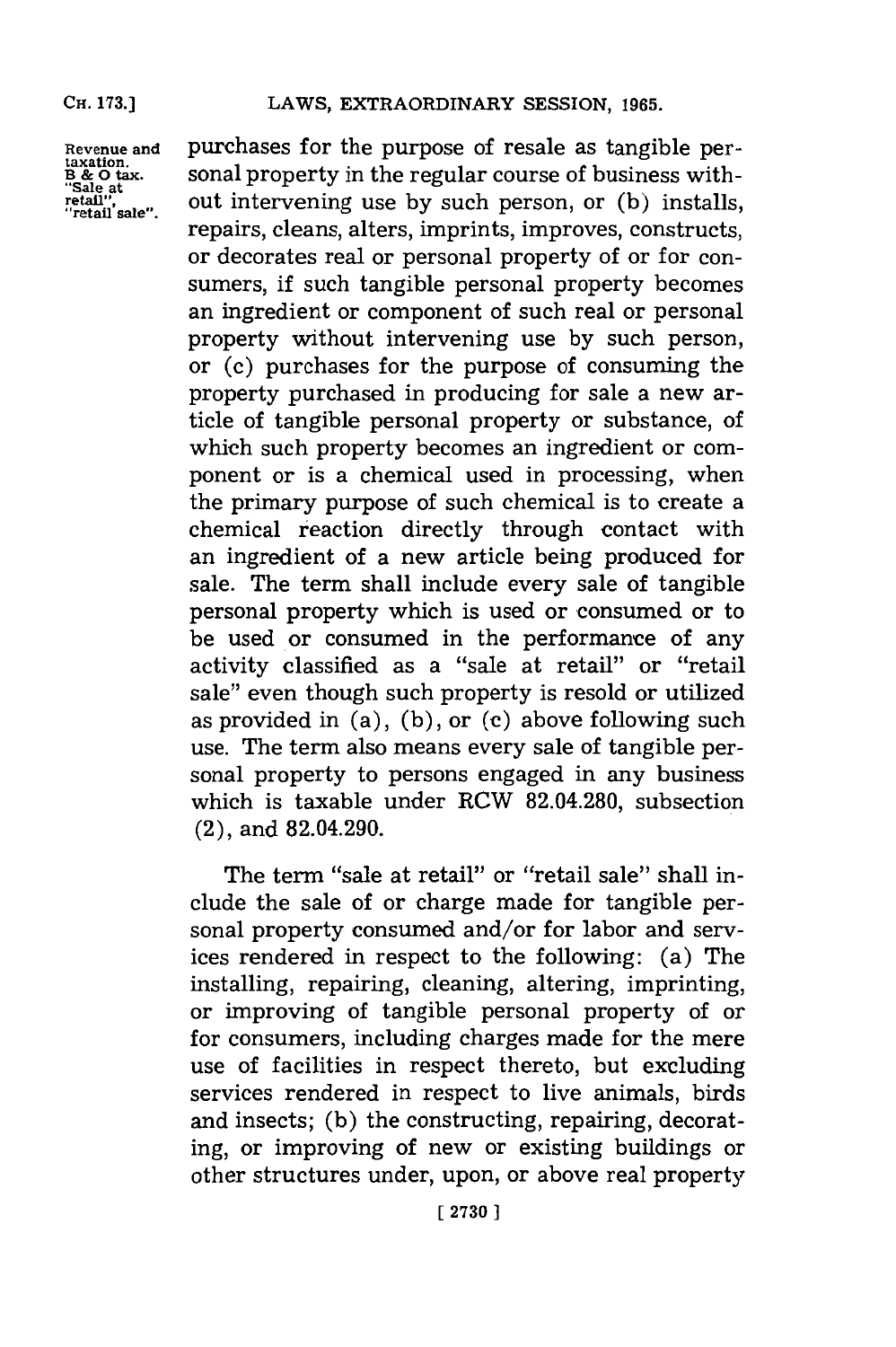of or for consumers, including the installing or attaching of any article of tangible personal property therein or thereto, whether or not such personal property becomes a part of the realty **by** virtue of installation, and shall also include the sale of services or charges made for the clearing of land and the moving of earth excepting the mere leveling of land used in commercial farming or agriculture; (c) the sale of or charge made for labor and services rendered in respect to the cleaning, fumigating, razing or moving of existing buildings or structures, but shall not include the charge made for janitorial services; **(d)** the sale of or charge made for labor and services rendered in respect to automobile towing and similar automotive transportation services, but not in respect to those required to report and pay taxes under chapter **82.16;** (e) the sale of and charge made for the furnishing of lodging and all other services **by** a hotel, rooming house, tourist court, motel, trailer camp, and the granting of any similar license to use real property, as distinguished from the renting or leasing of real property, and it shall be presumed that the occupancy of real property for a continuous period of one month or more constitutes a rental or lease of real property and not a mere license to use or enjoy the same; **(f)** the sale of or charge made for tangible personal property, labor and services to persons taxable under (a), **(b), (c), (d),** and (e) above when such sales or charges are for property, labor and services which are used or consumed in whole or in part **by** such persons in the performance of any activity defined as a "sale at retail" or "retail sale" even though such property, labor and services may be resold after such use or consumption. Nothing contained in this paragraph shall be construed to modify the first paragraph of

this section and nothing contained in the first para-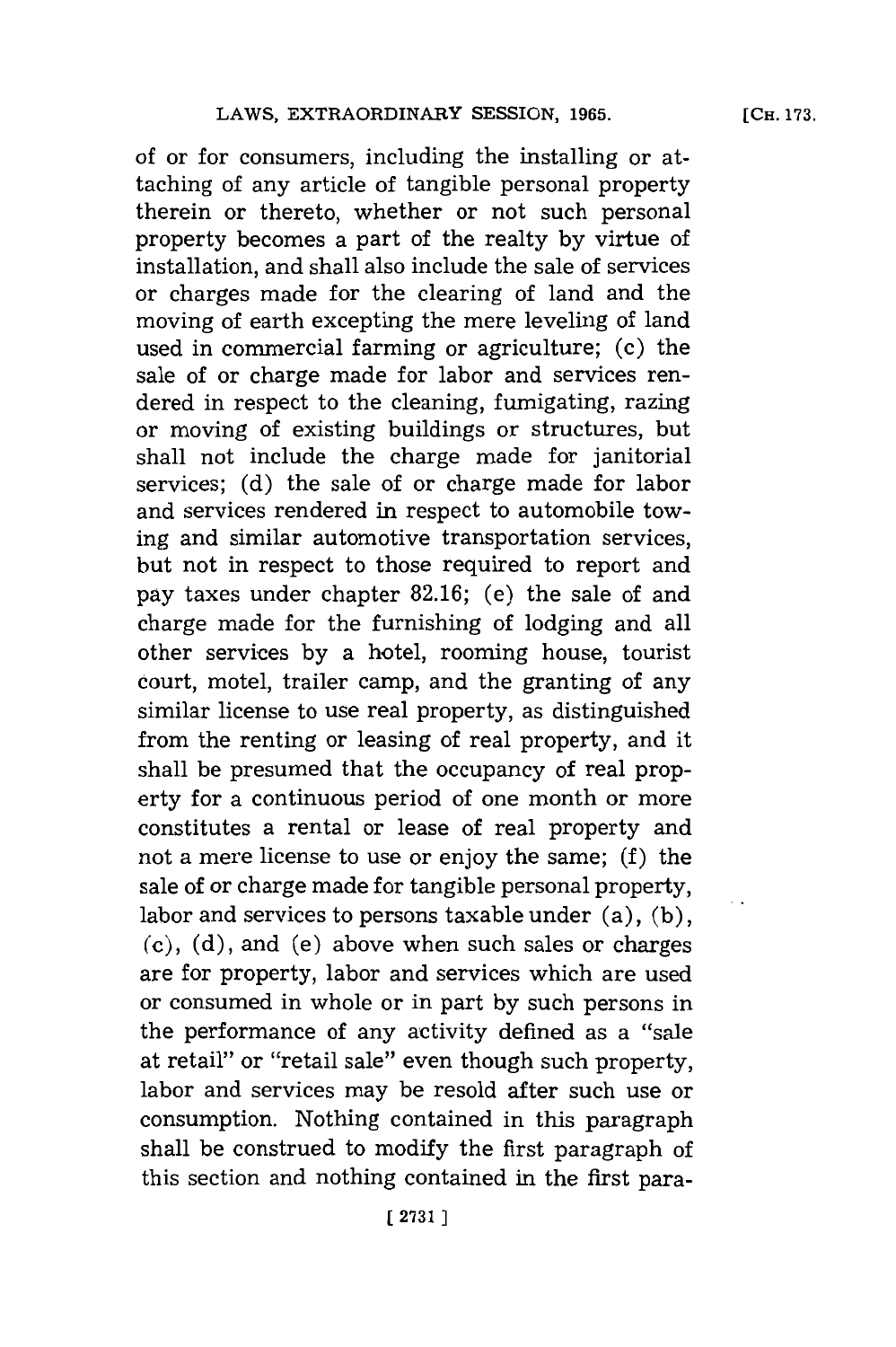**CH. 173.]**

**B & 0 tax.** this paragraph.<br>
"Sale at "<br>
retail". The term "s

Revenue and **graph of this section shall be construed to modify**<br>B & O tax. this paragraph.

retail", The term "sale at retail" or "retail sale" shall in-<br>"retail sale". clude the sale of or charge made for personal business or professional services, including amounts designated as interest, rents, fees, admission, and other service emoluments however designated, received **by** persons engaging in the following business activities: (a) amusement and recreation businesses including but not limited to golf, pool, billiards, skating, bowling, ski lifts and tows and others; **(b)** abstract, title insurance and escrow businesses; (c) credit bureau businesses; **(d)** automobile parking and storage garage businesses.

> The term shall also include the renting or leasing of tangible personal property to consumers.

> The term shall not include the sale of or charge made for labor and services rendered in respect to the building, repairing, or improving of any publicly owned street, place, road, highway, bridge, or trestle which is used or to be used primarily for foot or vehicular traffic, nor shall it include sales of feed, seed, fertilizer, and spray materials to persons for the purpose of producing for sale any agricultural product whatsoever, including milk, eggs, wool, fur, meat, honey, or other substances obtained from animals, birds, or insects.

RCW 82.04.100 SEC. 2. Section 82.04.100, chapter 15, Laws of **amended. 1961** and RCW 82.04.100 are each amended to read as follows:

**"Extractor".** "Extractor" means every person who from his own land or from the land of another under a right or license granted **by** lease or contract, either directly or **by** contracting with others for the necessary labor or mechanical services, for sale or for commercial or industrial use mines, quarries, takes or produces coal, oil, natural gas, ore, stone, sand, gravel, clay, mineral or other natural resource product, or fells,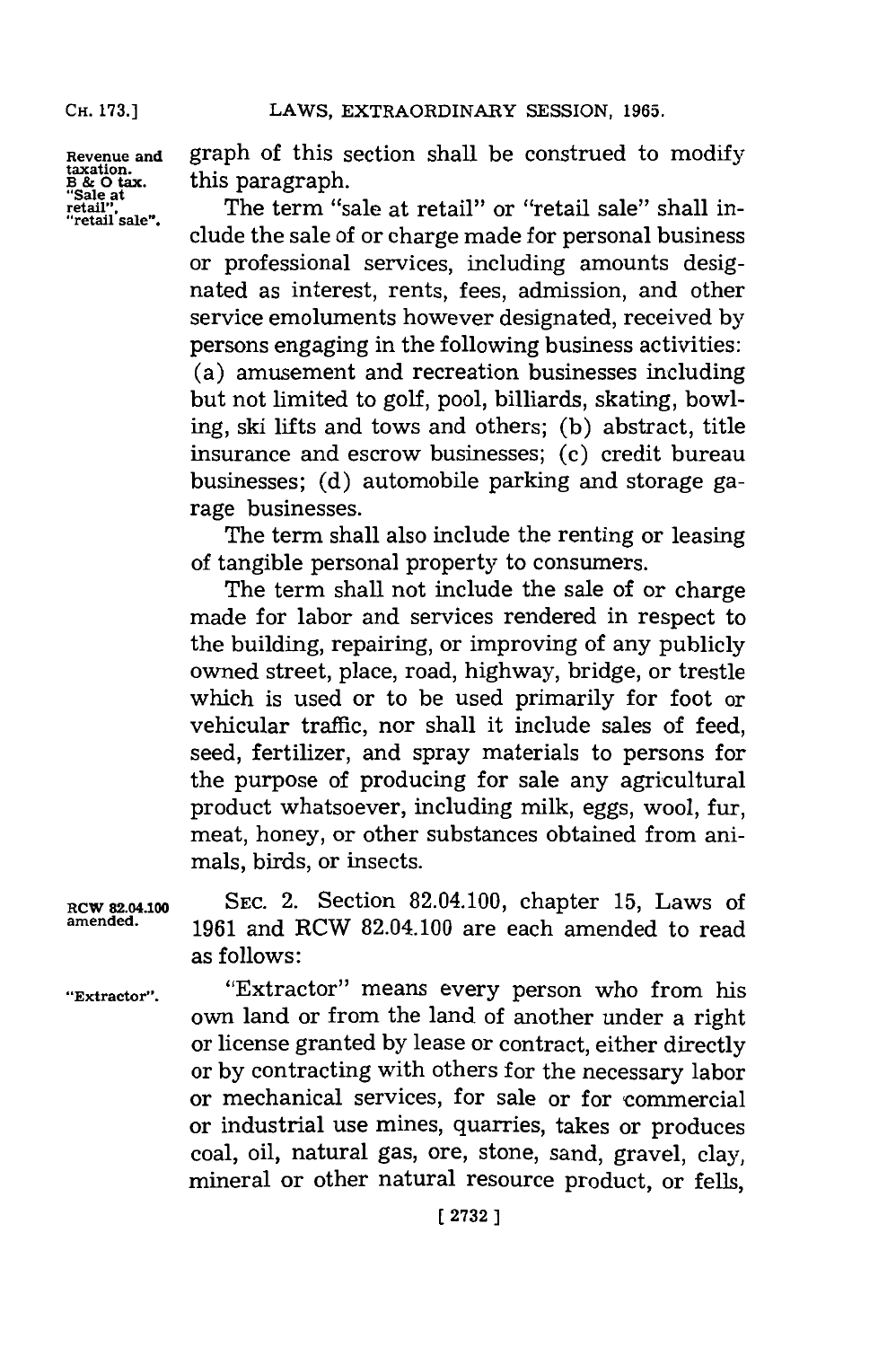cuts or takes timber, Christmas trees or other natural products, or takes, cultivates, or raises fish, shellfish, or other sea or inland water foods or products. It does not include persons performing under contract the necessary labor or mechanical services for others.

**SEC. 3.** Section 82.04.120, chapter **15,** Laws **Of RCW 82.04.120 1961** and RCW 82.04.120 are each amended to read **amended.** as follows:

"To manufacture" embraces all activities of a **"To manu**commercial or industrial nature wherein labor or s kill is applied, **by** hand or machinery, to materials so that as a result thereof a new, different or useful substance or article of tangible personal property is produced for sale or commercial or industrial use, and shall include the production or fabrication of special made or custom made articles, and the generation or production of electrical energy for resale or consumption outside the state.

**SEC.** 4. Section 82.04.190, chapter **15,** Laws **Of RCW 82.04.190** 1961 and RCW 82.04.190 are each amended to read as follows:

"Consumer" means the following: **"Consumer".**

**(1)** Any person who purchases, acquires, owns, holds, or uses any article of tangible personal property irrespective of the nature of his business and including, among others, without limiting the scope hereof, persons who install, repair, clean, alter, improve, construct, or decorate real or personal property of or for consumers other than for the purpose (a) of resale as tangible personal property in the regular course of business or **(b)** of incorporating such property as an ingredient or component of real or personal property when installing, repairing, cleaning, altering, imprinting, improving, constructing, or decorating such real or personal property of or for consumers or (c) of consuming such property in producing for sale a new article of tangible personal property or a new substance, of which such

**[CH. 173.**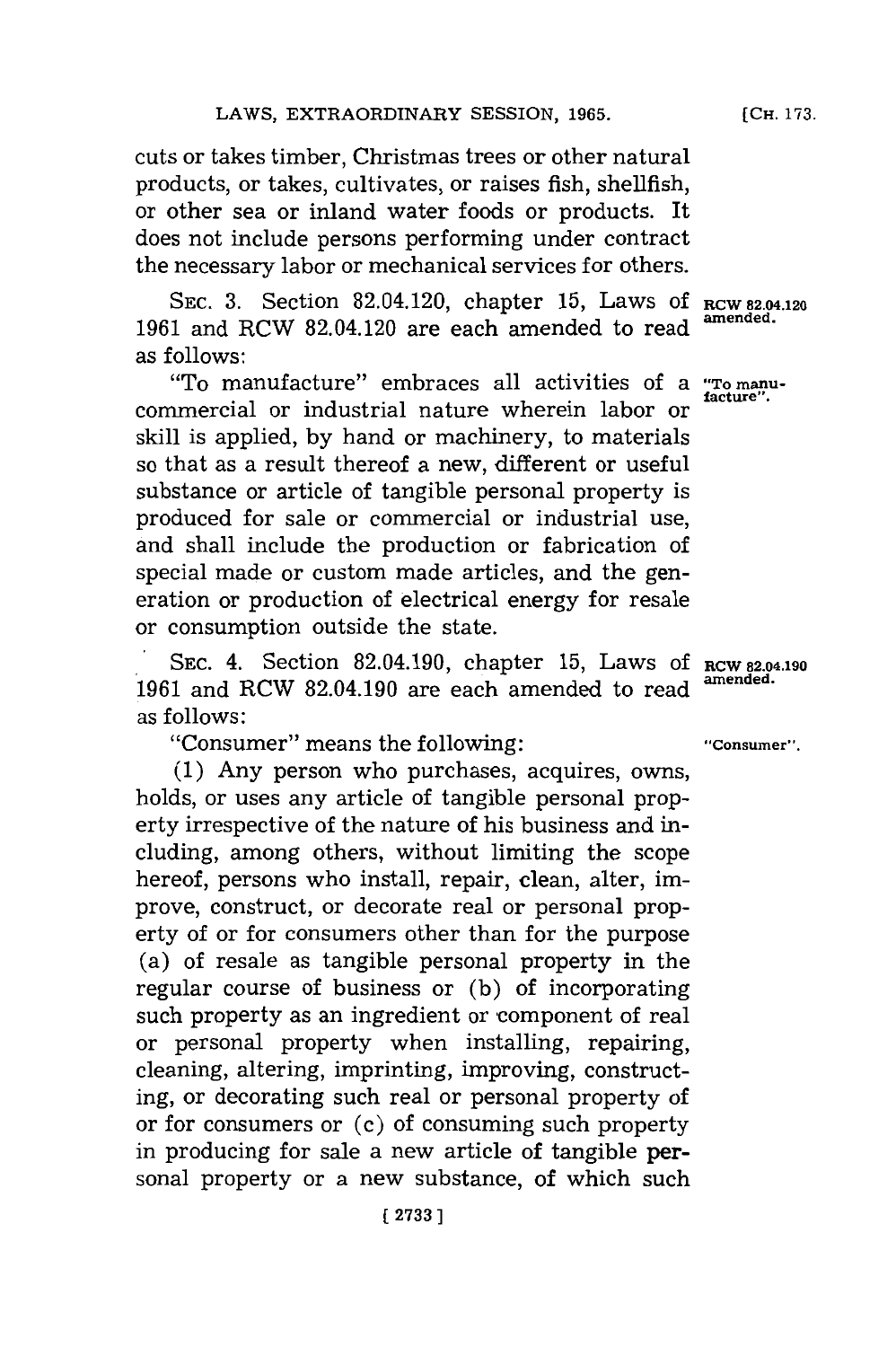**CH. 173.]**

taxation.<br>B & O tax.<br>"Consumer".

**Revenue and** property becomes an ingredient or component or as a chemical used in processing, when the primary purpose of such chemical is to create a chemical reaction directly through contact with an ingredient of a new article being produced for sale;

> (2) Any person engaged in any business activity taxable under RCW 82.04.290;

> **(3)** Any person engaged in the business of contracting for the building, repairing or improving of any publicly owned street, place, road, highway, bridge or trestle which is used or to be used primarily for foot or vehicular traffic as defined in RCW **82.04.280,** in respect, however, only to tangible personal property used or consumed in such business;

> (4) Any person who is an owner, lessee or has the right of possession to or an easement in real or personal property which is being constructed, repaired, improved, cleaned, imprinted, or otherwise altered **by** a person engaged in business, excluding only the United States, the state, and its political subdivisions in respect to labor and services rendered to their real property which is used or held for public road purposes. Nothing contained in this or any other subsection of this definition shall be construed to modify any other definition of "consumer"

**RCW 82.04.24 SEC. 5.** Section 82.04.240, chapter **15,** Laws of **amended. 1961** and RCW 82.04.240 are each amended to read as follows:

**Tax on manu-** Upon every person except persons taxable under **facturers".** subsections (2), **(3),** (4), or **(5)** of RCW 82.04.260 engaging within this state in business as a manufacturer; as to such persons the amount of the tax with respect to such business shall be equal to the value of the products, including byproducts, manufactured, multiplied **by** the rate of one-quarter of one percent.

> The measure of the tax is the value of the products, including byproducts, so manufactured regard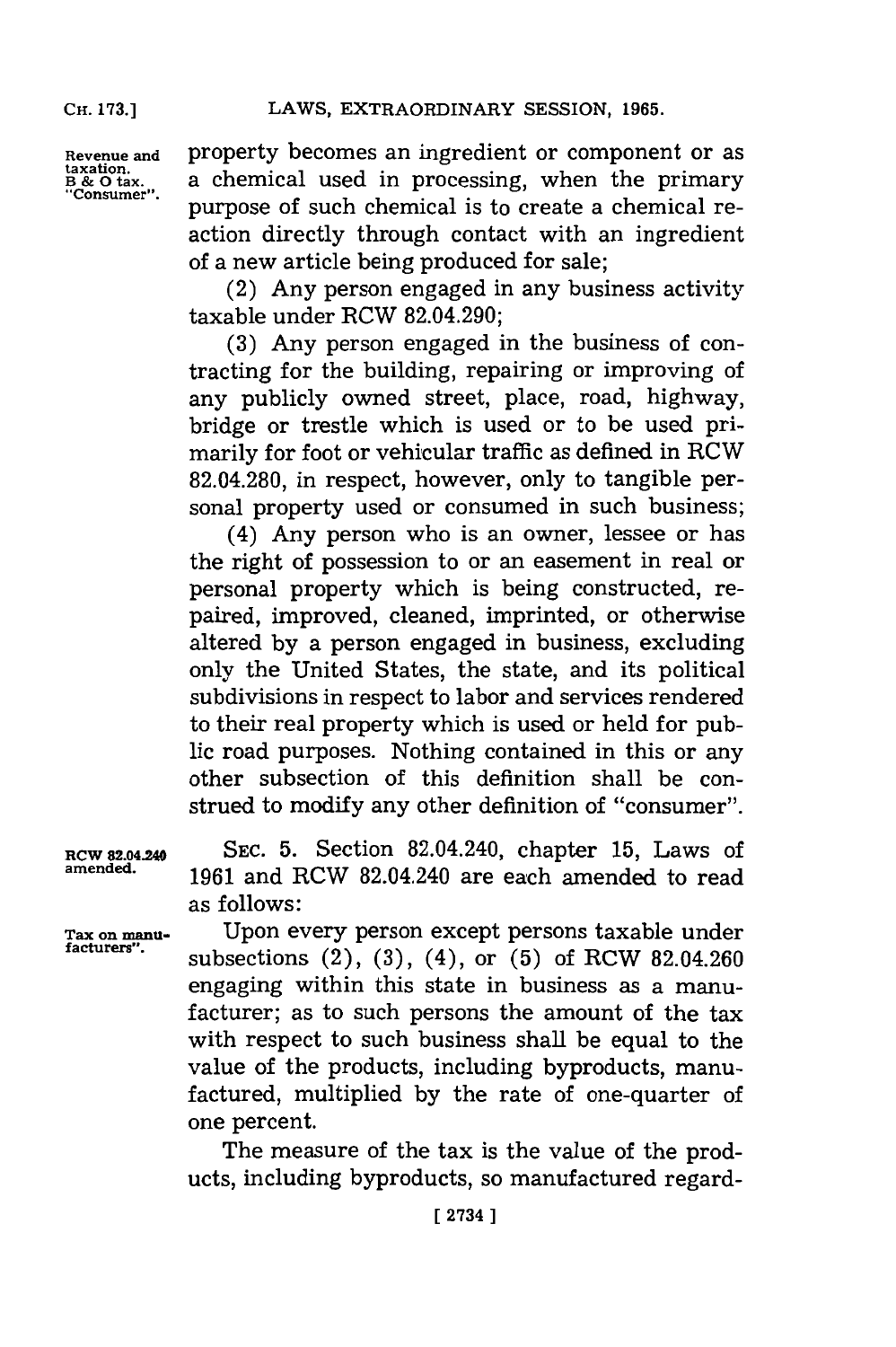less of the place of sale or the fact that deliveries may be made to points outside the state.

**SEC. 6.** Section 82.04.260, chapter **15,** Laws **Of RCW 82.04.260 <sup>1961</sup>**and RCW 82.04.260 are each amended to read **amended.** as follows:

(1) Upon every person engaging within this state  $T_{\text{ax on buyer}}$  and wholesale<br>in the business of buying wheat, oats, dry peas, corn, seller of grains and barley, but not including any manufactured or facturers<br>processed products thereof, and selling the same at products processed products thereof, and selling the same at **products**<br>wholesale: the tax imposed shall be equal to the *ruit* and wholesale; the tax imposed shall be equal to the  $\frac{F}{\text{cycle}}$ gross proceeds derived from such sales multiplied products<br>by the rate of one one-hundredth of one percent. **products**<br>manufacturers

(2) Upon every person engaging within this state **-Nonprofit** in the business of manufacturing wheat into flour; as to such persons the amount of tax with respect to such business shall be equal to the value of the flour manufactured, multiplied **by** the rate of oneeighth of one percent.

**(3)** Upon every person engaging within this state in the business of manufacturing seafood products which remain in a raw, raw frozen, or raw salted state at the completion of the manufacturing **by** that person; as to such persons the amount of tax with respect to such business shall be equal to the value of the products manufactured, multiplied **by** the rate of one-eighth of one percent.

(4) Upon every person engaging within this state in the business of manufacturing **by** canning, preserving, freezing or dehydrating fresh fruits and vegetables; as to such persons the amount of tax with respect to such business shall be equal to the value of the products canned, preserved, frozen or dehydrated multiplied **by** the rate of three-tenths of one percent.

**(5)** Upon every person engaging within this state in the business of manufacturing aluminum **pig,** ingot, billet, plate, sheet (flat or coiled), rod, bar, wire, cable or extrusions; as to such persons the

**research and**<br>development<br>corporations.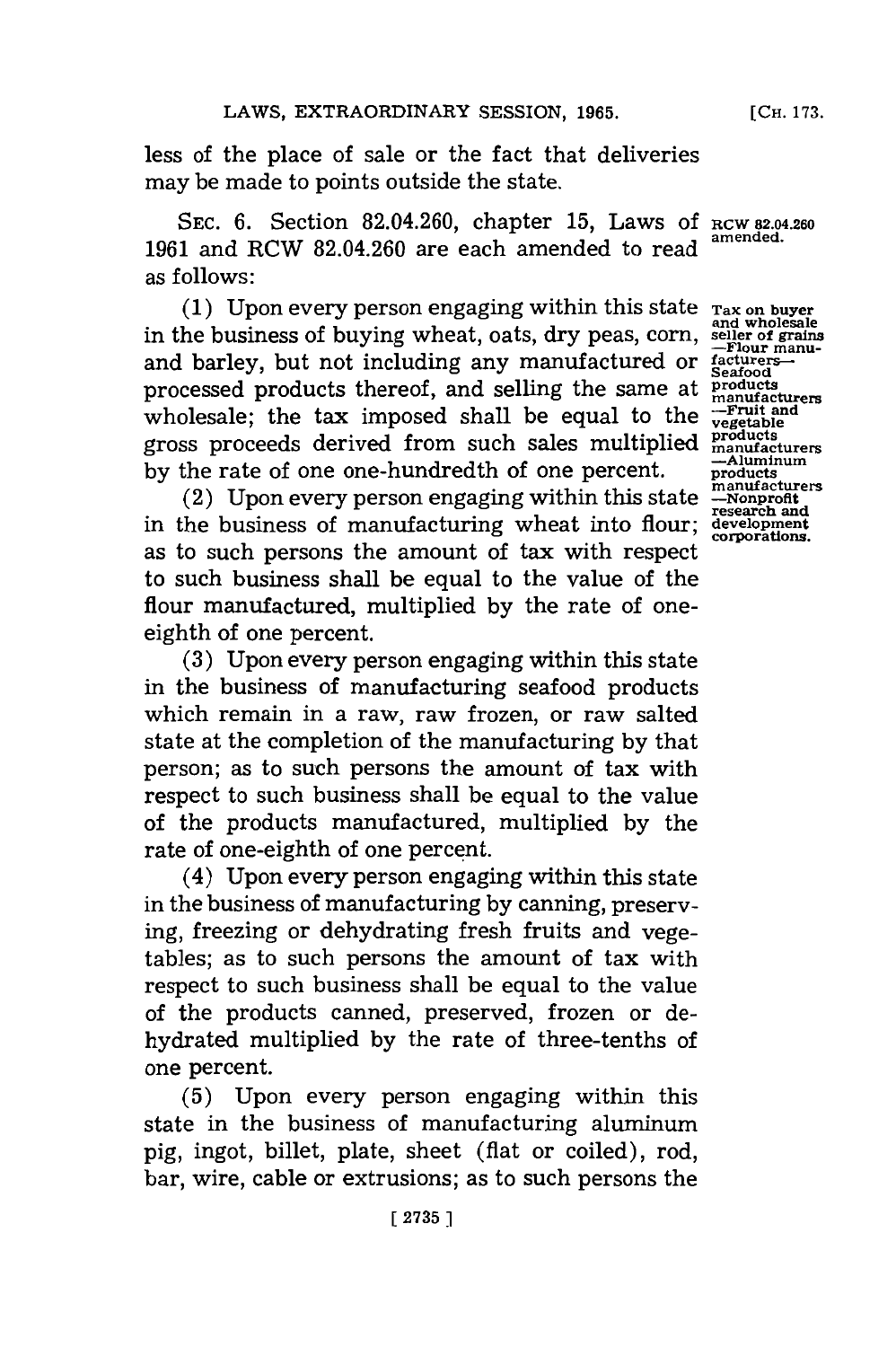### **CH. 173.1**

**Revenue and taxation.' B & 0 tax. Tax on aluminum products manufacturers -Nonprofit research and development corporations.**

÷

amount of the tax with respect to such business shall be equal to the value of the products manufactured multiplied **by** the rate of four-tenths of one percent.

**(6)** Upon every nonprofit corporation and nonprofit association engaging within this state in research and development, as to such corporations and associations, the amount of tax with respect to such activities shall be equal to the gross income derived from such activities multiplied **by** the rate of fortyfour one-hundredths of one percent.

**RW 82.04.330 SEC. 7.** Section **82.04.330,** chapter **15,** Laws of **amended.** 1961:and RCW **82.04.330** are each amended to read as **follows:**

**Exemptions-**  $\cdot$  This chapter shall not apply to any person in re-<br>Agriculture. spect to the business of growing or producing for sale upon his own lands or upon land in which he has a present right of possession, any agricultural or horticultural produce or crop, including the raising for sale of any animal, bird, or insect, or the milk, eggs, wool, fur, meat, honey, or other substance obtained therefrom, or in respect to the sale of such products at wholesale **by** such grower, producer, or raiser thereof. This exemption shall not apply to any person selling such products at retail or using such products as ingredients in a manufacturing process; nor to the sale of any animal or substance obtained therefrom **by** a person in connection with his business of operating a stockyard or a slaughter or packing house; nor to any person in respect to the business of taking, cultivating, or raising Christmas trees or timber; nor to any association of persons whatever, whether mutual, cooperative or otherwise, engaging in any business activity with respect to which tax liability is imposed under the provisions of this chapter.

**RCW 82.04.400 -amended.**

**SEC. 8.** Section 82.04.400, chapter **15,** Laws of **1961** as amended **by** section **1,** chapter **136,** Laws of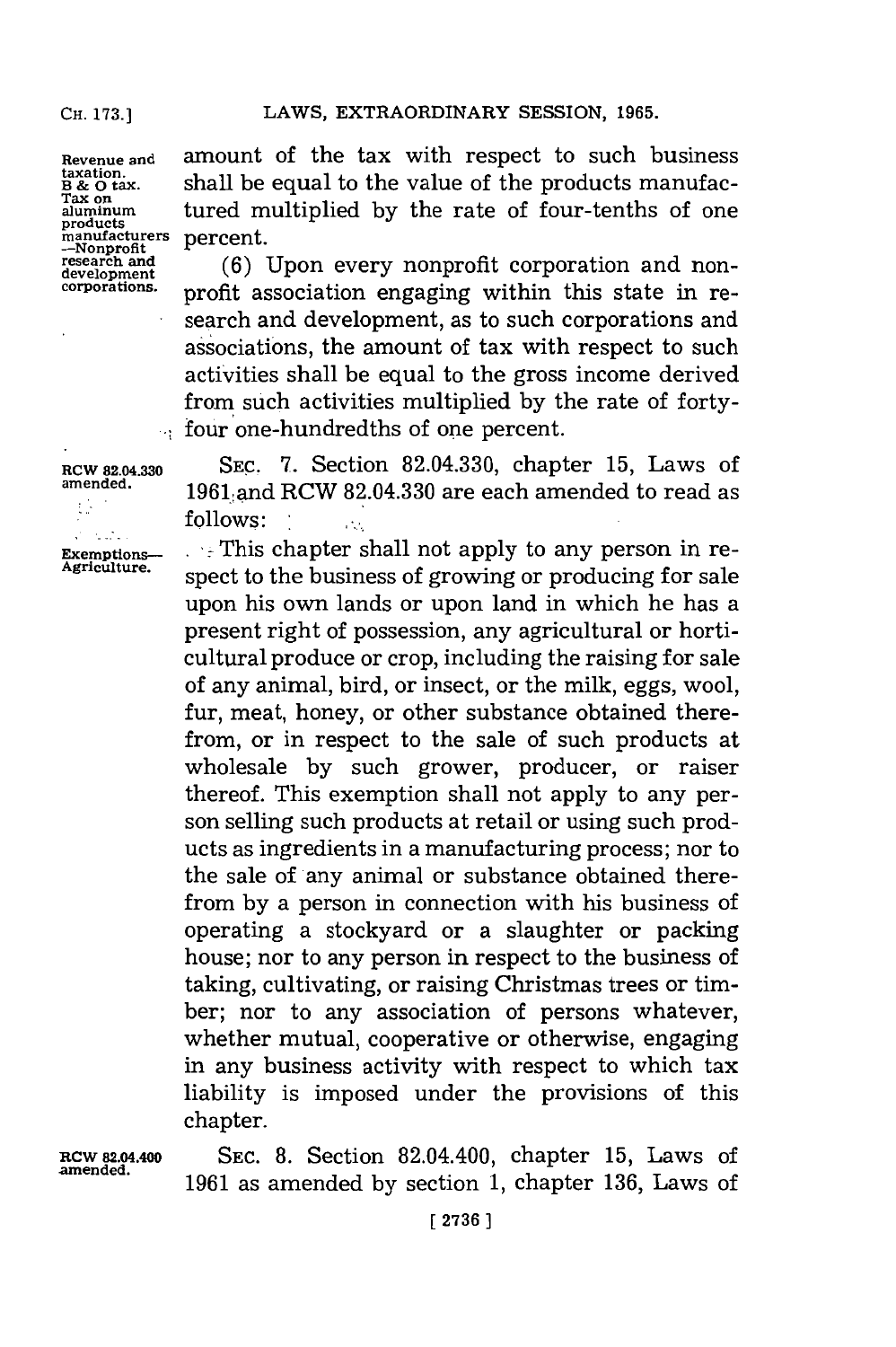**1963,** and RCW 82.04.400 are each amended to read as follows:

This chapter shall not apply to national banks, **Exemptions**state banks, trust companies, production credit as- **institutions.** sociations organized under the Farm Credit Act of **1933,** mutual savings banks, building and loan and savings and loan associations with respect to their banking, trust, or savings and loan business and to credit companies and corporations with respect to loans made for the purpose of financing the growing, harvesting, processing, storing, and marketing of horticulture and agriculture products but shall apply with respect to their engaging in any other business taxable hereunder, even though such other business is conducted primarily for the purpose of liquidating the assets thereof. This chapter shall also not apply to United States federal housing administration approved mortgagees with respect to their activities of the same type as those hereunder exempted for banks and savings and loan associations.

SEC. **9.** Section 82.04.425, chapter **15,** Laws **Of ROW 82.04.425 <sup>1961</sup>**and RCW 82.04.425 are each amended to read **amended.** as follows:

This chapter shall not apply to sales for resale **Exemptions** by persons regularly engaged in the business of dational sales. making sales of the type of property so sold to other persons similarly engaged in the business of selling such property where **(1)** the amount paid **by** the buyer does not exceed the amount paid **by** the seller to his vendor in the acquisition of the article and (2) the sale is made as an accommodation to the buyer to enable him to **fill** a bona fide existing order of a customer or is made within fourteen days to reimburse in kind a previous accommodation sale **by** the buyer to the seller; nor to sales **by** a wholly owned subsidiary of a person making sales at retail which are exempt under RCW **82.08.030(11)** when the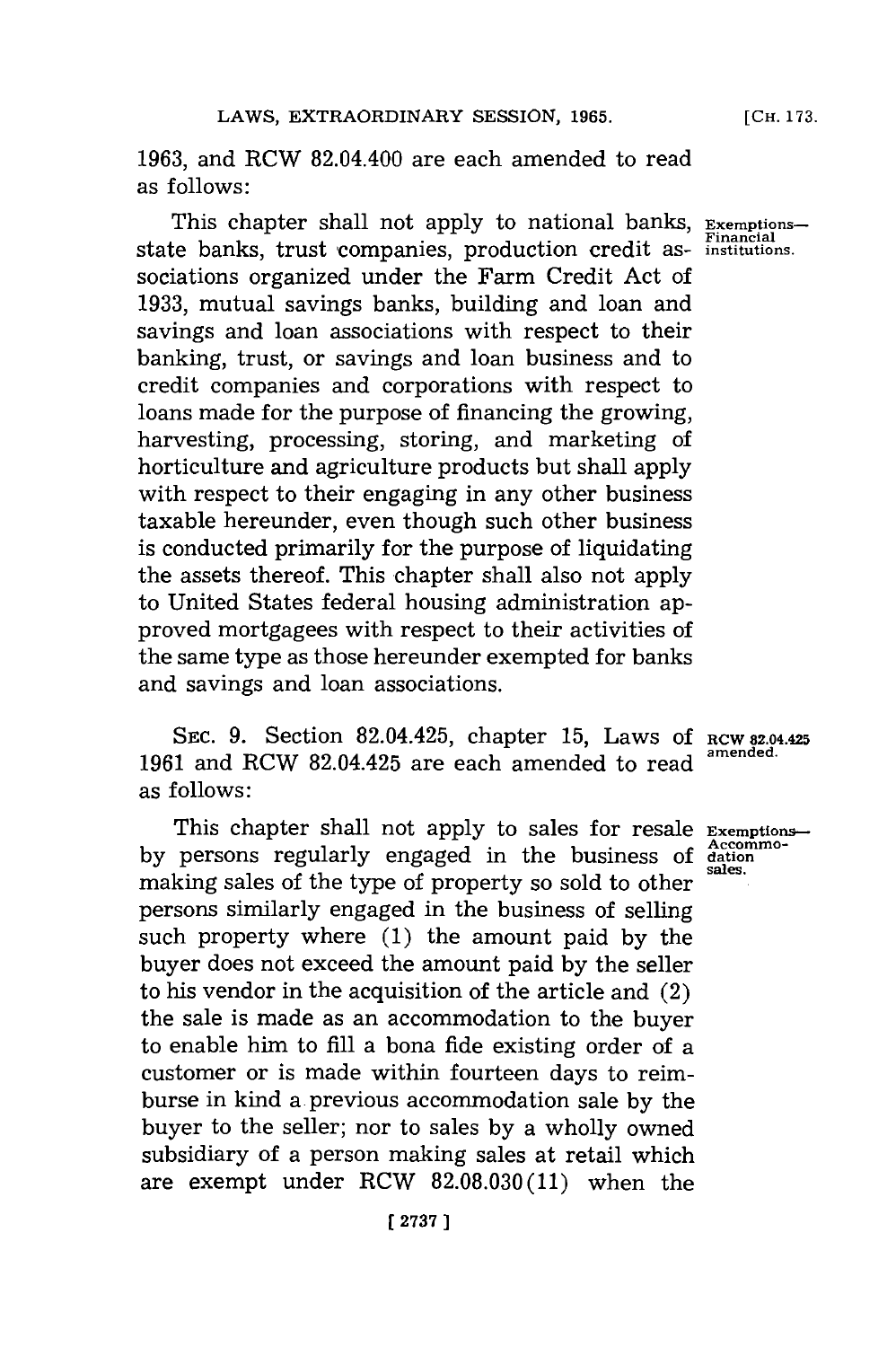**CH. 173.1**

parent corporation shall have paid the tax imposed under this chapter.

**taxation.**

**Exemptions-**

Exemptions<br>
Sand, gravel<br>
or rock used<br>
by city,<br>
county, cost<br>
of or charges<br> **contract** 

**New section. SEC. 10.** There is added to chapter **15,** Laws of **1961** and to chapter 82.04 RCW a new section to read as follows:

**Revenue and** This chapter shall not apply to:

**B & 0 tax. (1)** The cost of or charges made for labor and services performed in respect to the mining, sorting, crushing, screening, washing, hauling, and stockof or charges **piling** of sand, gravel, and rock, when such sand, for labor or **find**  $\frac{1}{2}$ services gravel, or rock is taken from a pit or quarry which is owned **by** or leased to a county or city and such sand, gravel, or rock is either stockpiled in said pit or quarry for placement or is placed on the street, road, place, or highway of the county or city **by** the county or city itself; or

> (2) The cost of or charges for such labor and services if any such sand, gravel, or rock is sold **by** the county or city to a county, or a city at actual cost for placement on a publicly owned street, road, place, or highway.

> The exemption provided for in this section shall not apply to the cost of or charges for such labor and services if the sand, gravel, or rock is used for other than public road purposes or is sold otherwise than as provided for in this section.

**RCW 82.04.430 SEC. 11.** Section 82.04.430, chapter **15,** Laws of amened. **1961** as amended **by** section **5,** chapter **293,** Laws of **1961** and RCW 82.04.430 are each amended to read as follows:

**Deductions** In computing tax there may be deducted from the measure of tax the following items:

> **(1)** Amounts derived **by** persons, other than those engaging in banking, loan, security, or other financial businesses, from investments or the use of money as such;

> (2) Amounts derived from bona fide initiation fees, dues, contributions, donations, tuition fees,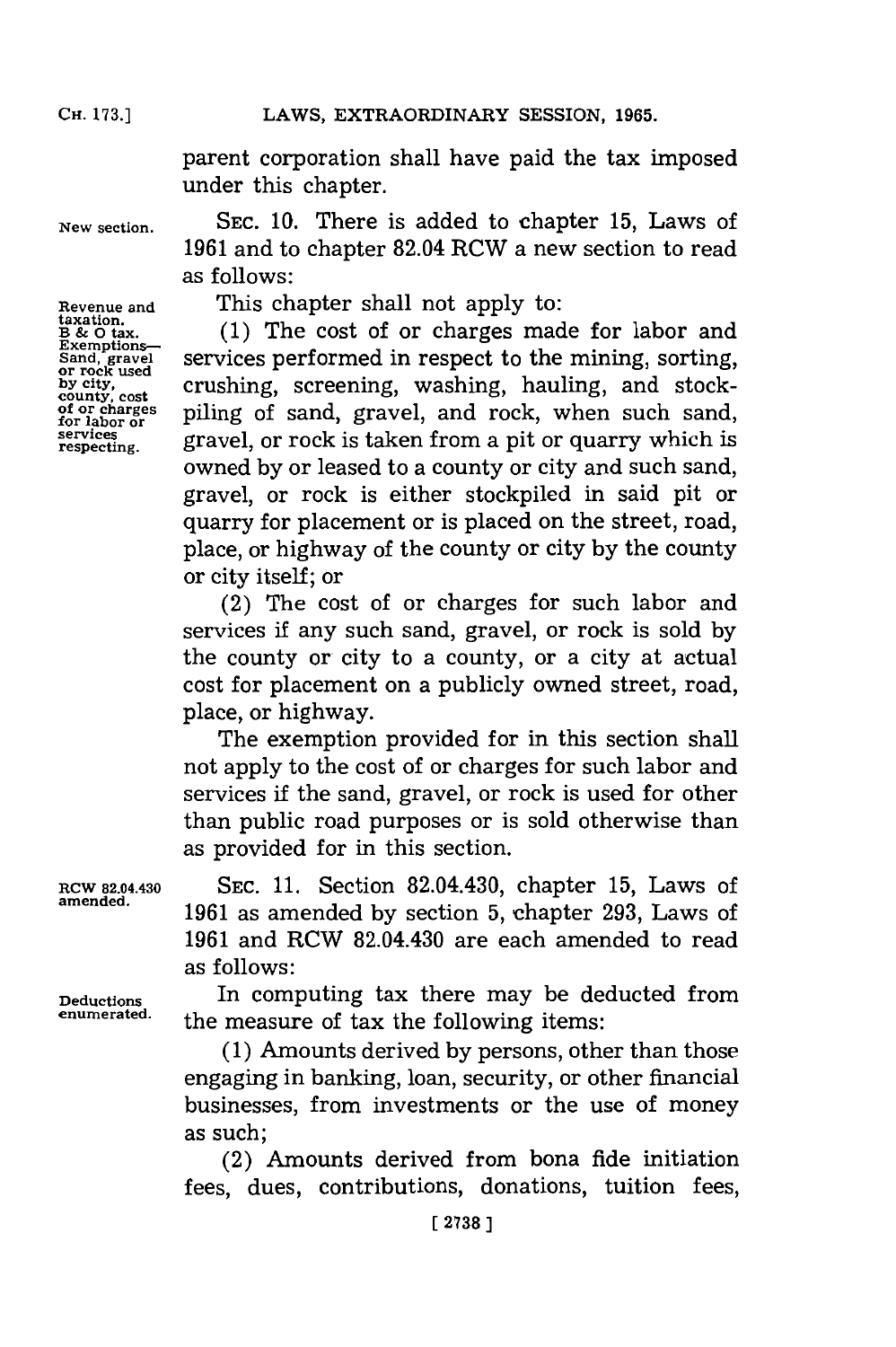charges made for operation of privately operated kindergartens, and endowment funds. This paragraph shall not be construed to exempt any person, association, or society from tax liability upon selling tangible personal property or upon providing facilities or services for which a special charge is made to members or others. Dues which are for, or graduated upon, the amount of service rendered **by** the recipient thereof are not permitted as a deduction hereunder;

**(3)** The amount of cash discount actually taken **by** the purchaser. This deduction is not allowed in arriving at the taxable amount under the extractive or manufacturing classifications with respect to articles produced or manufactured, the reported values of which, for the purposes of this tax, have been computed according to the provisions of RCW **82-** .04.450;

(4) The amount of credit losses actually sustained **by** taxpayers whose regular books of account are kept upon an accrual basis;

**(5)** So much of the sale price of motor vehicle fuel as constitutes the amount of tax imposed **by** the state or the United States government upon the sale thereof **;**

**(6)** Amounts derived from business which the state is prohibited from taxing under the Constitution of this state or the Constitution or laws of the United States;

**(7)** Amounts derived **by** any person as compensation for the receiving, washing, sorting, and packing of fresh perishable horticultural products and the material and supplies used therein when performed for the person exempted in RCW **82.04.330,** either as agent or as independent contractor;

(8) Amounts derived as compensation for services rendered or to be rendered to patients **by** a hospital, as defined in chapter 70.41, devoted to the care of human beings with respect to the prevention or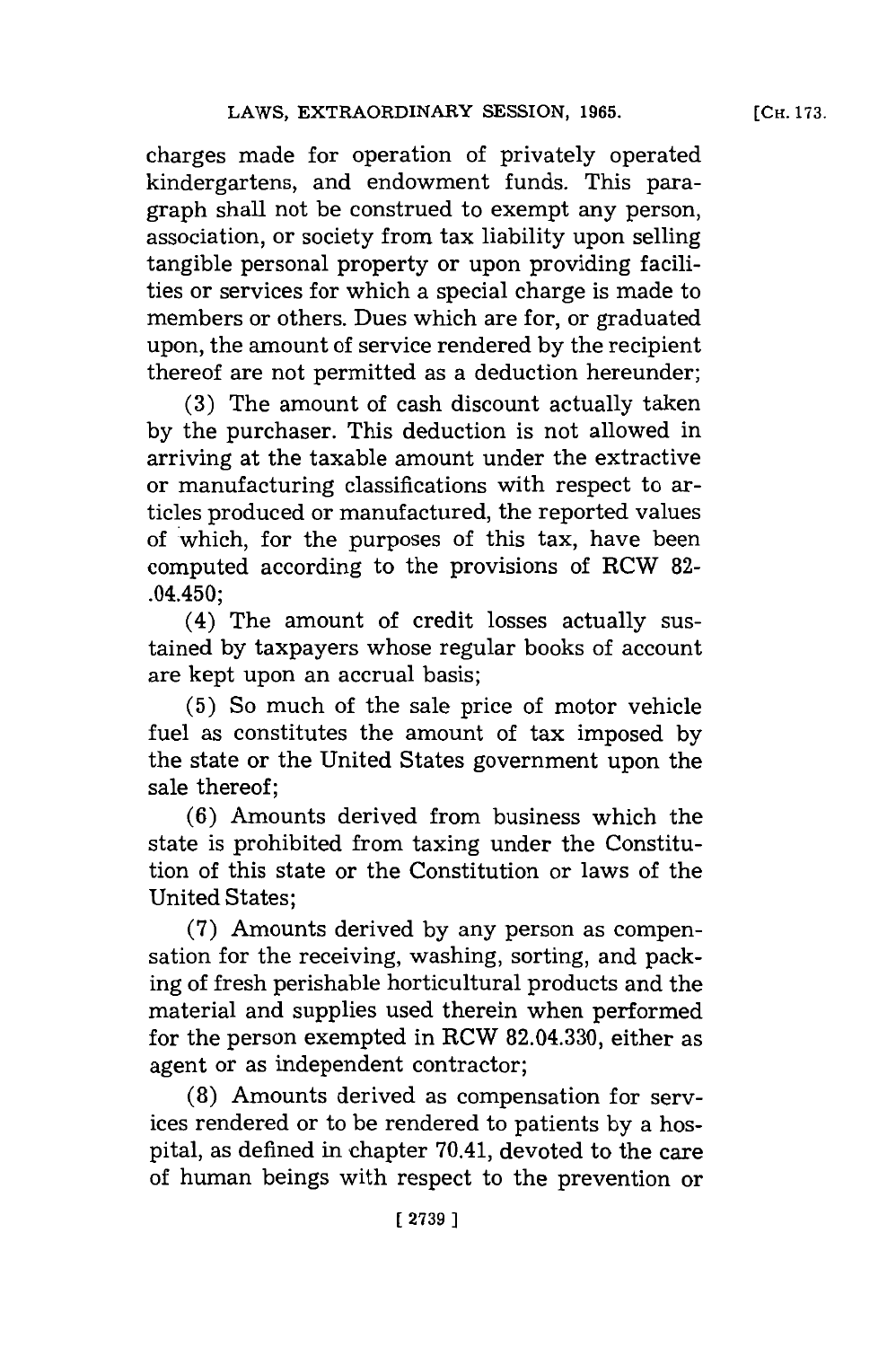Revenue and **treatment** of disease, sickness, or suffering, when laxation.<br> **B** & O tax. Such hospital is operated by the United States or any<br>
Deductions **B & 0 tax,** such hospital is operated by the United States or any  $Delta$  Deductions<br>Deductions<br>enumerated. Of its instrumentalities, or by the state, or any of its **enumerated,.** of its instrumentalities, or **by** the state, or any of its political subdivisions;

> **(9)** Amounts derived as compensation for services rendered to patients **by** a hospital, as defined in chapter 70.41, which is operated as a nonprofit corporation, nursing homes and homes for unwed mothers operated as religious or charitable organizations, but only **if** no part of the net earnings received **by** such an institution inures directly or indirectly, to any person other than the institution entitled to deduction hereunder. In no event shall any such deduction be allowed, unless the hospital building is entitled to exemption from taxation under the property tax laws of this state.

**RCW 82.04.M4 SEC.** 12. Section 82.04.440, chapter **15,** Laws of **amended. 1961** and RCW 82.04.440 are each amended to read as follows:

**Persons tax- Every person engaged in activities which are able on** within the purview of the provisions of two or more able on within the purview of the provisions of two or more activities. **activities,** of **sections** RCW 82.04.230 to 82.04.290, inclusive, shall be taxable under each paragraph applicable to the activities engaged in: *Provided,* That persons taxable under RCW 82.04.250 or **82.04.270** shall not be taxable under RCW 82.04.230, 82.04.240 or subsection (2), **(3),** (4), or **(5)** of RCW 82.04.260 with respect to extracting or manufacturing of the products so sold, and that persons taxable under RCW 82.04.240 shall not be taxable under RCW 82.04.230 with respect to extracting the ingredients of the products so manufactured.

**RCW 82.08.020 SEC. 13.** Section **82.08.020,** chapter **15,** Laws of amened. **1961** as amended **by** section **6,** chapter **293,** Laws of **1961,** and RCW **82.08.020** are each amended to read as follows:

**Retail sales** There is levied and there shall be collected a tax on each retail sale in this state equal to three and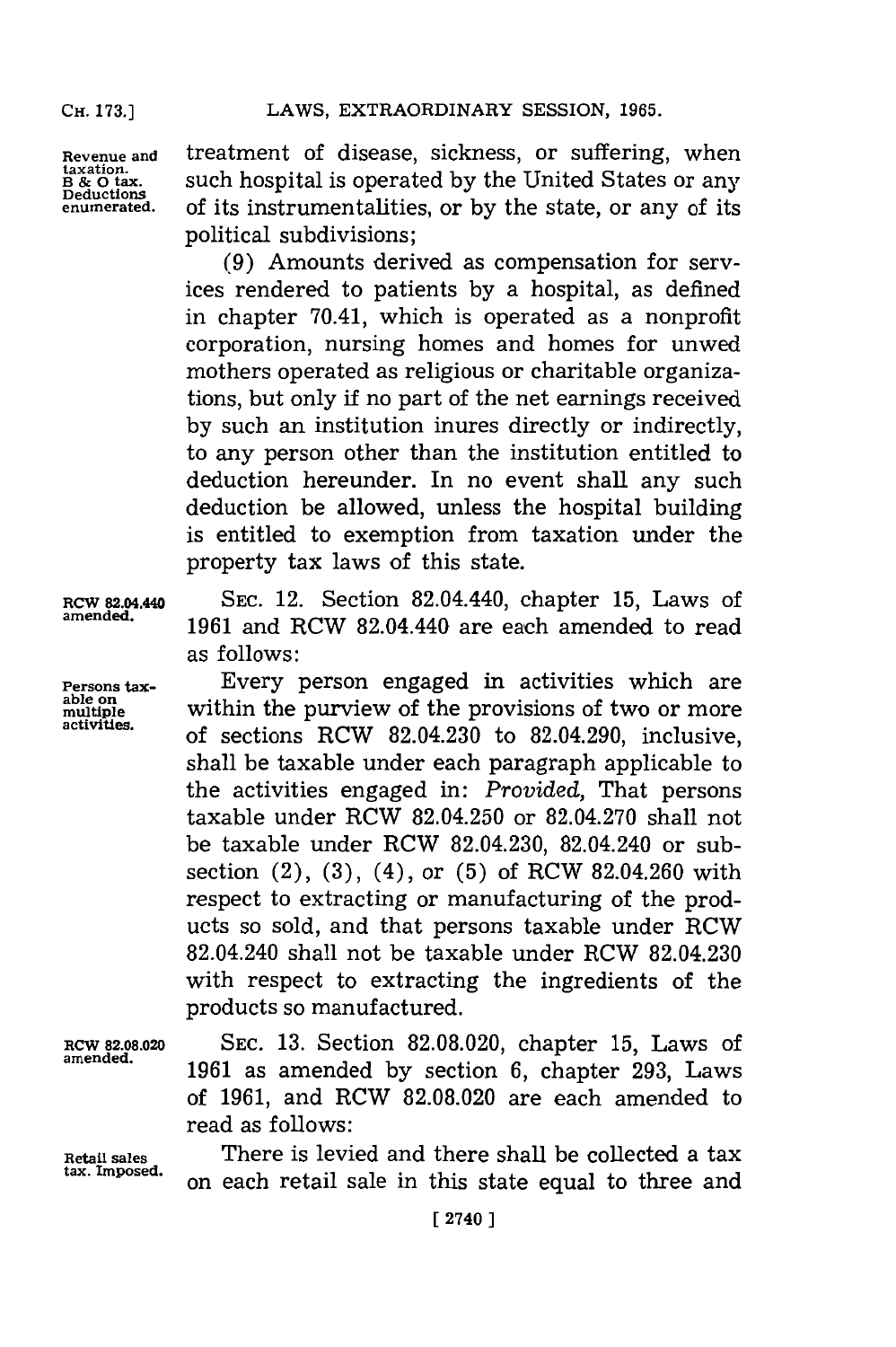one-third percent of the selling price: *Provided,* That from June **1, 1965** the tax imposed **by** this section shall be equal to four and two-tenths percent of the selling price. The tax imposed under this chapter shall apply to successive retail sales of the same property and to the retail sale of intoxicating liquor **by** the Washington state liquor stores.

SEC. 14. Section 82.08.030, chapter 15, Laws of RCW 82.08.030 **amended. <sup>1961</sup>**as last amended **by** section **3,** chapter **28,** Laws of **1963** extraordinary session and RCW **82.08.030** are each amended to read as follows:

The tax hereby levied shall not apply to the fol- Exemptions. lowing sales:

**(1)** Casual and isolated sales of property or service, unless made **by** a person who is engaged in a business activity taxable under chapters 82.04, **82.16 or 82.28:** *Provided,* That the exemption provided **by** this paragraph shall not be construed as providing any exemption from the tax imposed **by** chapter 82.12;

(2) Sales made **by** persons in the course of business activities with respect to which tax liability is specifically imposed under chapter **82.16,** when the gross proceeds from such sales must be included in the measure of the tax imposed under said chapter;

**(3)** The distribution and newsstand sale of newspapers;

(4) Sales which the state is prohibited from taxing under the Constitution of this state or the Constitution or laws of the United States;

**(5)** Sales of motor vehicle fuel used in aircraft **by** the manufacturer thereof for research, development, and testing purposes and sales of motor vehicle fuel taxable under chapter **82.36:** *Provided,* That the use of any such fuel upon which a refund of the motor vehicle fuel tax has been obtained shall be subject to the tax imposed **by** chapter **82.12;**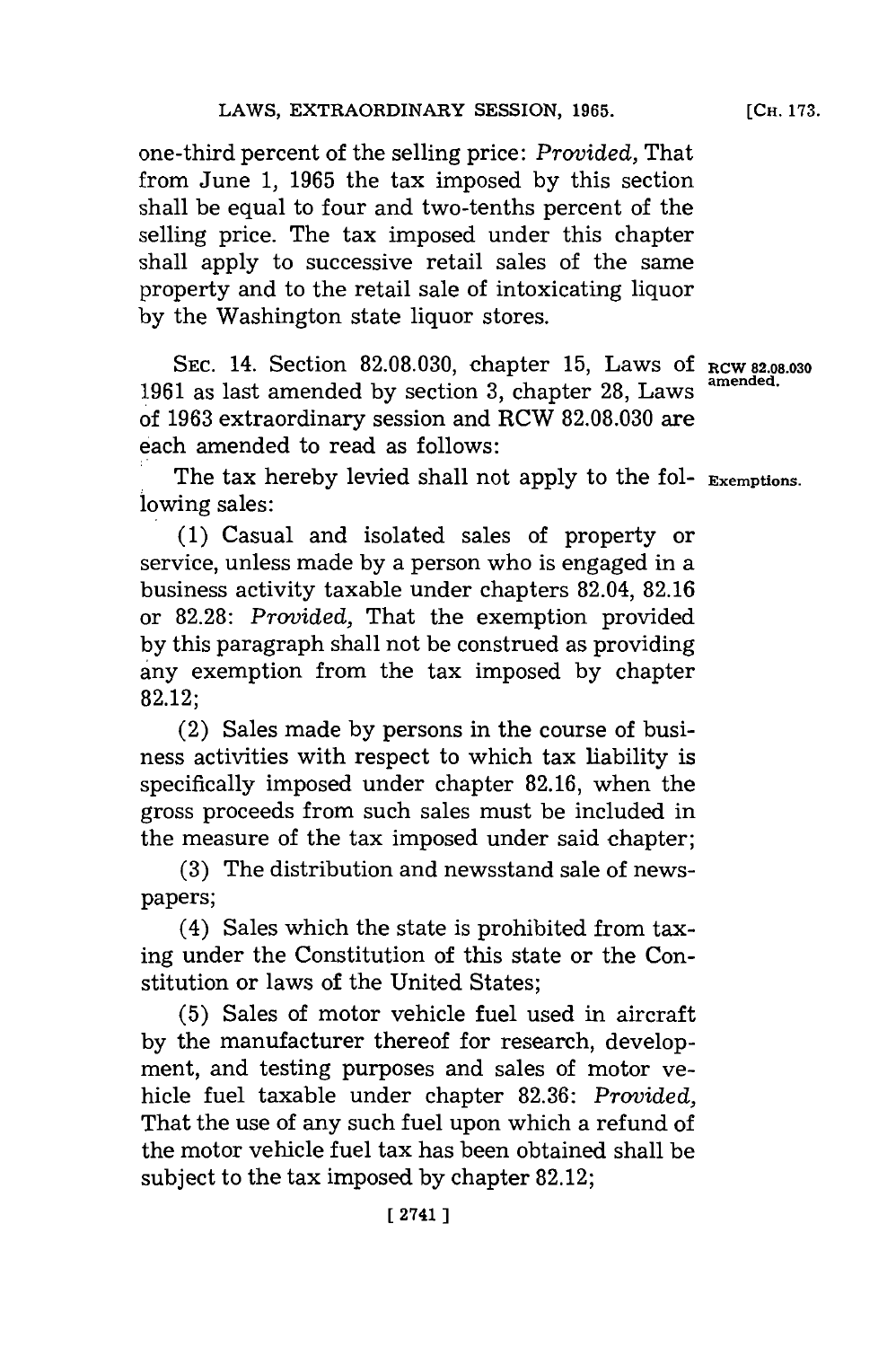**tax.**

**Revenue and (6)** Sales (including transfers of title through **taxation.** decree of appropriation) heretofore or hereafter made of the entire operating property of a publicly or privately owned public utility, or of a complete operating integral section thereof, to the state or a political subdivision thereof for use in conducting any business defined in subdivisions **(1),** (2), **(3),** (4), **(5), (6), (7), (8), (9), (10)** or **(11)** of RCW **82.16.010;**

> **(7)** Auction sales made **by** or through auctioneers of tangible personal property (including household goods) which have been used in conducting a farm activity, when the seller thereof is a farmer and the sale is held or conducted upon a farm and not otherwise;

> **(8)** Sales to corporations which have been incorporated under any act of the congress of the United States and whose principal purposes are to furnish volunteer aid to members of armed forces of the United States and also to carry on a system of national and international relief and to apply the same in mitigating the sufferings caused **by** pestilence, famine, fire, floods, and other national calamities and to devise and carry on measures for preventing the same;

> **(9)** Sales of purebred livestock for breeding purposes where the animals are registered in a nationally recognized breed association; sales of cattle and milk cows used on the farm;

> **(10)** Sales of tangible personal property (other than the type referred to in subdivision **(11)** hereof) for use **by** the purchaser in connection with the business of operating as a private or common carrier **by** air, rail, or water in interstate or foreign commerce: *Provided,* That any actual use of such property in this state shall, at the time of such actual use, be subject to the tax imposed **by** chapter **82.12;**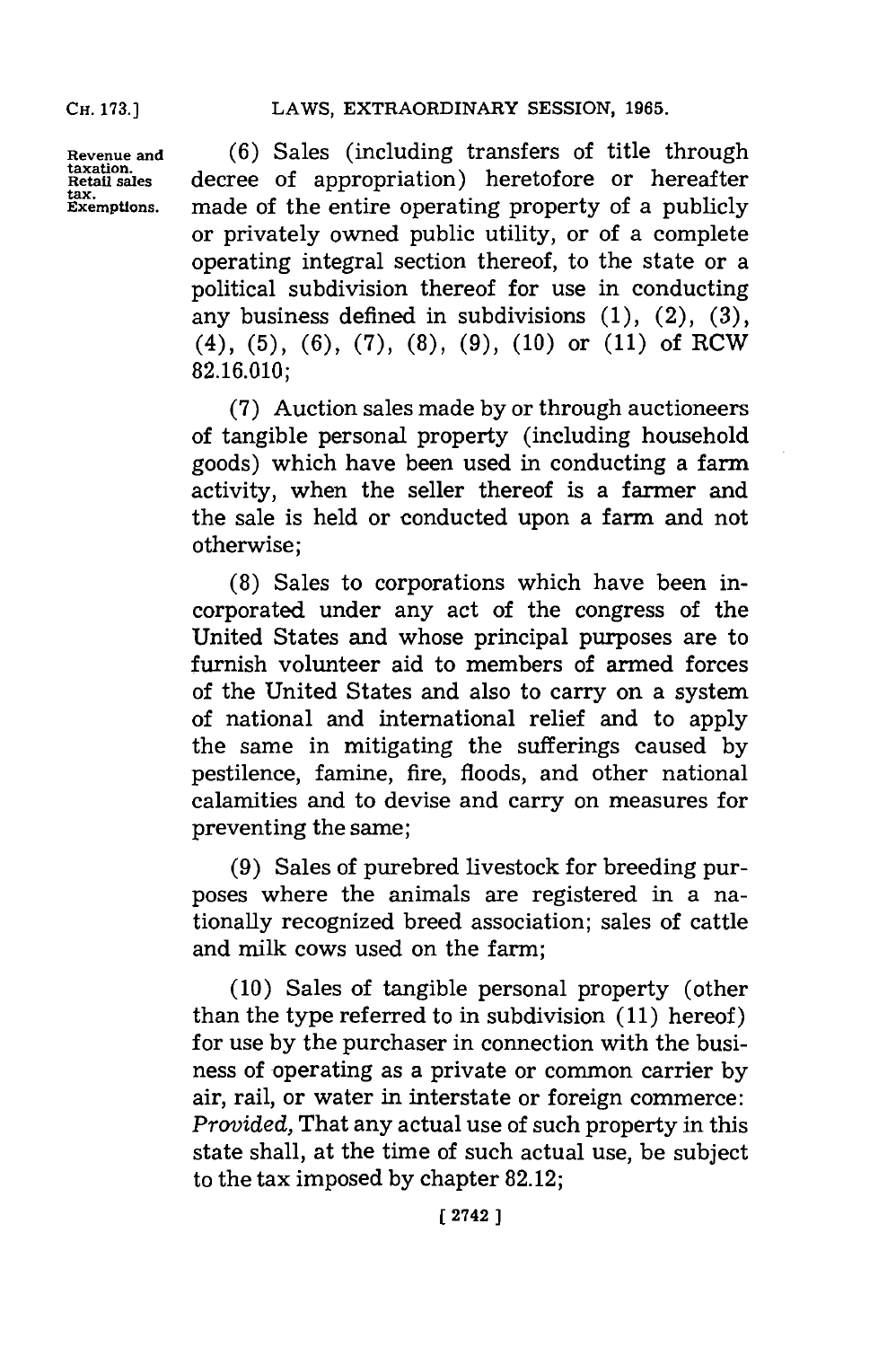**(11)** Sales of airplanes, locomotives, railroad cars, or watercraft for use in conducting interstate or foreign commerce **by** transporting therein or therewith property and persons for hire or for use in conducting commercial deep sea fishing operations outside the territorial waters of the state; also sales of tangible personal property which becomes a component part of such airplanes, locomotives, railroad cars, or watercraft, and of motor vehicles or trailers used **by** the holder of a carrier permit issued **by** the Interstate Commerce Commission authorizing transportation **by** motor vehicle across the boundaries of this state, in the course of constructing, repairing, cleaning, altering, or improving the same; also sales of or charges made for labor and services rendered in respect to such constructing, repairing, cleaning, altering, or improving;

(12) Sales of motor vehicles and trailers to be used for the purpose of transporting therein persons or property for hire in interstate or foreign commerce: *Provided,* That the purchaser must be the holder of a carrier permit issued **by** the Interstate Commerce Commission and that the vehicles will first move upon the highways of this state from the point of delivery in this state to a point outside of this state under the authority of a one-transit permit issued **by** the director of licenses pursuant to the provisions of RCW 46.16. **100;**

**(13)** Sales of motor vehicles and trailers to nonresidents of this state for use outside of this state, even though delivery be made within this state, but only when (a) the vehicles or trailers will be taken from the point of delivery in this state directly to a point outside this state under the authority of a one-transit permit issued **by** the director of licenses pursuant to the provisions of RCW 46.16.100, or **(b)** said motor vehicles and trailers will be registered and licensed immediately under the laws of the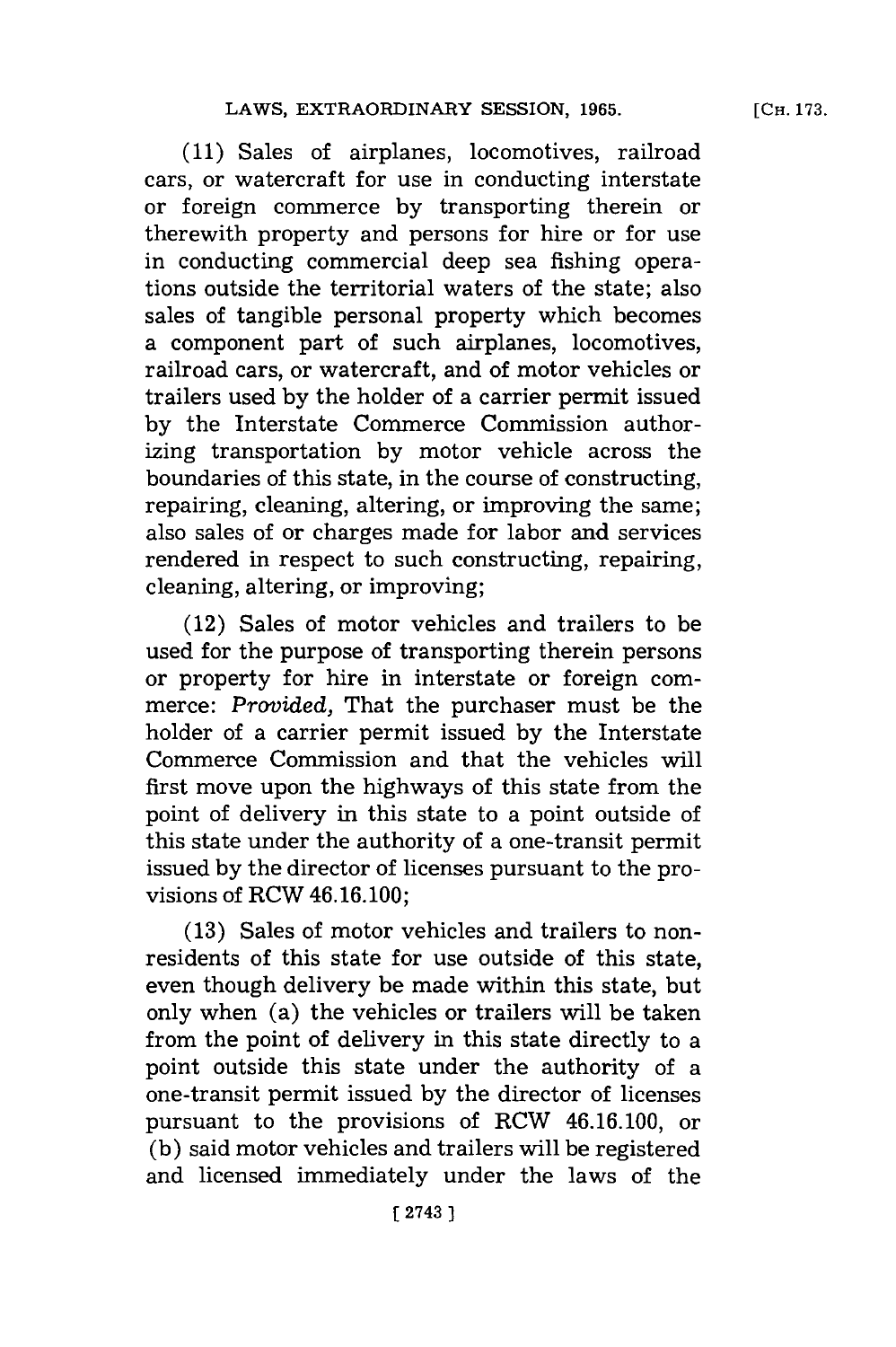**CH. 173.]**

**tax.**

**Revenue and** state of the purchaser's residence, will not be used **Retail sales** in this state more than three months, and will not **Exemptions,** be required to be registered and licensed under the laws of this state;

> (14) Sales to nonresidents of this state for use outside of this state of tangible personal property which becomes a component part of any machinery or other article of personal property belonging to such nonresident, in the course of installing, repairing, cleaning, altering, or improving the same and also sales of or charges made for labor and services rendered in respect to any installing, repairing, cleaning, altering, or improving, of personal property of or for a nonresident, but this subsection (14) shall apply only when the seller agrees to, and does, deliver the property to the purchaser at a point outside this state, or delivers the property to a common or bona fide private carrier consigned to the purchaser at a point outside this state;

> **(15)** Sales to nonresidents of this state for use outside of this state of watercraft requiring coast guard registration or registration **by** the state of principal use according to the Federal Boating Act of **1958,** even though delivery be made within this state, but only when (a) the watercraft will not be used within this state for more than forty-five days and **(b)** an appropriate exemption certificate supported **by** identification ascertaining residence as provided **by** the tax commission and signed **by** the purchaser or his agent establishing the fact that the purchaser is a nonresident and that the watercraft is for use outside of this state, one copy to be filed with the tax commission with the regular report and a duplicate to be retained **by** the dealer.

> **(16)** Sales of poultry for use in the production for sale of poultry or poultry products.

> **(17)** Sales to nonresidents of this state for use outside of this state of machinery and implements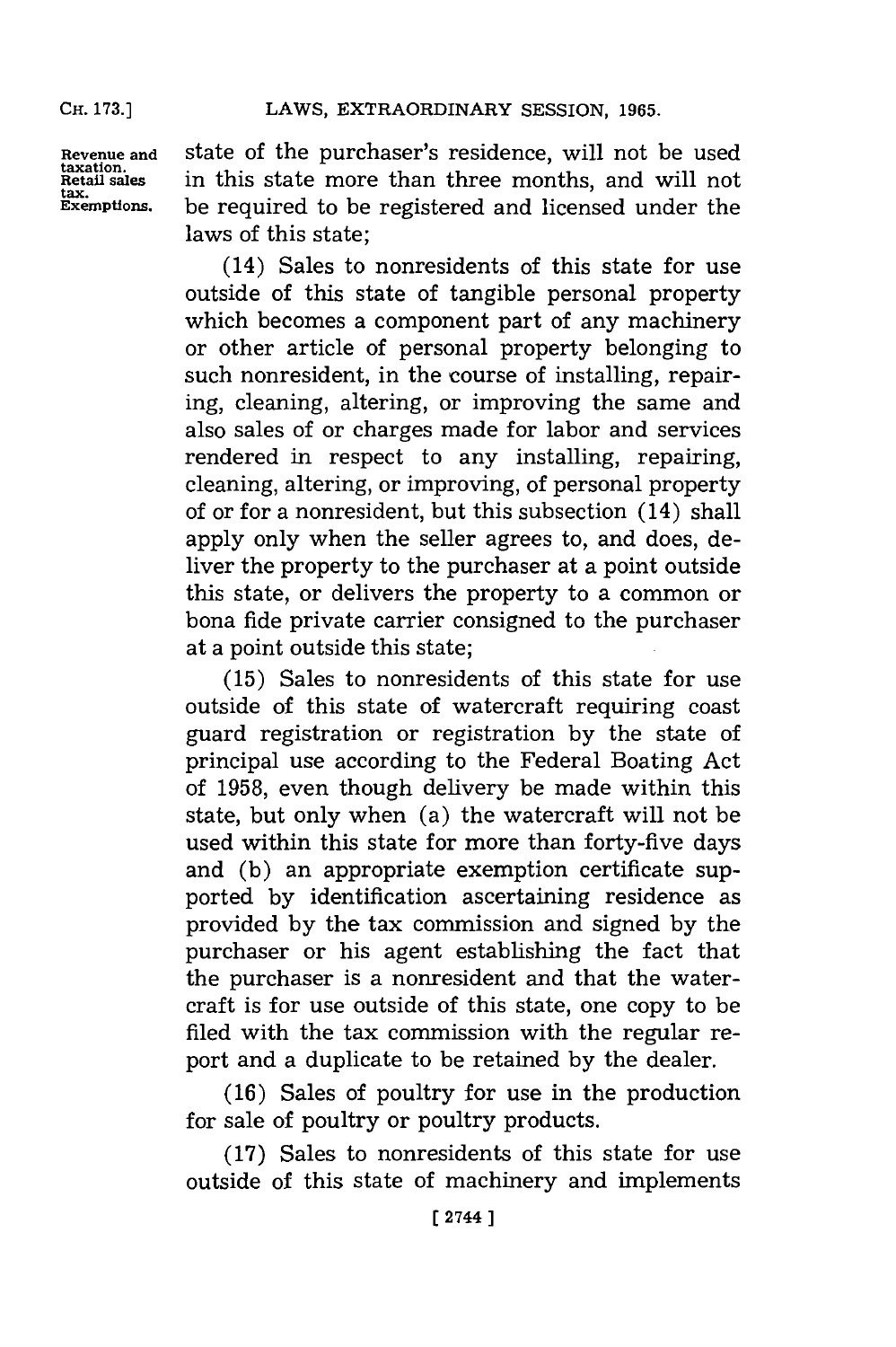mediately outside the state. As proof of exemption, an affidavit or certification in such form as the tax commission shall require shall be made for each such sale, to be retained as a business record of the seller.

**(18)** Sales for use in states, territories and possessions of the United States which are not contiguous to any other state, but only when, as a necessary incident to the contract of sale, the seller delivers the subject matter of the sale to the purchaser or his designated agent at the usual receiving terminal of the carrier selected to transport the goods, under such circumstances that it is reasonably certain that the goods will be transported directly to a destination in such noncontiguous states, territories and possessions.

**(19)** Sales to municipal corporations, the state, and all political subdivisions thereof of tangible personal property consumed and/or of labor and services rendered in respect to contracts for watershed protection and/or flood prevention. This exemption shall be limited to that portion of the selling price which is reimbursed **by** the United States government according to the provisions of the Watershed Protection and Flood Prevention Act, Public Laws **566,** as amended;

(20) Sales of semen for use in the artificial insemination of livestock;

(21) Sales to nonresidents of this state of tangible personal property for use outside this state when the purchaser has applied for and received from the tax commission a permit certifying **(1)** that he is a bona fide resident of a state or possession other than the state of Washington, or of a foreign country, and (2) that he does agree, when requested, to grant the tax commission access to such records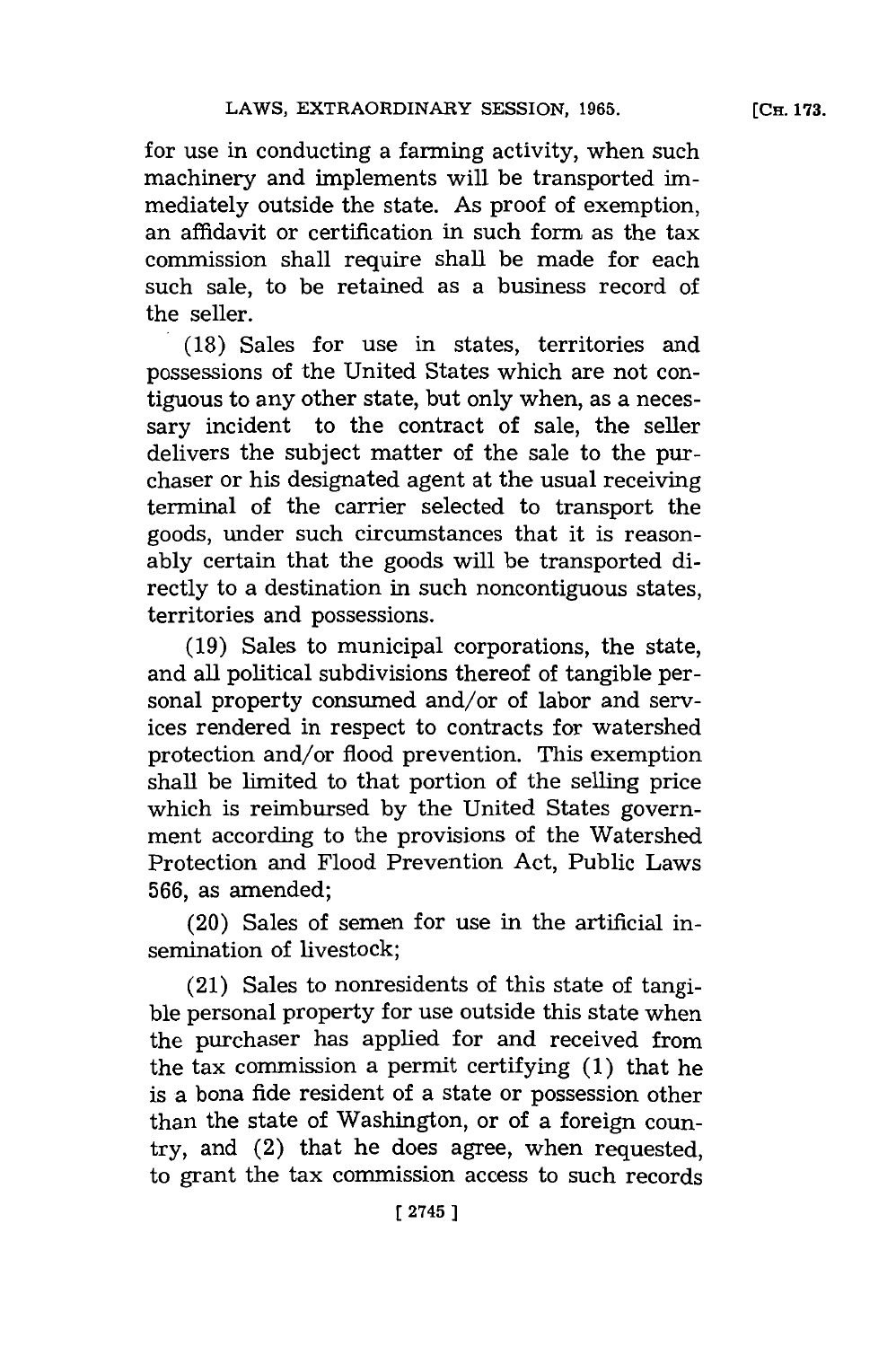tax.<br>Exemptions.

Revenue and and other forms of verification at his place of resitantion.<br>Retail sales dence to assure that such purchases are not first dence to assure that such purchases are not first used substantially in the state of Washington.

> Any person claiming exemption from retail sales tax under the provisions of this subsection must display a nonresident permit as herein provided, and any vendor making a sale to a nonresident without collecting the tax must examine such permit, identify the purchaser as the person to whom the nonresident permit was issued, and maintain records which shall show the permit number attributable to each nontaxable sale.

> Permits shall be personal and nontransferable and shall be issued **by** the tax commission upon payment of a fee of one dollar. The commission may in its discretion designate independent agents for the issuance of permits, according to such standards and qualifications as the commission may prescribe. Such agents shall pay over and account to the commission for all permit fees collected, after deducting as a collection fee the sum of fifty cents for each permit issued.

> Any person making fraudulent statements in order to secure a permit shall be guilty of perjury. Any person making tax exempt purchases **by** displaying a permit not his own, or a counterfeit permit, with intent to violate the provisions of this subsection shall be guilty of a misdemeanor and, in addition, may be subject to a penalty not to exceed the amount of the tax due on such purchases. Any vendor who makes sales without collecting the tax to a person who does not hold a valid permit, and any vendor who falls to maintain records of permit numbers as provided in this section shall be personally liable for the amount of tax due.

> The exemption provided in this subsection shall be effective June **1, 1965,** to July **1, 1967.**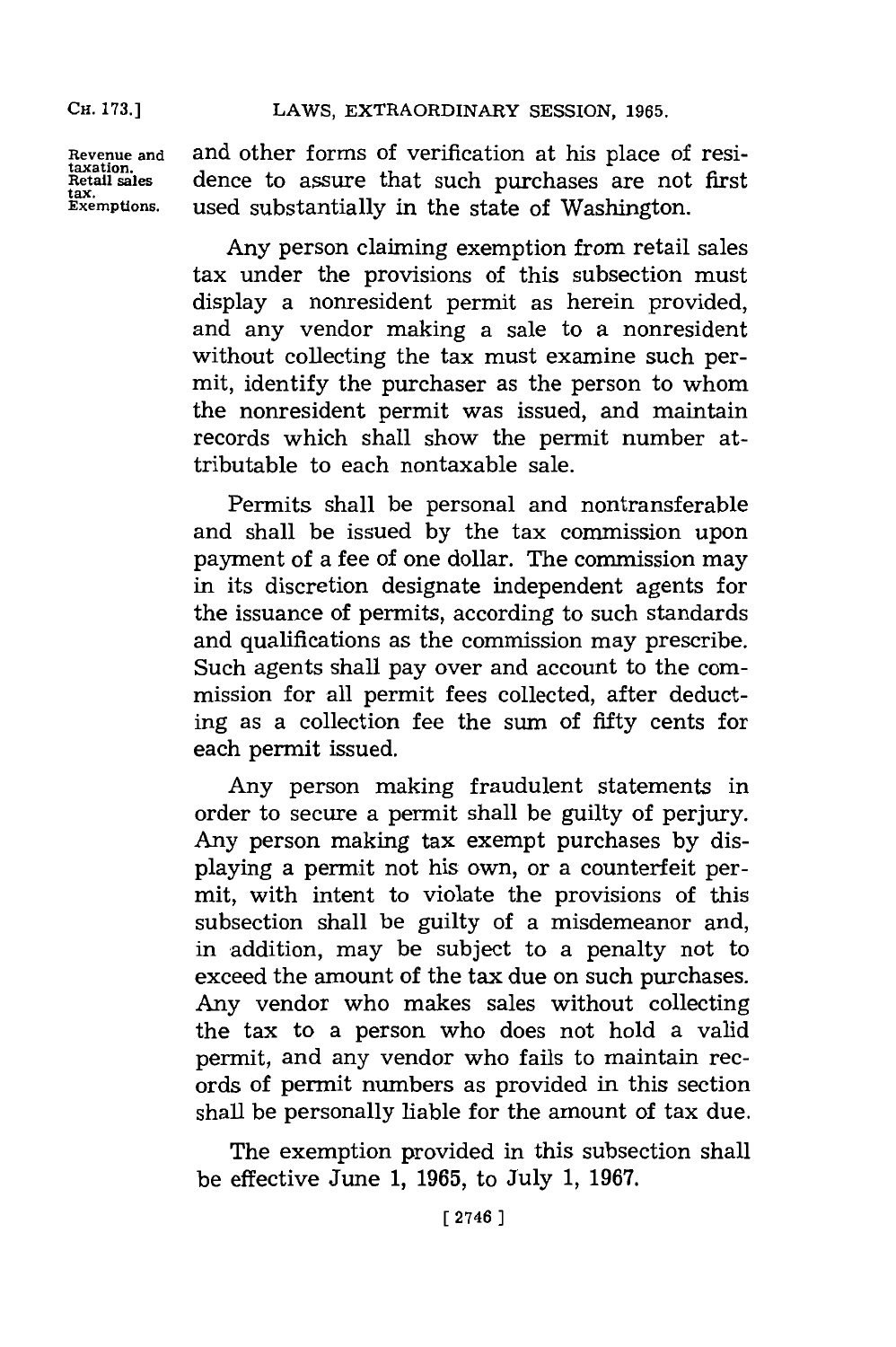(22) Sales of form lumber to any person engaged in the constructing, repairing, decorating or improving of new or existing buildings or other structures under, upon or above real property of or for consumers: *Provided,* That such lumber is used or to be used first **by** such person for the molding of concrete in a single such contract, project or **job** and is thereafter incorporated into the product of that same contract, project or **job** as an ingredient or component thereof.

**(23)** Sales of, cost of, or charges made for labor and services performed in respect to the mining, sorting, crushing, screening, washing, hauling, and stockpiling of sand, gravel and rock when such sand, gravel, or rock is taken from a pit or quarry which is owned **by** or leased to a county or a city, and such sand, gravel, or rock is **(1)** either stockpiled in said pit or quarry for placement or is placed on the street, road, place, or highway of the county or city **by** the county or city itself, or (2) sold **by** the county or city to a county, or a city at actual cost for placement on a publicly owned street, road, place, or highway. The exemption provided for in this subsection shall not apply to sales of, cost of, or charges made for such labor and services, **if** the sand, gravel, or rock is used for other than public road purposes or is sold otherwise than as provided for in this subsection.

SEC. 15. Section 82.08.050, chapter 15, Laws of RCW 82.08.050 **1961** and RCW **82.08.050** are each amended to read **amended.** as follows:

The tax hereby imposed shall be paid by the **Buyer to pay** buyer to the seller, and each seller shall collect from **tax-Penalties**. the buyer the full amount of the tax payable in respect to each taxable sale in accordance with the schedule of collections adopted **by** the tax commission pursuant to the provisions of RCW **82.08.060.** The tax required **by** this chapter, to be collected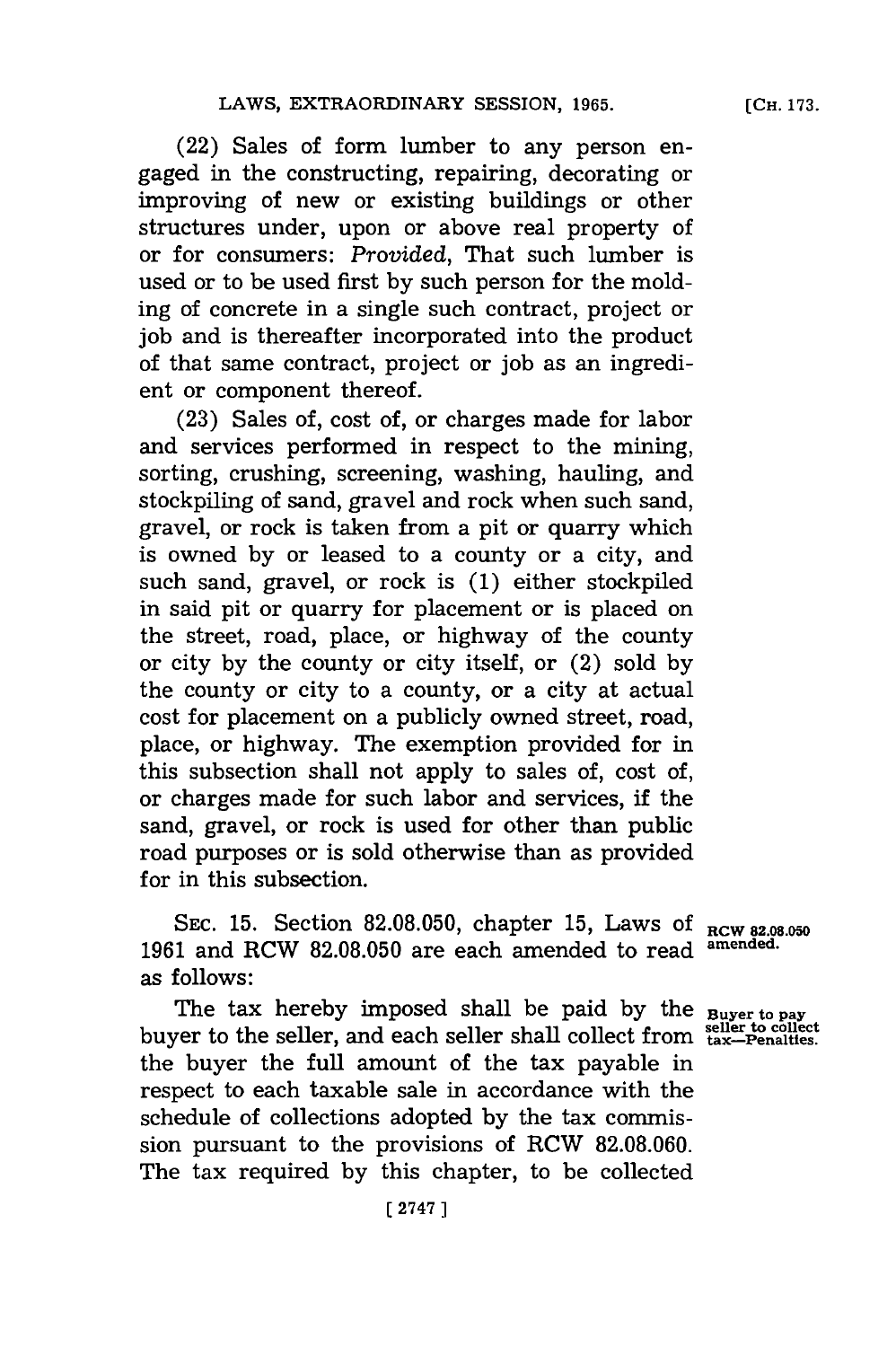**taxation. collect tax-**

**Revenue and by** the seller, shall be deemed to be held in trust by the seller until paid to the commission, and any seller who appropriates or converts the tax collected to his own use or to any use other than the payment of the tax to the extent that the money required to be collected is not available for payment on the due date as prescribed in this chapter shall be guilty of a misdemeanor.

> In case any seller fails to collect the tax herein imposed or having collected the tax, fails to pay it to the commission in the manner prescribed **by** this chapter, whether such failure is the result of his own acts or the result of acts or conditions beyond his control, he shall, nevertheless, be personally liable to the state for the amount of the tax.

> The amount of tax, until paid **by** the buyer to the seller or to the commission, shall constitute a debt from the buyer to the seller and any seller who fails or refuses to collect the tax as required with intent to violate the provisions of this chapter or to gain some advantage or benefit, either direct or indirect, and any buyer who refuses to pay any tax due under this chapter shall be guilty of a misdemeanor. The tax required **by** this chapter to be collected **by** the seller shall be stated separately from the selling price and for purposes of determining the tax due from the buyer to the seller and from the seller to the commission it shall be presumed that the selling price quoted in any price list, sales document, contract or' other agreement between the parties does not include the tax imposed **by** this chapter.

> Where a buyer has failed to pay to the seller the tax imposed **by** this chapter and the seller has not paid the amount of the tax to the commission, the commission may, in its discretion, proceed directly against the buyer for collection of the tax, in which case a penalty of ten percent may be added to the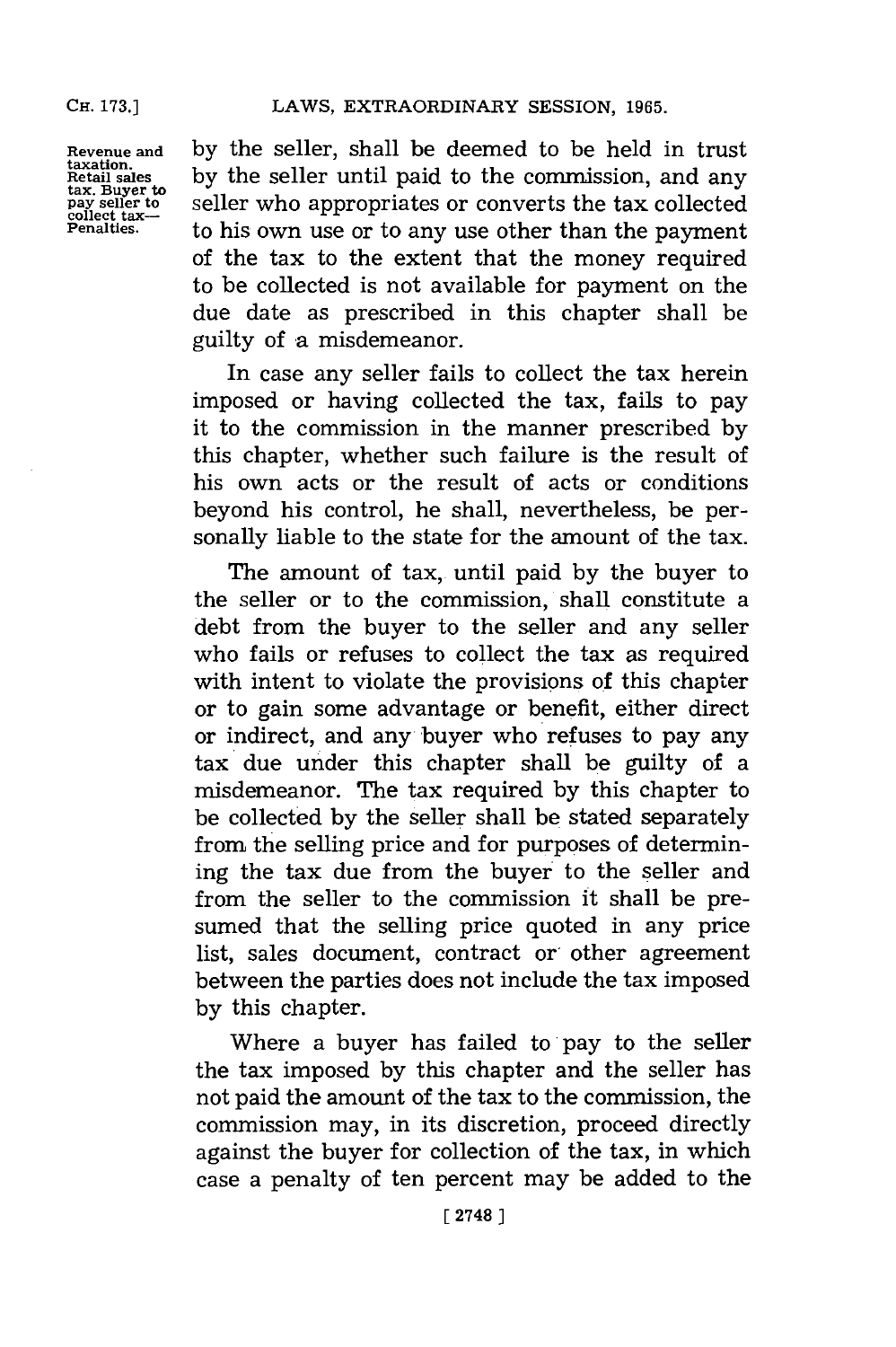amount of the tax for failure of the buyer to pay the same to the seller, regardless of when the tax may be collected **by** the commission; and all of the provisions of chapter **82.32,** including those relative to interest and penalties, shall apply in addition; and, for the sole purpose of applying the various provisions of chapter **82.32,** the fifteenth day of the month following the tax period in which the purchase was made shall be considered as the due date of the tax.

**SEC. 16.** Section **82.08.150,** chapter **15,** Laws **Of RCW 82.08.150 amended. <sup>1961</sup>**as last amended **by** section **1,** chapter 42, Laws of **1965** and RCW **82.08.150** are each amended to read as follows:

(1) There is levied and shall be collected from  $_{\text{Tax on certain}}$  after the first day of November, 1951, a tax soxicating and after the first day of November, 1951, a tax sales of liquor. upon each retail sale of spirits, wine, or strong beer in the original package at the rate of ten percent of the selling price, and the term "retail sale" as used herein shall include, in addition to the meaning ascribed thereto in chapter 82.04, any sale to a consumer or for resale **by** a retailer in such original package. The tax imposed in this section shall apply to all sales of spirits, wine, or strong beer **by** the Washington state liquor stores and agencies, including sales to licensees. The tax imposed in RCW **82.08.020** as now or hereafter amended shall not apply to sales **by** the Washington state liquor control board stores and agencies of products subject to the tax imposed **by** this section.

(2) There is levied and shall be collected from and after the first day of April, **1959,** an additional tax upon each retail sale of spirits, wine, or strong beer in the original package at the rate of five percent of the selling price, and the term "retail sale" as used herein shall include the meaning ascribed thereto in chapter 82.04. The additional tax imposed in this paragraph shall apply to the

**[CH. 173.**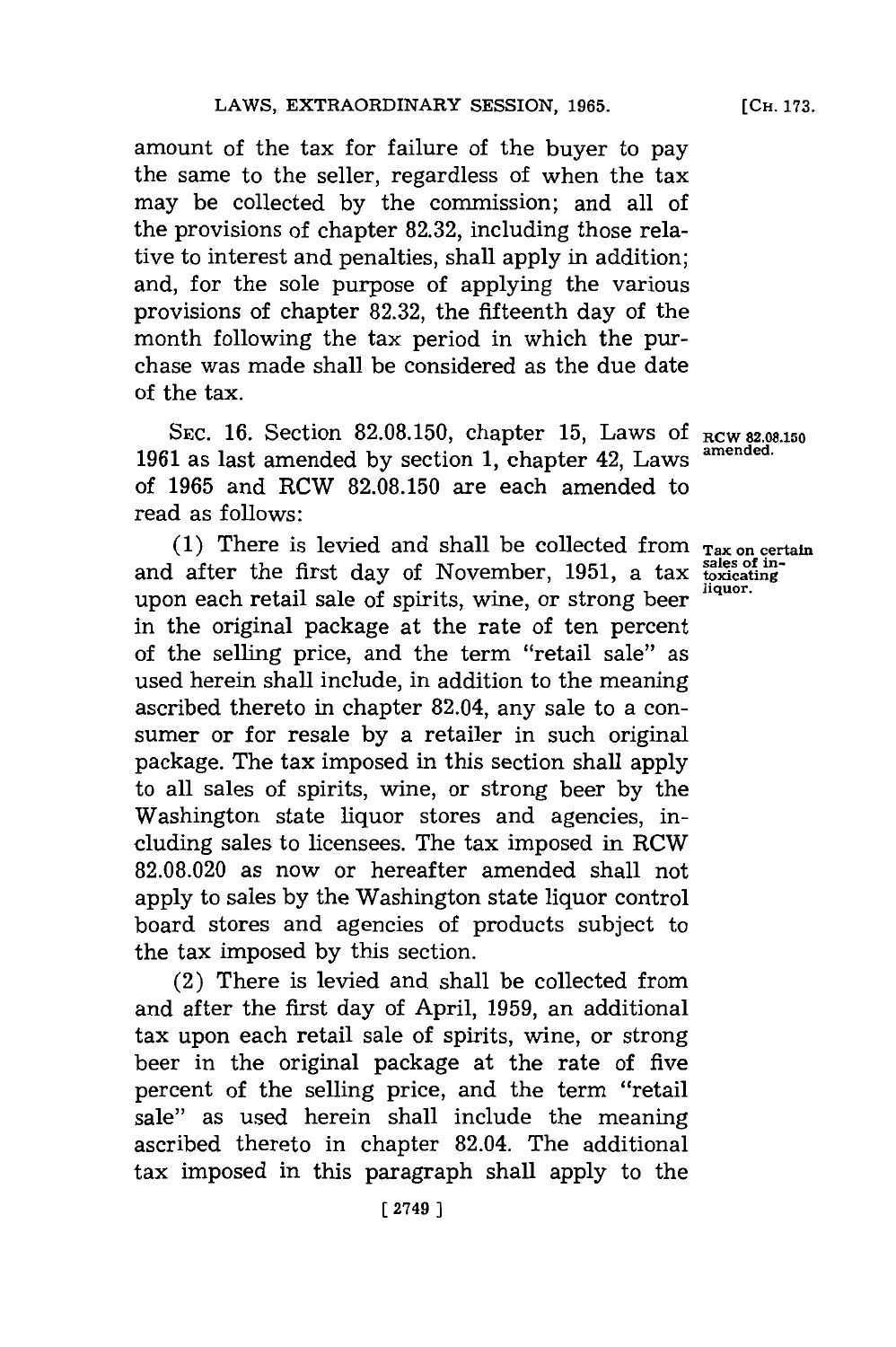Revenue and **Sale of spirits, wine, or strong beer by the Washing-**<br>
Retail sales ton state liquor stores and agencies, excluding sales<br>
tax. Tax on<br>
the Class H licensees. The tax imposed in RCW 82ton state liquor stores and agencies, excluding sales tax. Tax on<br>
of intoxicating<br> **the Class H licensees. The tax imposed in RCW 82-**<br> **the interval of the Class now or hereafter amended shall not annly of intoxicating liquor. .08.020** as now or hereafter amended shall not apply to sales **by** the Washington state liquor control board stores and agencies of products subject to the tax imposed **by** this paragraph.

> **(3)** There is levied and shall be collected from and after the first day of June, **1965,** an additional tax upon each retail sale of spirits in the original package at the rate of two cents per fluid ounce or fraction thereof contained in such original package, and the term "retail sale" as used herein shall include the meaning ascribed thereto in chapter 82.04: *PROVIDED, That this nine-tenths of a cent increase as provided for in this 1965 amendatory act shall not apply* to *manufacturers as defined under RCW 66.24.150.* The additional tax imposed in this paragraph shall apply to the sale of spirits **by** the Washington state liquor stores and agencies, including sales to Class H licensees. The tax imposed in RCW **82.08.020** as now or hereafter amended shall not apply to sales subject to the tax imposed **by** this paragraph. On or before the twenty-fifth day of each month beginning with the month of July, **1961,** the Washington state liquor control board shall remit to the state tax commission, to be deposited with the state treasurer, all moneys collected **by** it under this paragraph during the preceding month on sales made and subject to this paragraph. Upon receipt of such moneys the state treasurer shall deposit them in the state general fund and the provisions of RCW **82.08.160** and **82.08.170,** and the provisions of chapter **43.66** relating to deposits, apportionment and distribution, shall have no application to the collections under this paragraph.

> (4) The additional five percent tax enacted in subdivision (2) of this section shall not be levied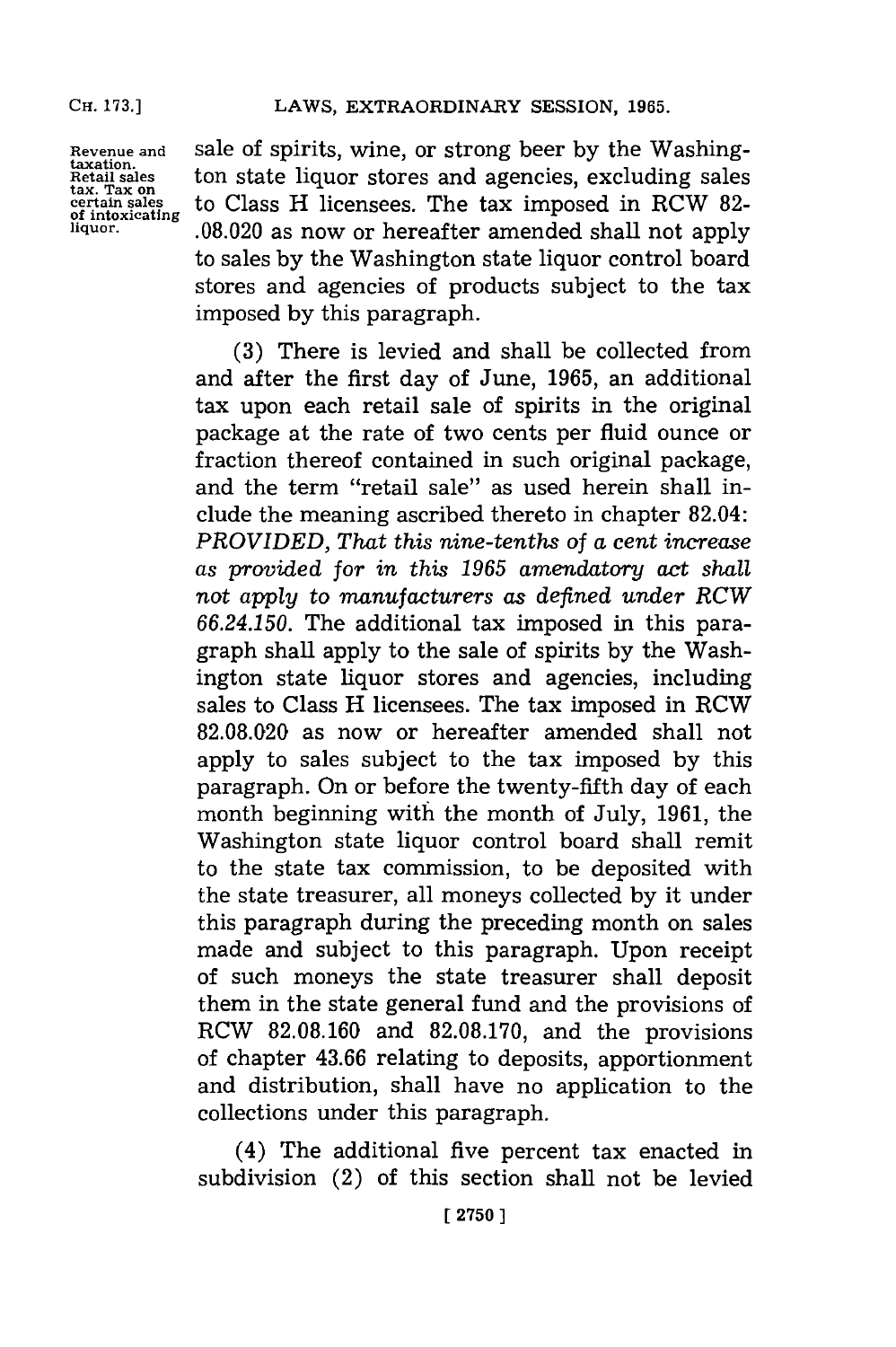upon or applied to sales of wine which have been subjected to the tax imposed **by** RCW 66.24.220.

(5) As used in this section, the terms, "spirits," "wine," "strong beer," and "package" shall have the meaning ascribed to them in chapter 66.04.

**SEC. 17.** Section **82.12.010,** chapter **15,** Laws **Of RCW 82.12.010 1961** as amended **by** section **15,** chapter **293,** Laws **amended.** of **1961,** and RCW **82.12.010** are each amended to read as follows:

For the purposes of this chapter:<br>
<u>Use tax.</u><br>
Definitions

(1) "Value of the article used" shall mean the consideration, whether money, credit, rights, or other property, expressed in terms of money, paid or given or contracted to be paid or given **by** the purchaser to the seller for the article of tangible personal property, the use of which is taxable under this chapter. The term includes, in addition to the consideration paid or given or contracted to be paid or given, the amount of any tariff or duty paid with respect to the importation of the article used. In case the article used is acquired **by** lease or **by** gift or is extracted, produced, or manufactured **by** the person using the same or is sold under conditions wherein the purchase price does not represent the true value thereof, the value of the article used shall be determined as nearly as possible according to the retail selling price at place of use of similar products of like quality and character under such rules and regulations as the tax commission may prescribe.

In case the articles used are acquired **by** bailment, the value of the use of the articles so used shall be in an amount representing a reasonable rental for the use of the articles so bailed, determined as nearly as possible according to the value of such use at the places of use of similar products of like quality and character under such rules and regulations as the tax commission may prescribe;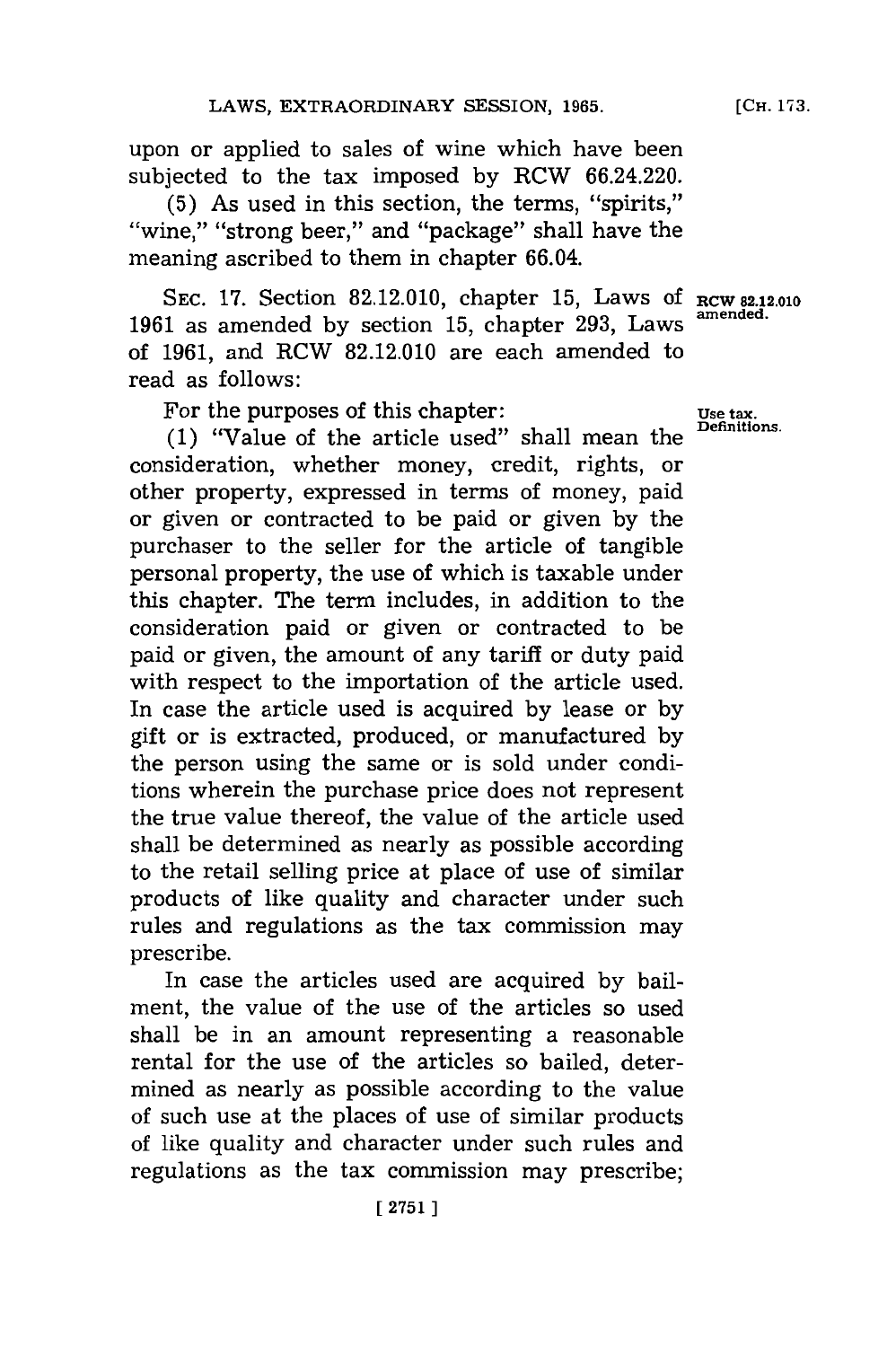**Revenue and In the case of articles manufactured or produced taxation.**<br> **Exation.** In the user and used in the manufacture or produc-**USE TO BE 12**<br>Use tax, by the user and used in the manufacture or produc-<br>Definitions. tion of products sold or to be sold to the department of defense of the United States, the value of the articles used shall be determined according to the value of the ingredients of such articles.

> (2) "Use," "used," "using," or "put to use" shall have their ordinary meaning, and shall mean the first act within this state **by** which the taxpayer takes or assumes dominion or control over the article of tangible personal property (as a consumer), and include installation, storage, withdrawal from storage, or any other act preparatory to subsequent actual use or consumption within this state;

> **(3)** "Taxpayer" and "purchaser" include all persons included within the meaning of the word "buyer" and the word "consumer" as defined in chapters 82.04 and **82.08;**

> (4) "Retailer" means every person engaged in the business of selling tangible personal property at retail and every person required to collect from purchasers the tax imposed under this chapter;

> **(5)** The meaning ascribed to words and phrases in chapters 82.04 and **82.08,** insofar as applicable, shall have full force and effect with respect to taxes imposed under the provisions of this chapter. "Consumer," in addition to the meaning ascribed to it in chapters 82.04 and **82.08** insofar as applicable, shall also mean any person who distributes or displays, or causes to be distributed or displayed, any article of tangible personal property, except newspapers, the primary purpose of which is to promote the sale of products or services.

**amended.**

**ROW 82.12.020 SEC. 18.** Section **82.12.020,** chapter **15,** Laws of **1961** as amended **by** section **9,** chapter **293,** Laws of **1961** and RCW **82.12.020** are each amended to read as follows: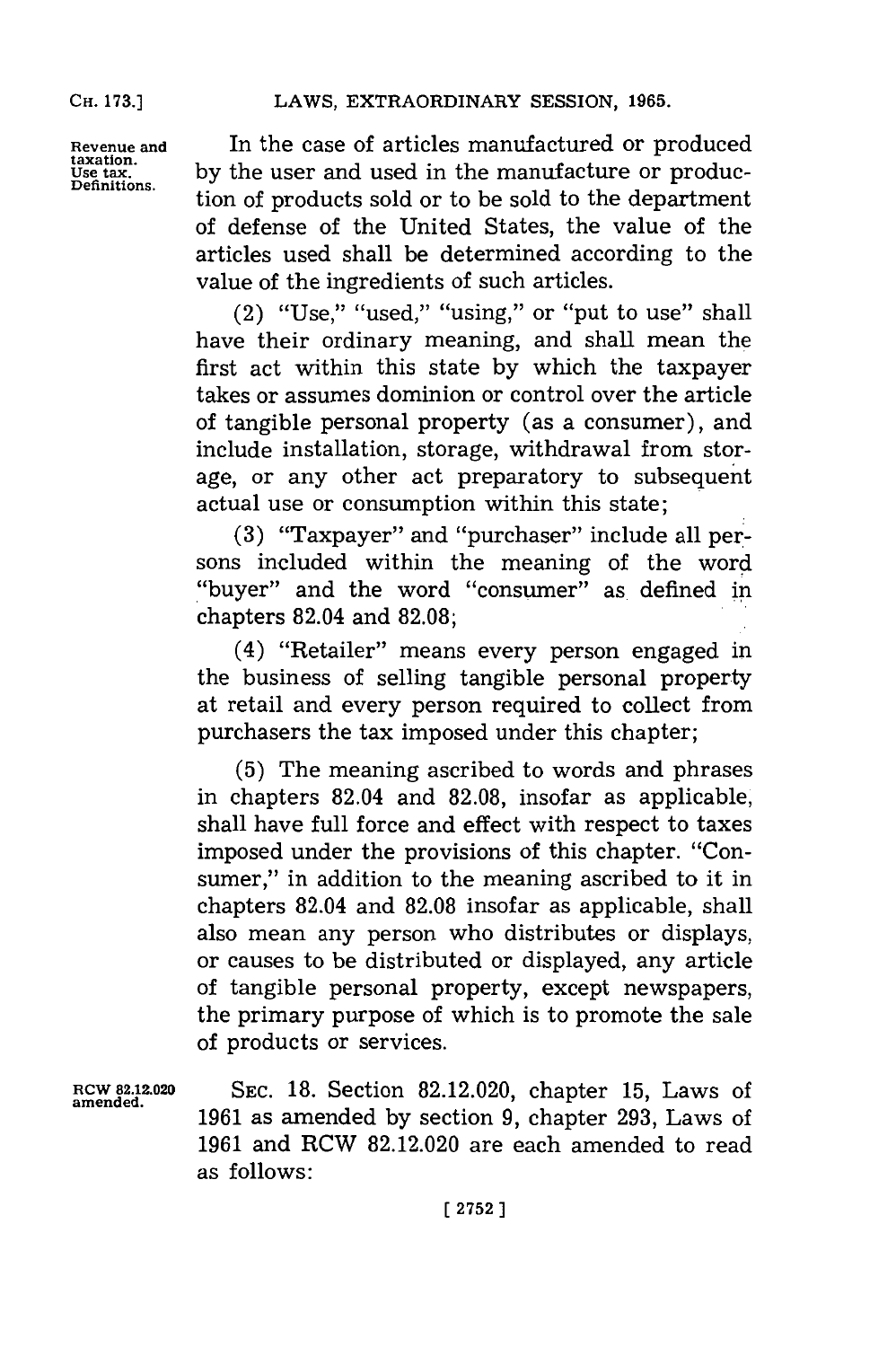There is hereby levied and there shall be collected **Use tax** from every person in this state a tax or excise for the privilege of using within this state as a consumer any article of tangible personal property purchased at retail, or acquired **by** lease, gift, or bailment, or extracted or produced or manufactured **by** the person so using the same. This tax will not apply with respect to the use of any article of tangible personal property purchased, extracted, produced or manufactured outside this state until the transportation of such article has finally ended or until such article has become commingled with the general mass of property in this state. This tax shall apply to the use of every article of tangible personal property, including property acquired at a casual or isolated sale, and including byproducts used **by** the manufacturer thereof, except as hereinafter provided, irrespective of whether the article or similar articles are manufactured or are available for purchase within this state. Except as provided in subdivision (2) of RCW **82.12.030,** payment **by** one purchaser or user of tangible personal property of the tax imposed **by** chapter **82.08** or **82.12** shall not have the effect of exempting any other purchaser or user of the same property from the taxes imposed **by** such chapters. The tax shall be levied and collected in an amount equal to the value of the article used **by** the taxpayer multiplied **by** the rate of four and two-tenths percent.

rCH. **173.**

**:SEC. 19.** Section **82.12.030,** chapter **15,** Laws **Of RCW 82.12.030** 1961 and section 1, chapter 76, Laws of 1963, as last <sup>amended</sup> amended **by** section 4, chapter **28,** Laws of **1963** extraordinary session, and RCW **82.12.030** are each amended to read as follows:

The provisions of this chapter shall not apply: **Exemptions.** 

**(1)** In respect to the use of any article of tangible personal property brought into the state **by** a nonresident thereof for his use or enjoyment while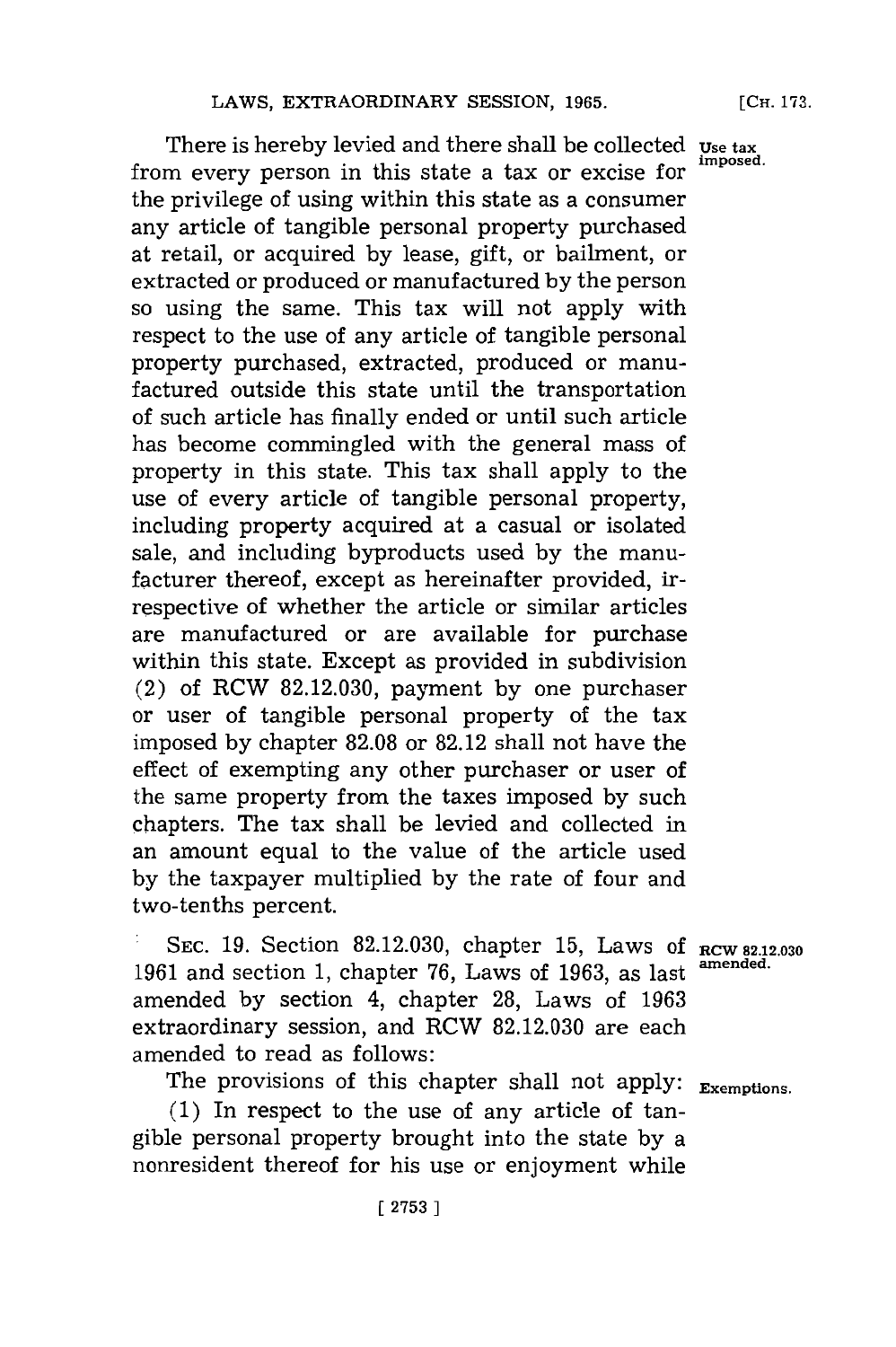**Revenue and temporarily within the state unless such property** taxation. Use<br>taxation. User is used in conducting a nontransitory business activtaxauon. Use<br>tax. Exemp- is used in conducting a nontransitory business activity within the state; or in respect to the use by a nonresident of this state of a motor vehicle which is registered or licensed under the laws of the state of his residence and is not used in this state more than three months, and which is not required to be registered or licensed under the laws of this state; or in respect to the use of household goods, personal effects and private automobiles **by** a bona fide resident of this state, **if** such articles were acquired and used **by** such person in another state while a bona fide resident thereof and such acquisition and use occurred more than thirty days prior to the time he entered this state;

> (2) In respect to the use of any article of tangible personal property purchased at retail or acquired **by** lease, gift or bailment **if** the sale thereof to, or the use thereof **by,** the present user or his bailor or donor has already been subjected to the tax under chapter **82.08** or **82.12** and such tax has been paid **by** the present user or **by** his bailor or donor; or in respect to the use of property acquired **by** bailment and such tax has once been paid based on reasonable rental as determined **by** RCW **82.12.060** measured **by** the value of the article at time of first use multiplied **by** the tax rate imposed **by** chapter **82.08** or **82.12** as of the time of first use; or in respect to the use of any article of tangible personal property acquired **by** bailment, if the property was acquired **by** a previous bailee from the same bailor for use in the same general activity and such original bailment was prior to June **9, 1961;**

> **(3)** In respect to the use of any article of tangible personal property the sale of which is specifically taxable under chapter **82.16;**

> (4) In respect to the use of any airplane, locomotive, railroad car, or watercraft used primarily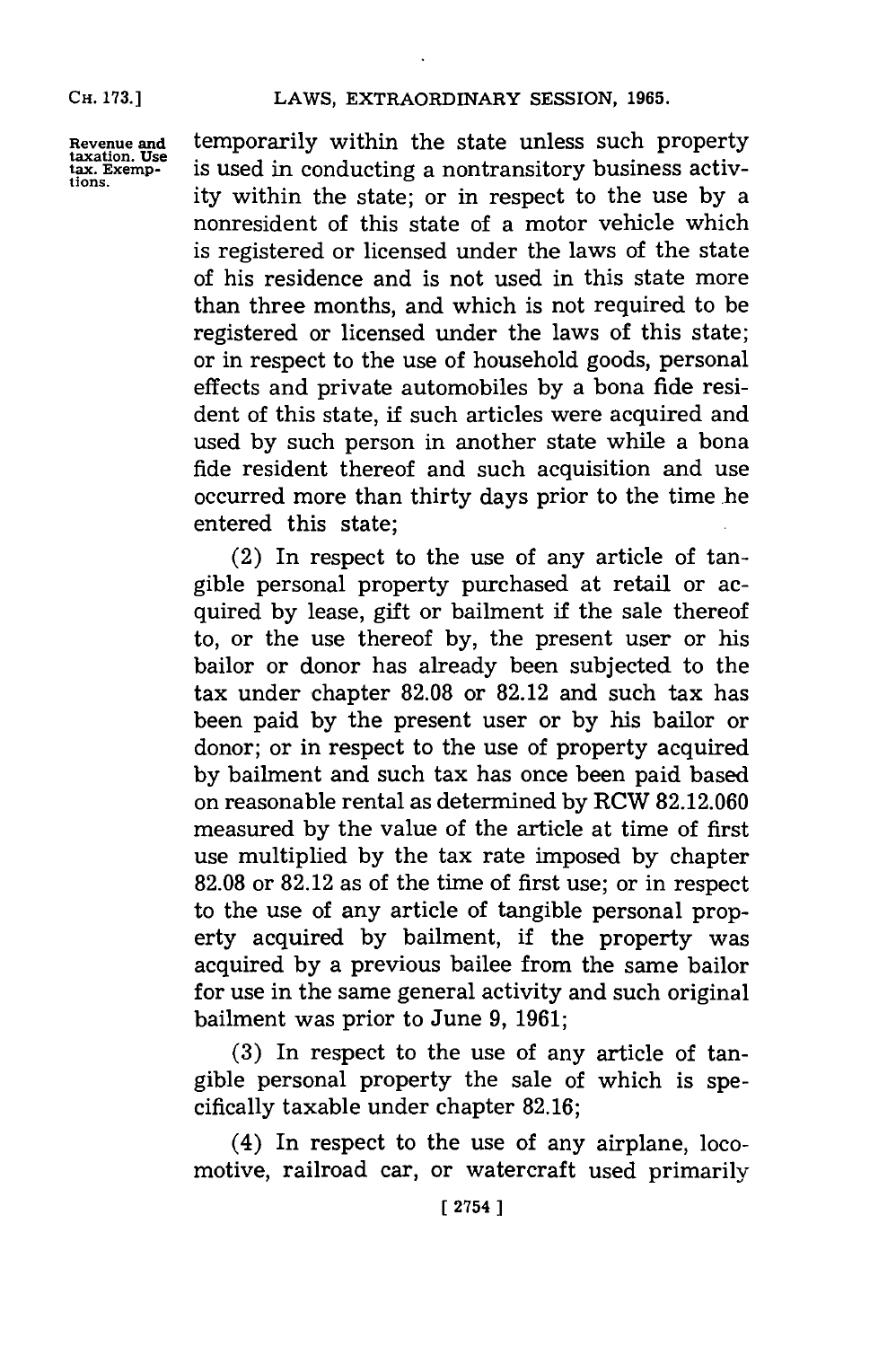in conducting interstate or foreign commerce **by** transporting therein or therewith property and persons for hire or used primarily in commercial deep sea fishing operations outside the territorial waters of the state, and in respect to use of tangible personal property which becomes a component part of any such airplane, locomotive, railroad car, or watercraft, and in respect to the use **by** the holder of a carrier permit issued **by** the Interstate Commerce Commission of any motor vehicle or trailer used in substantial part in the normal and ordinary course of the user's business for transporting therein persons or property for hire across the boundaries of this state **if** the first use of which within this state is actual use in conducting interstate or foreign commerce; and in respect to the use of any motor vehicle or trailer while being operated under the authority of a one-transit permit issued **by** the director of licenses pursuant to RCW 46.16. 100 and moving upon the highways from the point of delivery in this state to a point outside this state; and in respect to the use of tangible personal property which becomes a component part of any motor vehicle or trailer used **by** the holder of a carrier permit issued **by** the Interstate Commerce Commission authorizing transportation **by** motor vehicle across the boundaries of this state;

**(5)** In respect to the use of any article of tangible personal property which the state is prohibited from taxing under the Constitution of the state or under the Constitution or laws of the United States;

**(6)** In respect to the use of motor vehicle fuel used in aircraft **by** the manufacturer thereof for research, development, and testing purposes and motor vehicle fuel taxable under chapter **82.36:** *Provided,* That the use of such fuel upon which a refund of the motor vehicle fuel tax is obtained shall not be exempt, and the director of licenses shall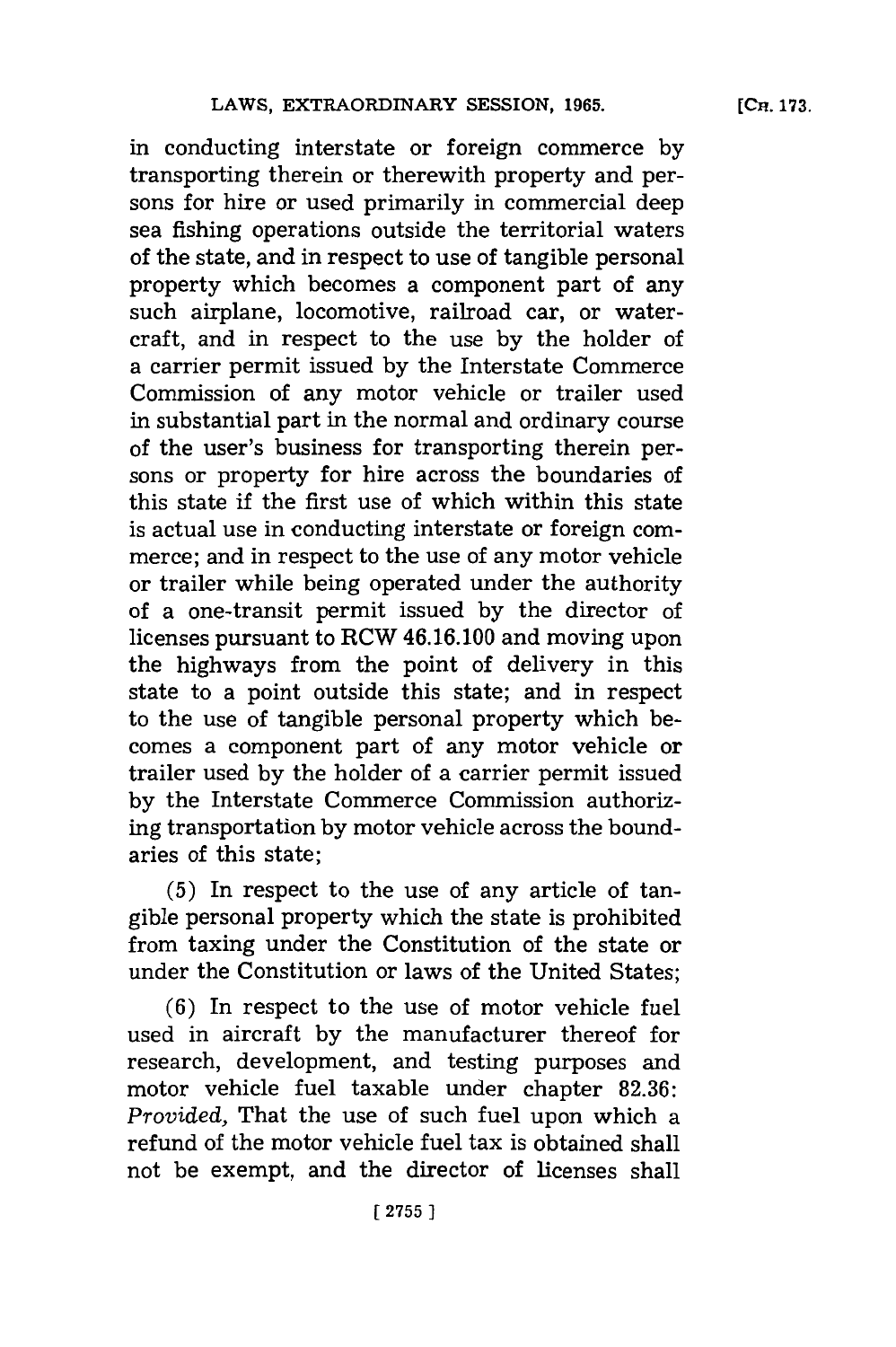**taxation. Use**

deduct from the amount of such tax to be refunded tax. Exemption. Use the amount of tax due under this chapter and remit<br>tions. the same each month to the tax commission;

> **(7)** In respect to the use of any article of tangible personal property included within the transfer of the title to the entire operating property of a publicly or privately owned public utility, or of a complete operating integral section thereof, **by** the state or a political subdivision thereof in conducting any business defined in subdivisions **(1),** (2), **(3),** (4), **(5), (6), (7), (8), (9), (10),** or **(11)** of RCW **82- .16.010;**

> **(8)** In respect to the use of tangible personal property (including household goods) which have been used in conducting a farm activity, if such property was purchased from a farmer at an auction sale held or conducted **by** an auctioneer upon a farm and not otherwise;

> **(9)** In respect to the use of tangible personal property **by** corporations which have been incorporated under any act of the congress of the United States and whose principal purposes are to furnish volunteer aid to members of the armed forces of the United States and also to carry on a system of national and international relief and to apply the same in mitigating the sufferings caused **by** pestilence, famine, fire, flood, and other national calamities and to devise and carry on measures for preventing the same;

> **(10)** In respect to the use of purebred livestock for breeding purposes where said animals are registered in a nationally recognized breed association; sales of cattle and milk cows used on the farm;

> **(11)** In respect to the use of poultry in the production for sale of poultry or poultry products;

> (12) In respect to the use of fuel **by** the extractor or manufacturer thereof when used directly in the operation of the particular extractive operation or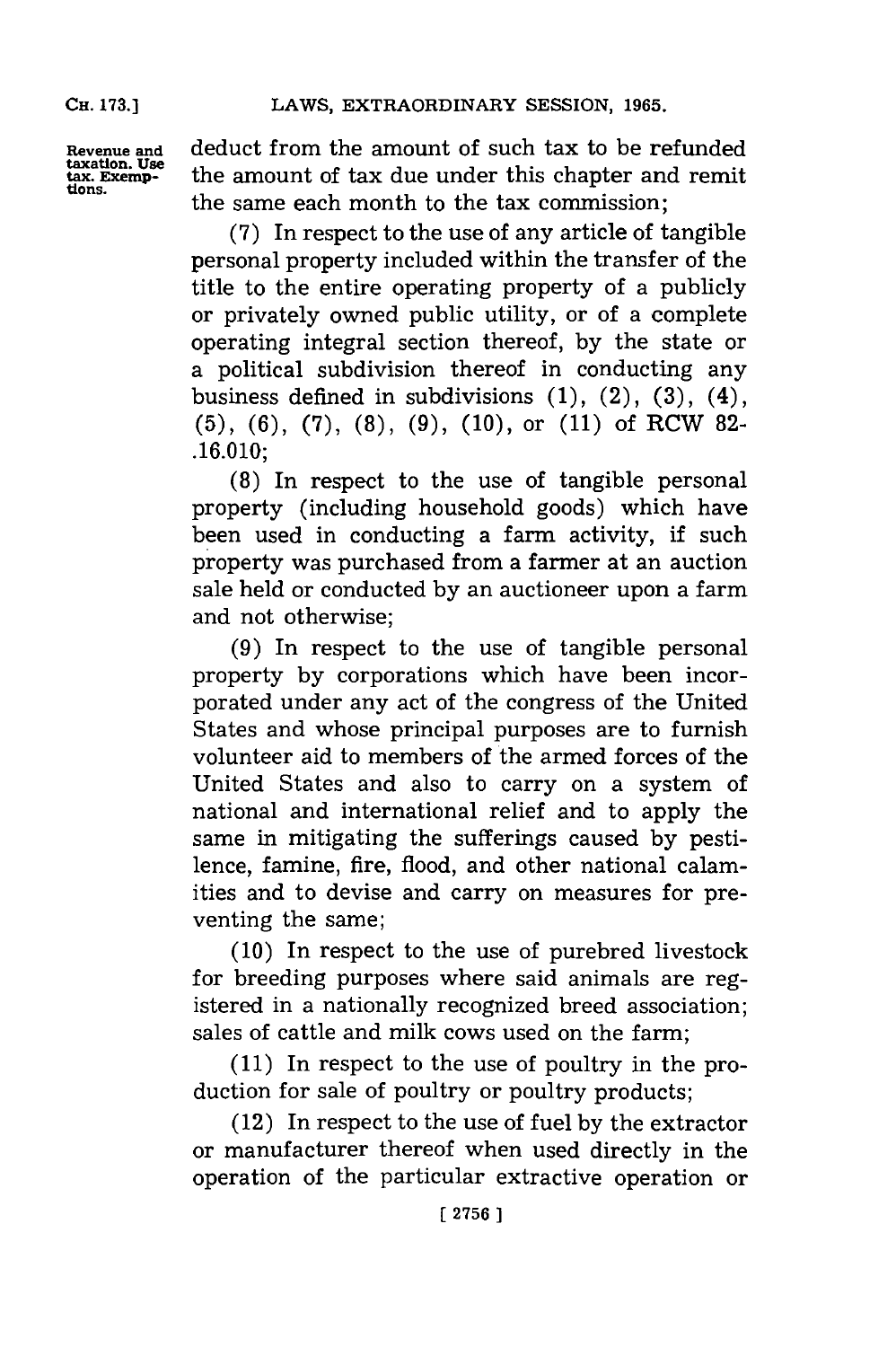manufacturing plant which produced or manufactured the same;

**(13)** In respect to the use of motor vehicles, equipped with dual controls, which are loaned to and used exclusively **by** a school in connection with its driver training program: *Provided,* That this exemption and the term "school" shall apply only to (a) the University of Washington, Washington State University and the state colleges or **(b)** any public, private or parochial school accredited **by** either the state board of education or **by** the University of Washington (the state accrediting station) or **(c)** any public vocational school meeting the standards, courses and requirements established and prescribed or approved **by** the state board **for** vocational education;

(14) In respect to the use **by** a bailee of any article of tangible personal property which is entirely consumed in the course of research, development, experimental and testing activities conducted **by** the user, provided the acquisition or use of such articles **by** the bailor was not subject to the taxes imposed **by** chapter **82.08** or chapter **82.12.**

**(15)** In respect to the use **by** residents of this state of motor vehicles and trailers acquired and used while such persons are members of the armed services and are stationed outside this state pursuant to military orders, but this exemption shall not apply to members of the armed services called to active duty for training purposes for periods of less than six months and shall not apply to the use of motor vehicles or trailers acquired less than thirty days prior to the discharge or release from active duty of any person from the armed services.

**(16)** In respect to the use of semen in the artificial insemination of livestock;

**(17)** In respect to the use of form lumber **by** any person engaged in the constructing, repairing, deco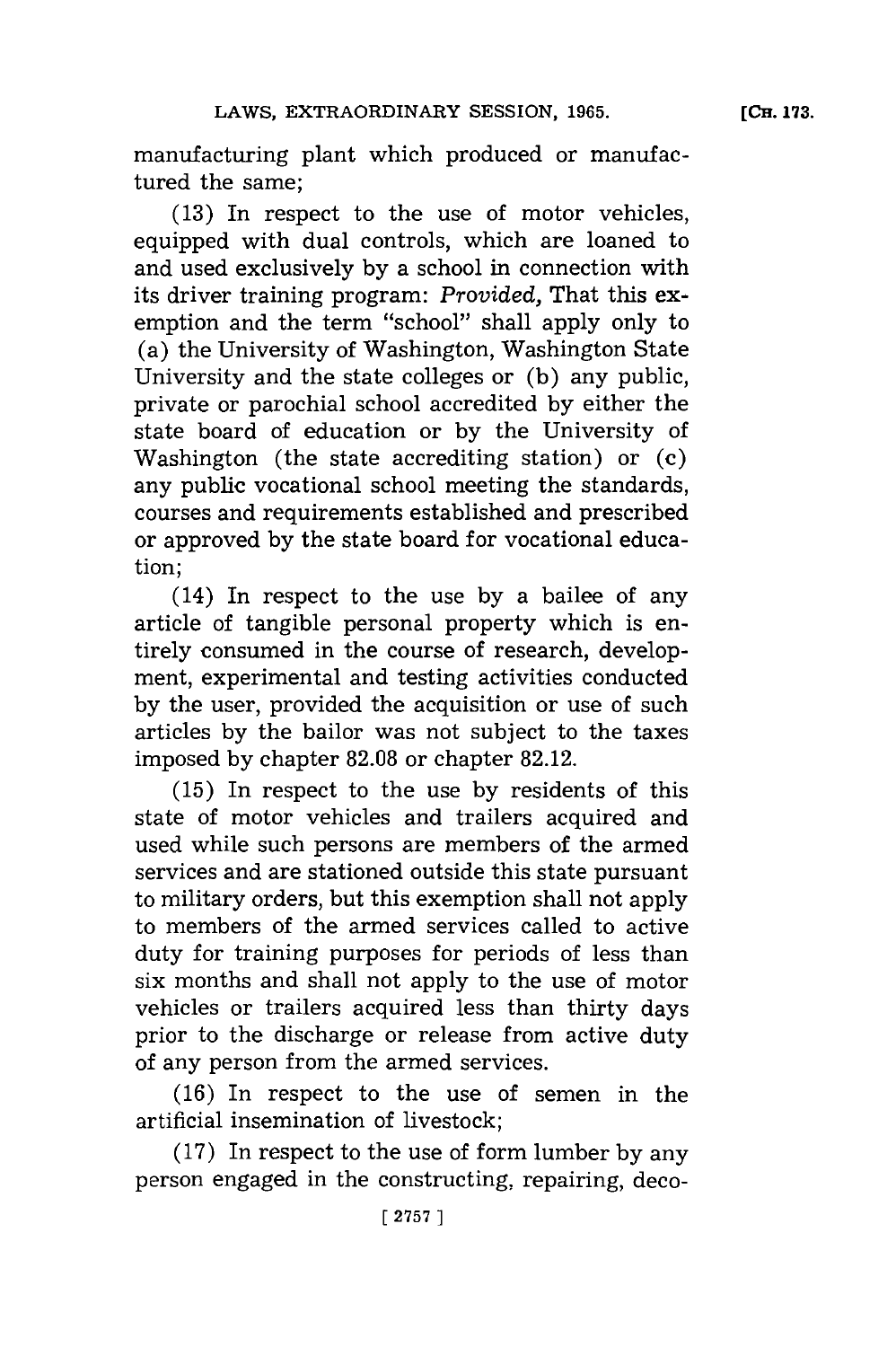**CH. 173.]**

**Revenue and** rating or improving **of** new or existing buildings **taxation. Use** taxation, Use<br>tax. Exemp- or other structures under, upon or above real prop-<br>tions erty of or for consumers: *Provided*, That such lumber is used or to be used first **by** such person for the molding of concrete in a single such contract, project or **job** and is thereafter incorporated into the product of that same contract, project or **job** as an ingredient or component thereof.

> **(18)** In respect to the use of any sand, gravel, or rock to the extent of the cost of or charges made for labor and services performed in respect to the mining, sorting, crushing, screening, washing, hauling, and stockpiling such sand, gravel, or rock, when such sand, gravel, or rock is taken from a pit or quarry which is owned **by** or leased to a county or a city, and such sand, gravel, or rock is **(1)** either stockpiled in said pit or quarry for placement or is placed on the street, road, place, or highway of the county or city **by** the county or city itself, or (2) sold **by** the county or city to a county, or a city at actual cost for placement on a publicly owned street, road, place, or highway. The exemption provided for in this subsection shall not apply to the use of such material to the extent of the cost of or charge made for such labor and services, if the material is used for other than public road purposes or is sold otherwise than as provided **for** in this subsection.

Rcw **82.16.010 SEC.** 20. Section **82.16.0 10,** chapter **15,** Laws of amened. **1961,** as amended **by** section 12, chapter **293,** Laws of **1961,** and RCW **82.16.010** are each amended to read as follows:

Public utility **For the purposes of this chapter**, unless other-tax. Defini**tiofni-** wise required **by** the context:

> **(1)** "Railroad business" means the business of operating any railroad, **by** whatever power operated, for public use in the conveyance of persons or property for hire. It shall not, however, include any busi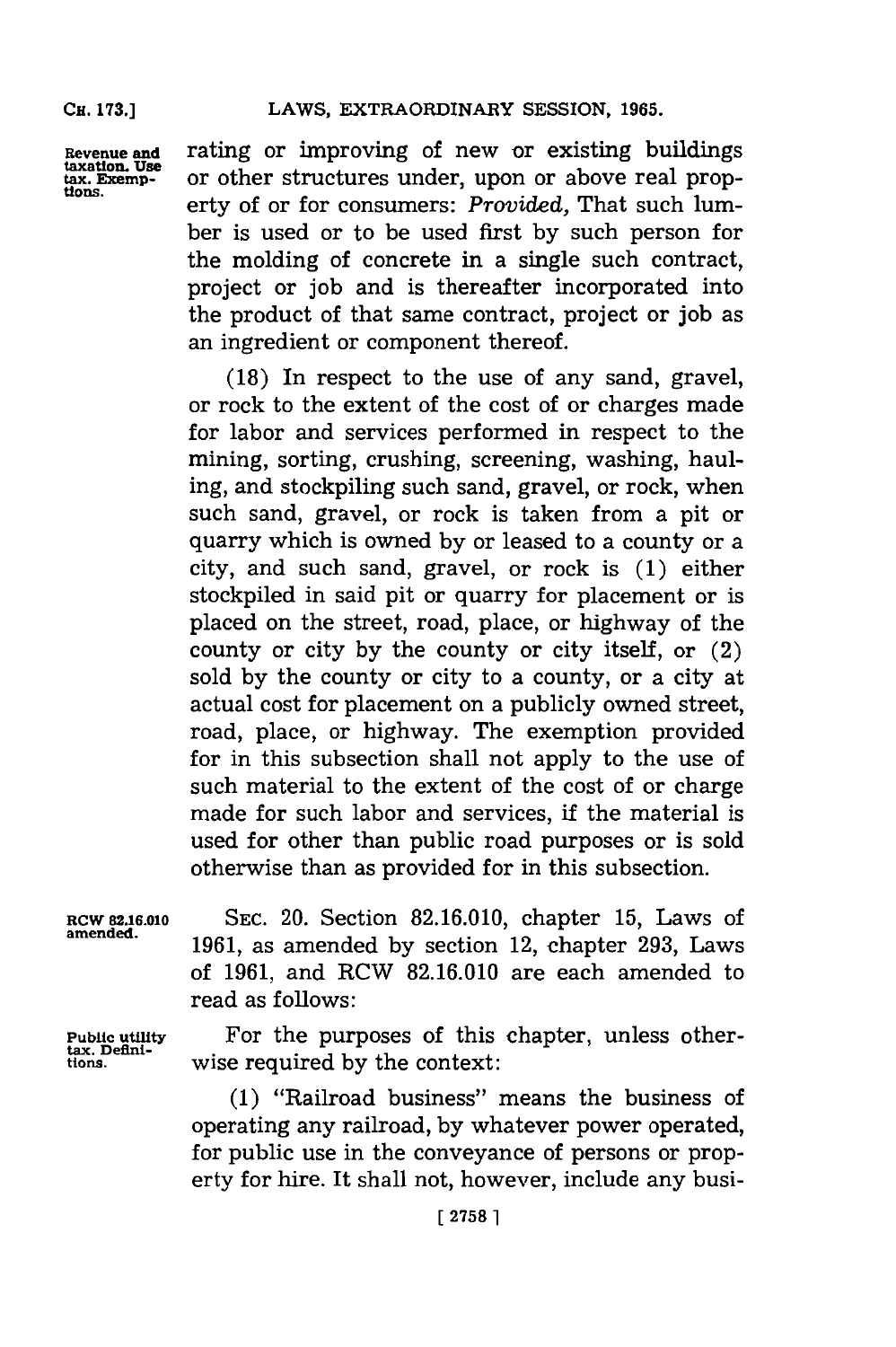ness herein defined as an urban transportation business;

(2) "Express business" means the business of carrying property for public hire on the line of any common carrier operated in this state, when such common carrier is not owned or leased **by** the person engaging in such business;

**(3)** "Railroad car business" means the business of renting, leasing or operating stock cars, furniture cars, refrigerator cars, fruit cars, poultry cars, tank cars, sleeping cars, parlor cars, buffet cars, tourist cars, or any other kinds of cars used for transportation of property or persons upon the line of any railroad operated in this state when such railroad is not owned or leased **by** the person engaging in such business.

(4) "Water distribution business"' means the business of operating a plant or system for the distribution of water for hire or sale:

**(5)** "Light and power business" means the business of operating a plant or system for the generation, production or distribution of electrical energy for hire or sale;

**(6)** "Telephone business" means the business of operating or managing any telephone line or part of a telephone line and exchange or exchanges used in the conduct of the business of affording telephonic communication for hire. It includes cooperative or farmer line telephone companies or associations operating an exchange;

**(7)** "Telegraph business" means the business of affording telegraphic communication for hire;

**(8)** "Gas distribution business" means the business of operating a plant or system for the production or distribution for hire or sale of gas, whether manufactured or natural;

**(9)** "Motor transportation business" means the business (except urban transportation business) of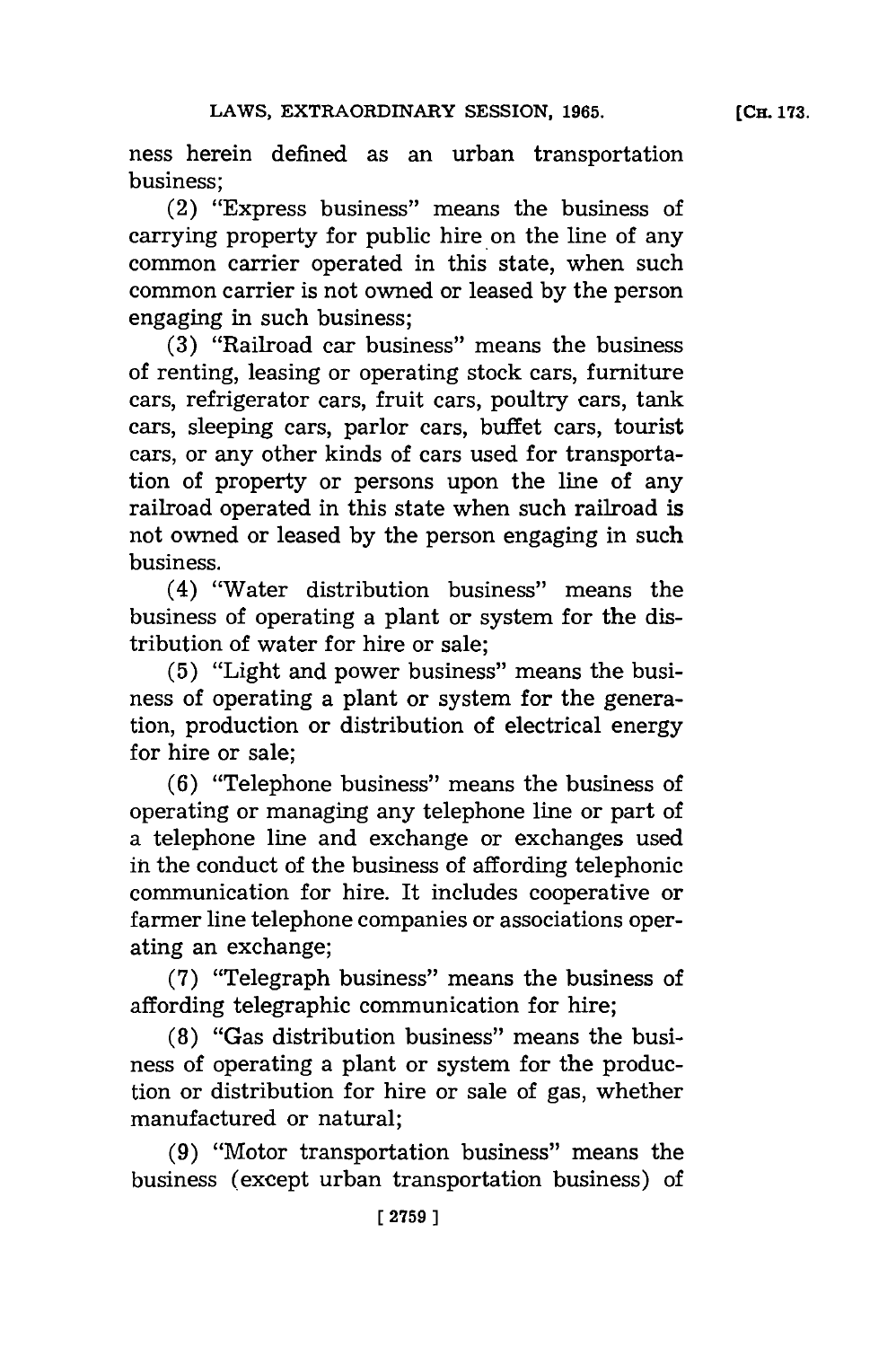**Revenue and** operating any motor propelled vehicle **by** which pertaxation.<br>**Public utility** sons or property of others are conveyed for hire,<br>tions, and includes but is not limited to the operation of and includes, but is not limited to, the operation of any motor propelled vehicle as an auto transportation company (except urban transportation business), common carrier or contract carrier as defined **by** RCW **81.68.010** and **81.80.010:** *Provided,* That "motor transportation business" shall not mean or include the transportation of logs or other forest products exclusively upon private roads or private highways.

> **(10)** "Urban transportation business" means the business of operating any vehicle for public use in the conveyance of persons or property for hire, insofar as (a) operating entirely within the corporate limits of any city or town, or within five miles of the corporate limits thereof, or **(b)** operating entirely within and between cities and towns whose corporate limits are not more than five miles apart or within five miles of the corporate limits of either thereof. Included herein, but without limiting the scope hereof, is the business of operating passenger vehicles of every type and also the business of operating cartage, pickup, or delivery services, including in such services the collection and distribution of property arriving from or destined to a point within or without the state, whether or not such collection or distribution be made **by** the person performing a local or interstate line-haul of such property;

> **(11)** "Public service business" means any of the businesses defined in subdivisions **(1),** (2), **(3),** (4), **(5), (6), (7), (8), (9),** and **(10)** or any business subject to control **by** the state, or having the powers of eminent domain and the duties incident thereto, or any business hereafter declared **by** the legislature to be of a public service nature. It includes, among others, without limiting the scope hereof: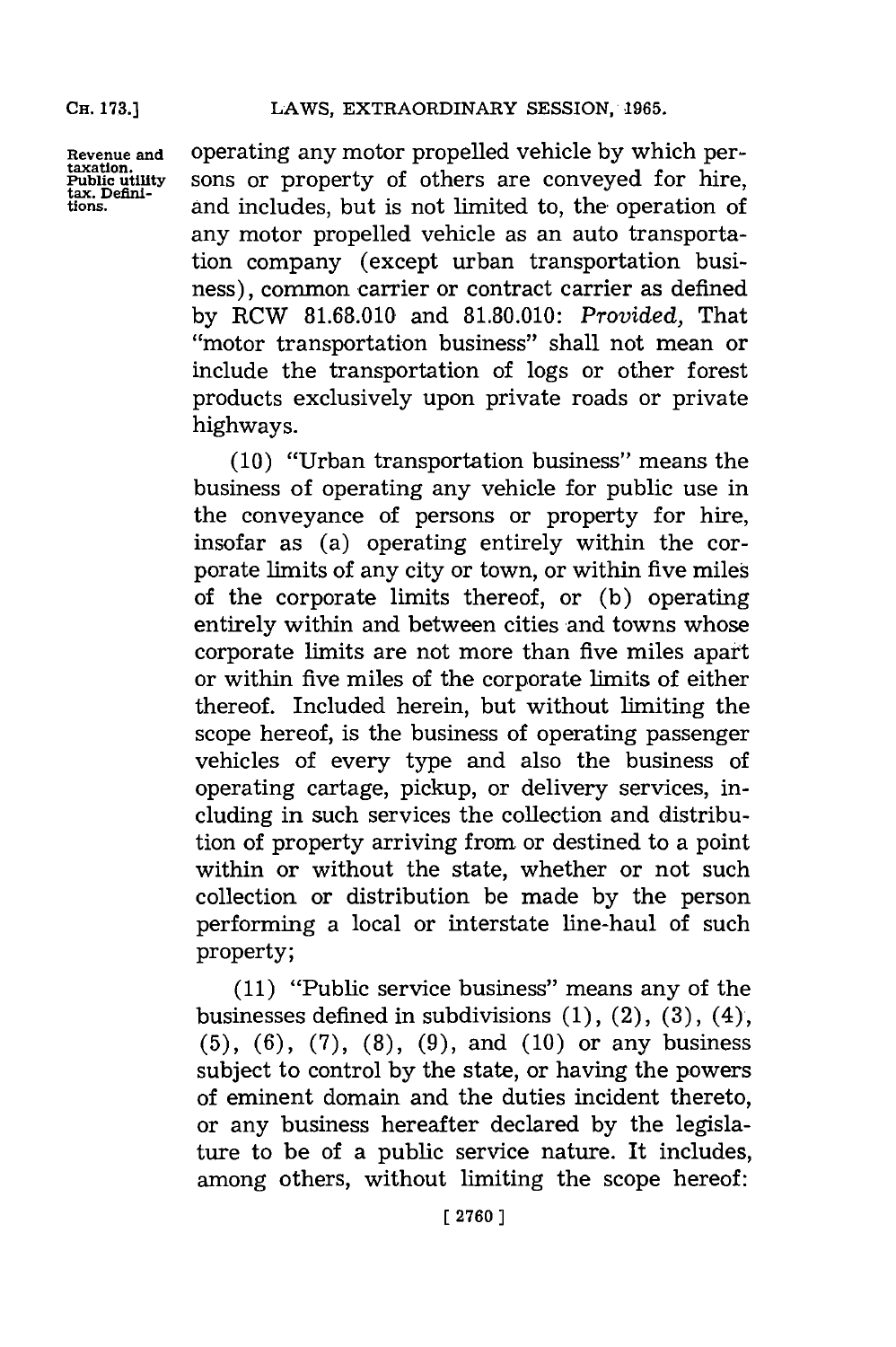Airplane transportation, boom, dock, ferry, log patrol, pipe line, warehouse, toll bridge, toll logging road, water transportation and wharf businesses;

(12) "Tugboat business" means the business of operating tugboats, towboats, wharf boats or similar vessels in the towing or pushing of vessels, barges or rafts for hire;

**(13)** "Gross income" means the value proceeding or accruing from the performance of the particular public service or transportation business involved, including operations incidental thereto, but without any deduction on account of the cost of the commodity furnished or sold, the cost of materials used, labor costs, interest, discount, delivery costs, taxes, or any other expense whatsoever paid or accrued and without any deduction on account of losses;

(14) The meaning attributed, in chapter 82.04, to the term "tax year," "person," "value proceeding or accruing," "business," "engaging in business," "in this state," "within this state," "cash discount" and ''successor'' shall apply equally in the provisions of this chapter.

**SEC.** 21. Section **82.16.020,** chapter **15,** Laws **Of RCW 82.16.020 1961, as amended by section 13, chapter 293, Laws of 1961,** and RCW **82.16.020** are each amended to read as follows:

There is levied and there shall be collected from **Public utility** every person a tax for the act or privilege of engaging within this state in any one or more of the businesses herein mentioned. The tax shall be equal to the gross income of the business, multiplied **by** the rate set out after the business, as follows:

**(1)** Railroad, express, railroad car, water distribution, light and power, telephone and telegraph businesses: Three percent: *Provided,* That a common carrier railroad operating as a plant facility to the extent of eighty percent or more of its busi-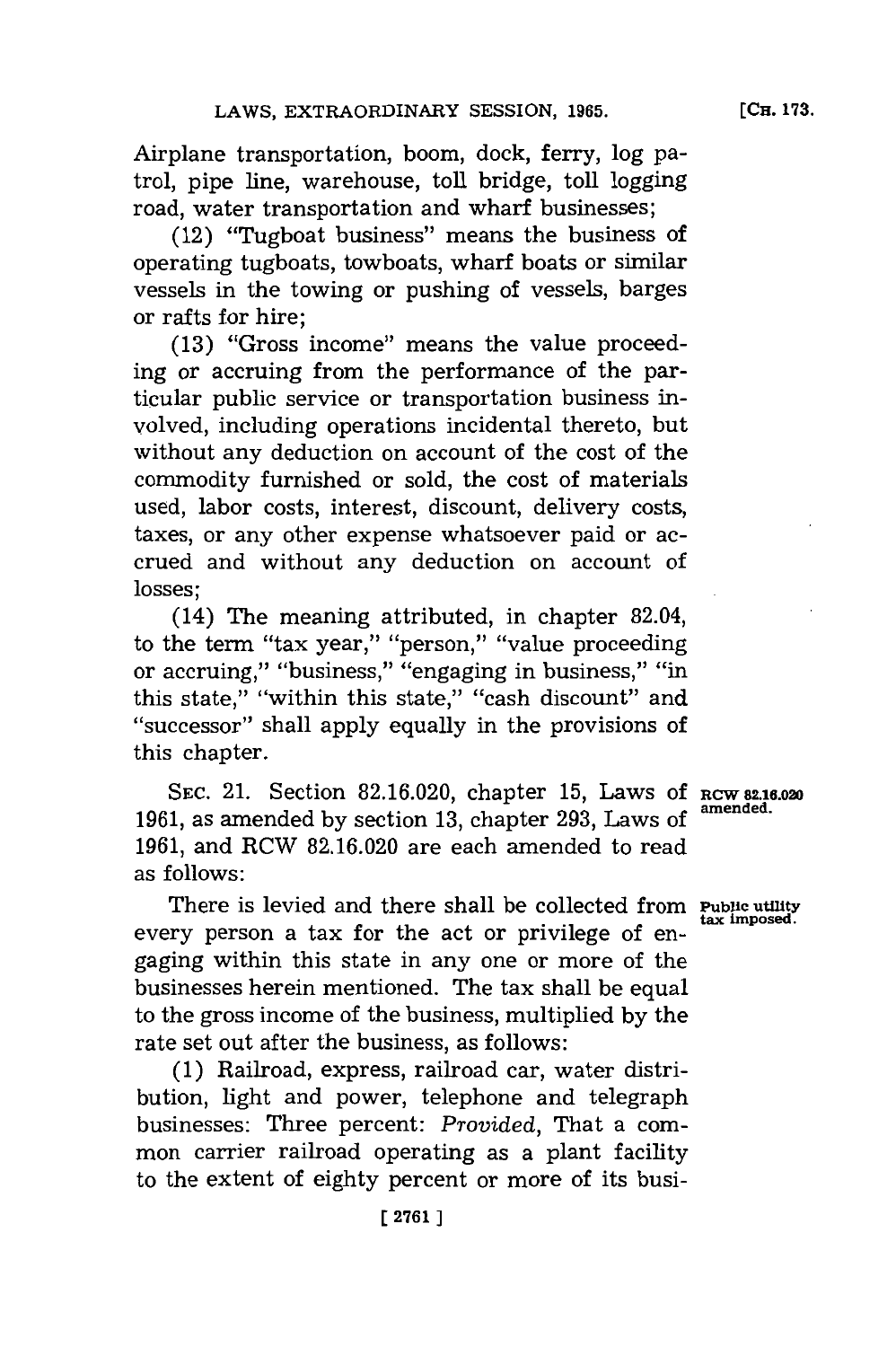taxation.<br>Public utility<br>tax. Imposed.

**CH. 173.]**

Revenue and ness shall pay a tax of one-fourth of one percent on such eighty percent or more of its business and three percent on all other business:

(2) Gas distribution business: Two percent;

**(3)** Urban transportation business: One-half of one percent;

(4) Vessels under sixty-five feet in length, except tugboats, operating upon the waters within the state: One-half of one percent;

**(5)** Motor transportation and tugboat businesses and all public service businesses other than ones mentioned above: One and one-half percent.

**RCW 82.16.050 SEC.** 22. Section **82.16.050,** chapter **15,** Laws of **amended. 1961,** and RCW **82.16.050** are each amended to read as follows:

**Deductlonsin** In computing tax there may be deducted from the gross income the following items:

> **(1)** Amounts derived **by** municipally owned or operated public service businesses, directly from taxes levied for the support or maintenance thereof: *Provided,* That this section shall not be construed to exempt service charges which are spread on the property tax rolls and collected as taxes;

> (2) Amounts derived from the sale of commodities to persons in the same public service business as the seller, for resale as such within this state. This deduction is allowed only with respect to water distribution, light and power, gas distribution or other public service businesses which furnish water, electrical energy, gas or any other commodity in the performance of public service businesses;

> **(3)** Amounts actually paid **by** a taxpayer to another person taxable under this chapter as the latter's portion of the consideration due for services furnished jointly **by** both, if the total amount has been credited to and appears in the gross income reported for tax **by** the former;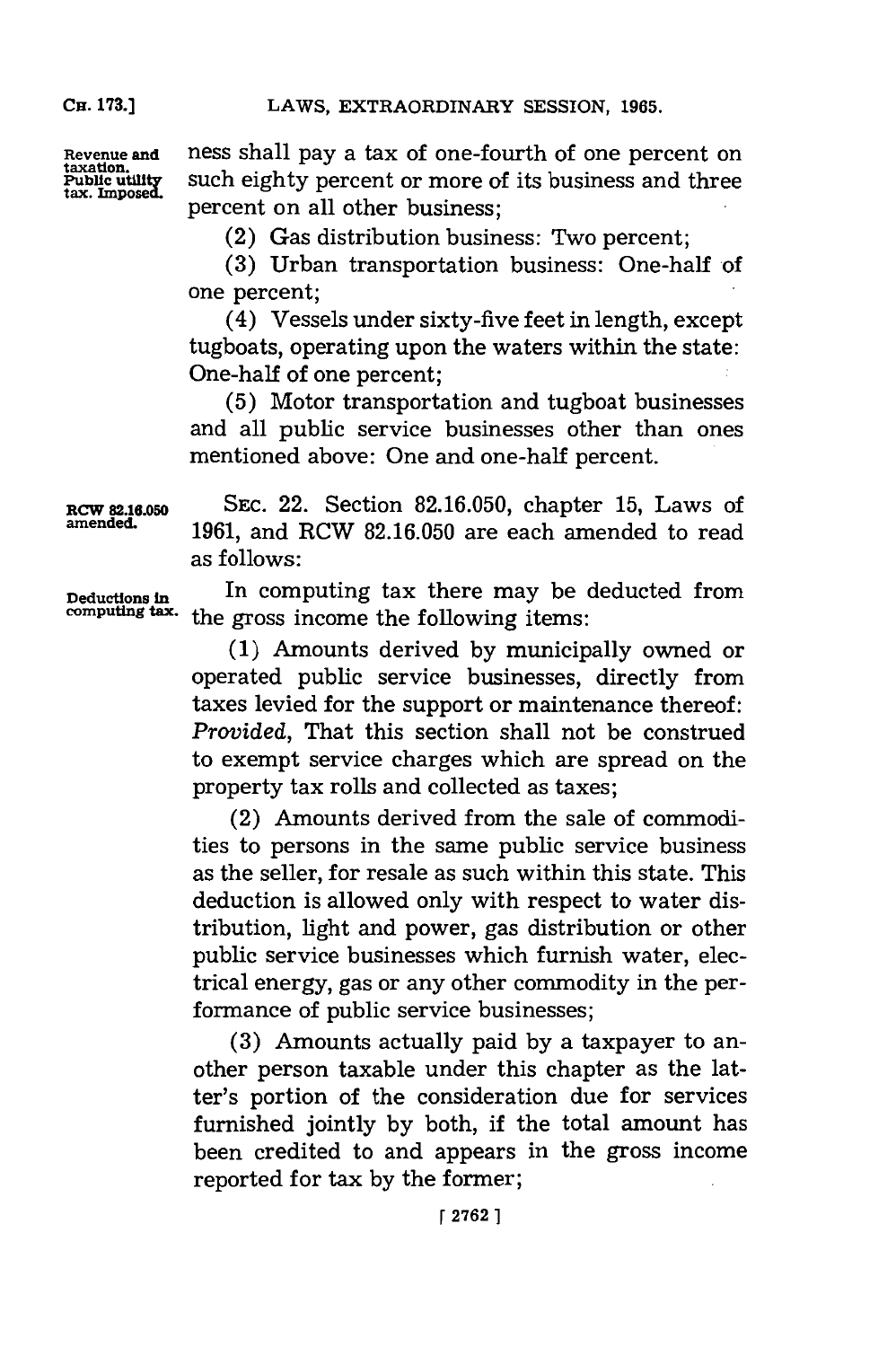(4) The amount of cash discount actually taken **by** the purchaser or customer;

**(5)** The amount of credit losses actually sustained **by** taxpayers whose regular books of accounts are kept upon an accrual basis;

**(6)** Amounts derived from business which the state is prohibited from taxing under the Constitution of this state or the Constitution or laws of the United States;

**(7)** Amounts derived from the distribution of water through an irrigation system, for irrigation purposes;

**(8)** Amounts derived from the transportation of commodities from points of origin in this state to final destination outside this state, or from points of origin outside this state to final destination in this state, with respect to which the carrier grants to the shipper the privilege of stopping the shipment in transit at some point in this state for the purpose of storing, manufacturing, milling, or other processing, and thereafter forwards the same commodity, or its equivalent, in the same or converted form, under a through freight rate from point of origin to final destination; and amounts derived from the transportation of commodities to an export elevator, wharf, dock or ship side on tidewater or navigable tributaries thereto, from points of origin in the state, and thereafter forwarded **by** water carrier, in their original form, to interstate or foreign destinations: *Provided,* That no deduction will be allowed when the point of origin and the point of delivery to such an export elevator, wharf, dock, or ship side are located within the corporate limits of the same city or town;

**(9)** Amounts derived from the production, sale, or transfer of electrical energy for resale or consumption outside the state if the production or generation of such energy is subject to tax under the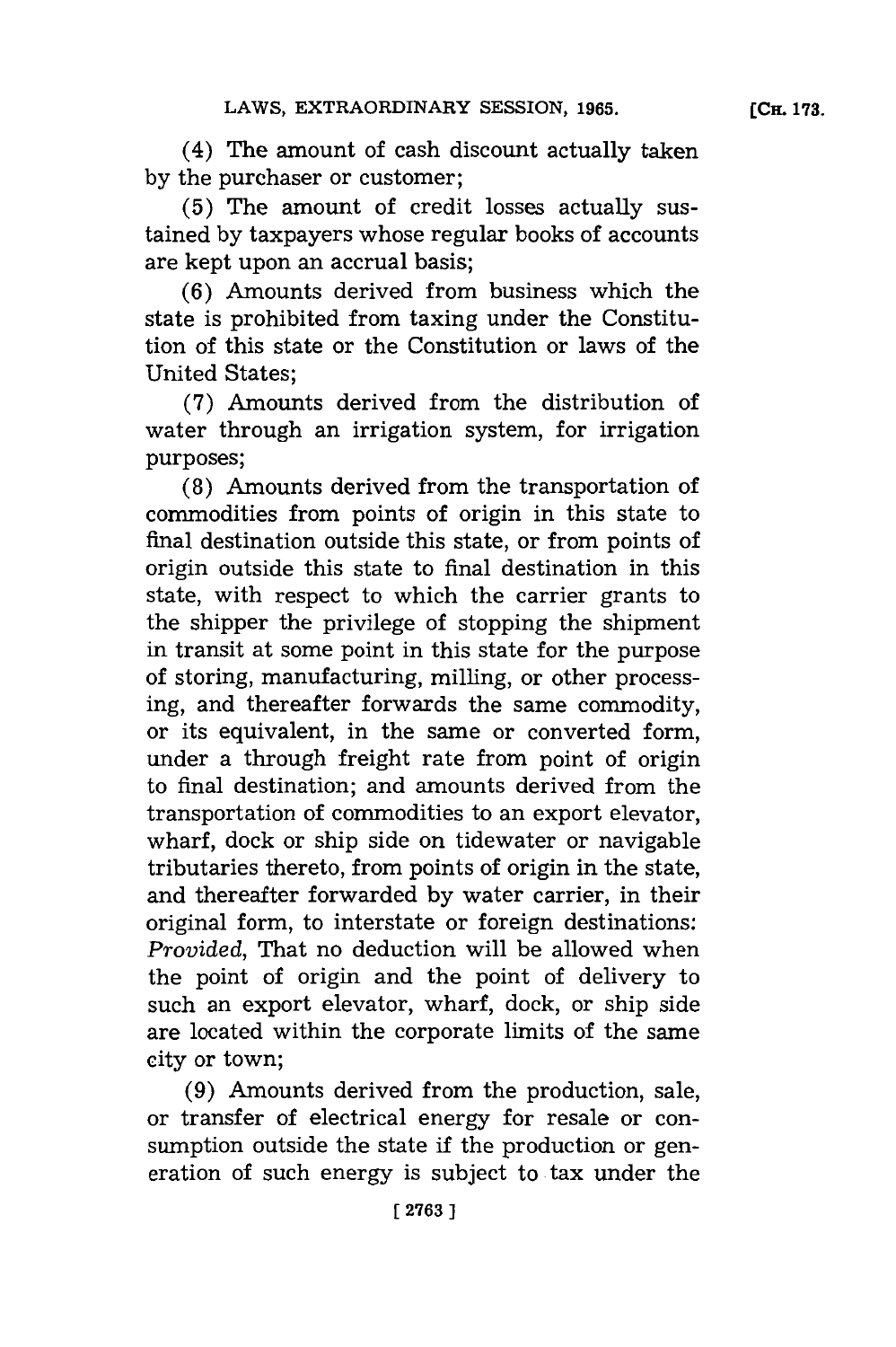**CH. 173.]**

**Revenue and taxation. Public utility tax. Deductions in com- puting tax.** manufacturing classification of chapter 82.04 RCW: *Provided,* That the exemption set forth in RCW **82-** .04.310 shall not be applicable to the generation or production of the electrical energy so produced, sold, or transferred: *And provided further,* That no credit has been claimed as an offset to taxes imposed under RCW 82.04.240.

**RCW 82.24.020 SEC. 23.** Section 82.24.020, chapter **15,** Laws of 1961 as amended by section 3, chapter 24, Laws of **1961** extraordinary session and RCW 82.24.020 are each amended to read as follows:

**cigarette** tax There is levied and there shall be collected as  $R_{\text{rate}}^{\text{Imposed}}$  hereinafter provided, a tax upon the sale, use, consumption, handling or distribution of all cigarettes, in an amount equal to the rate of four mills per cigarette.

**RCW 82.2A.070 SEC.** 24. Section **82.24.070,** chapter **15,** Laws of 1961 as amended by section 4, chapter 24, Laws of **1961** extraordinary session, and RCW **82.24.070** are each amended to read as follows:

**Compensation** Wholesalers and retailers subject to the provisions of this chapter shall be allowed compensation for their services in affixing the stamps herein required a sum equal to two percent of the value of the stamps purchased or affixed **by** them.

**amended. 1961** and RCW **82.26.020 are** each amended **to** read as follows:

Tobacco (1) From and after June 1, 1965, there is levied<br> **products tax.** and there shall be collected a tax upon the sale, use,<br> **Rafe.** consumption, handling, or distribution of all tobacco products in this state at the rate of thirty percent of the wholesale sales price of such tobacco products. Such tax shall be imposed at the time the distributor (a) brings, or causes to be brought, into this state from without the state tobacco products for sale, **(b)** makes, manufactures, or fabricates tobacco products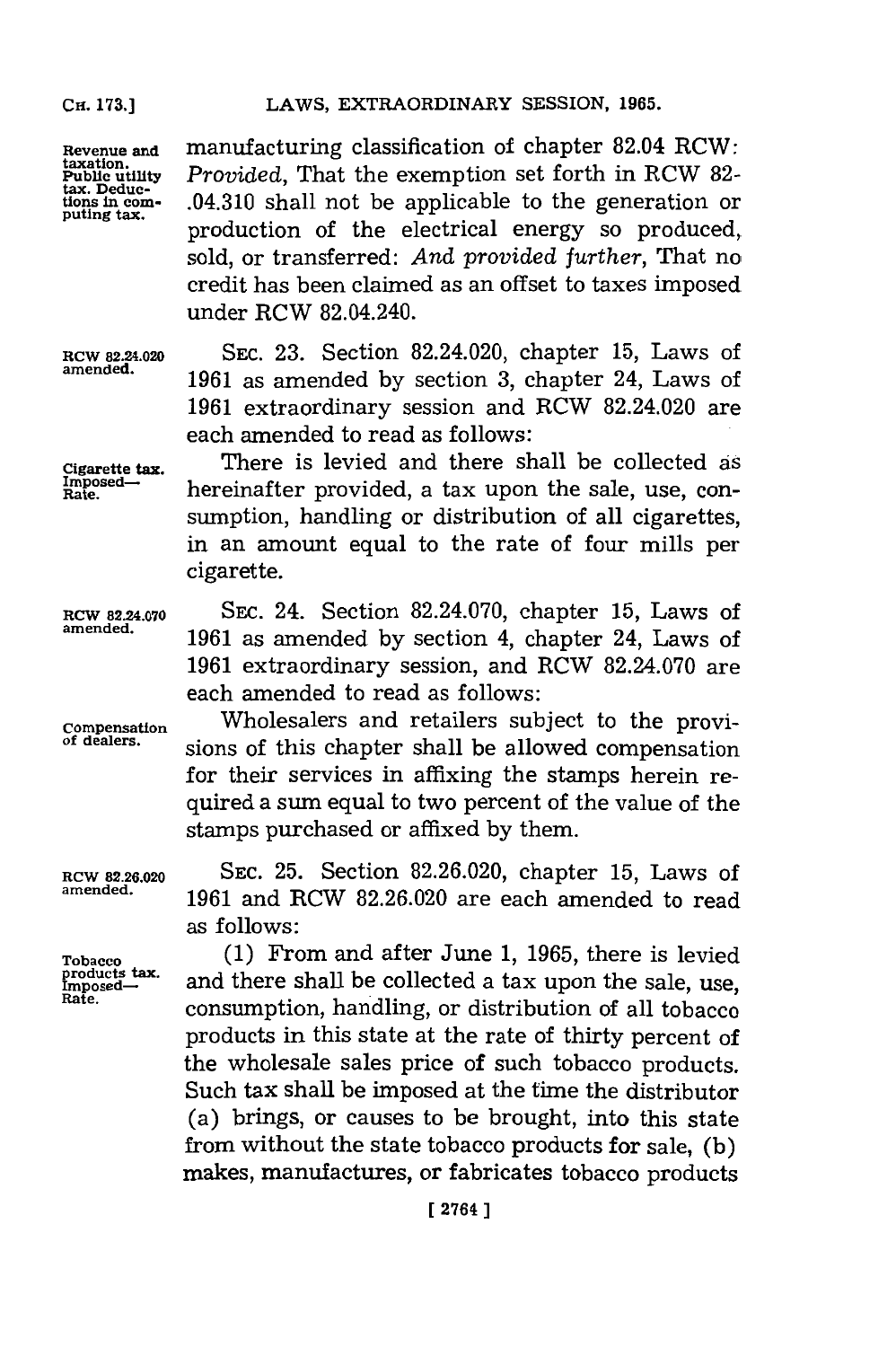**[CH. 173.**

in this state for sale in this state, or **(c)** ships or transports tobacco products to retailers in this state, to be sold **by** those retailers.

(2) **A** floor stocks tax is hereby imposed upon every distributor of tobacco products at the rate of twenty-five percent of the wholesale sales price of each tobacco product in his possession or under his control on July **1, 1959.**

Each distributor, within twenty days after July **1, 1959** shall file a report with the commission, in such form as the commission may prescribe, showing the tobacco products on hand on July **1, 1959** and the amount of tax due thereon.

The tax imposed **by** this subdivision shall be due and payable within twenty days after July **1, 1959** and thereafter shall bear interest at the rate of one percent per month.

**SEC. 26.** There is added to chapter **15,** Laws of **New section. 1961** and to chapter 82.04 RCW a new section to read as follows:

In computing tax under this chapter there may  $B \& o \text{ tax.}$ be credited against the amount of the tax the follow- allowable be creatived against the different of the tail the rone of manufacturers<br>ing items:<br>against tax.

As to persons engaging in activities defined in RCW 82.04.120 (the definition of the term "to manufacture"), an amount not to exceed the tax actually paid under chapter **82.08** RCW (Retail Sales Tax) or chapter **82.12** RCW (Use Tax) **by** such persons or their lessors or their contract vendors, on materials, labor and services in the construction or major improvement of buildings, structures or other improvements to real property that is, to the extent of eighty-five percent or more of the value of the improvements, used or to be used in or related to the business of manufacture for sale or commercial or industrial use of any articles, substances or commodities: *Provided,* That this credit shall be allowable only against tax payable **by** the manufacturer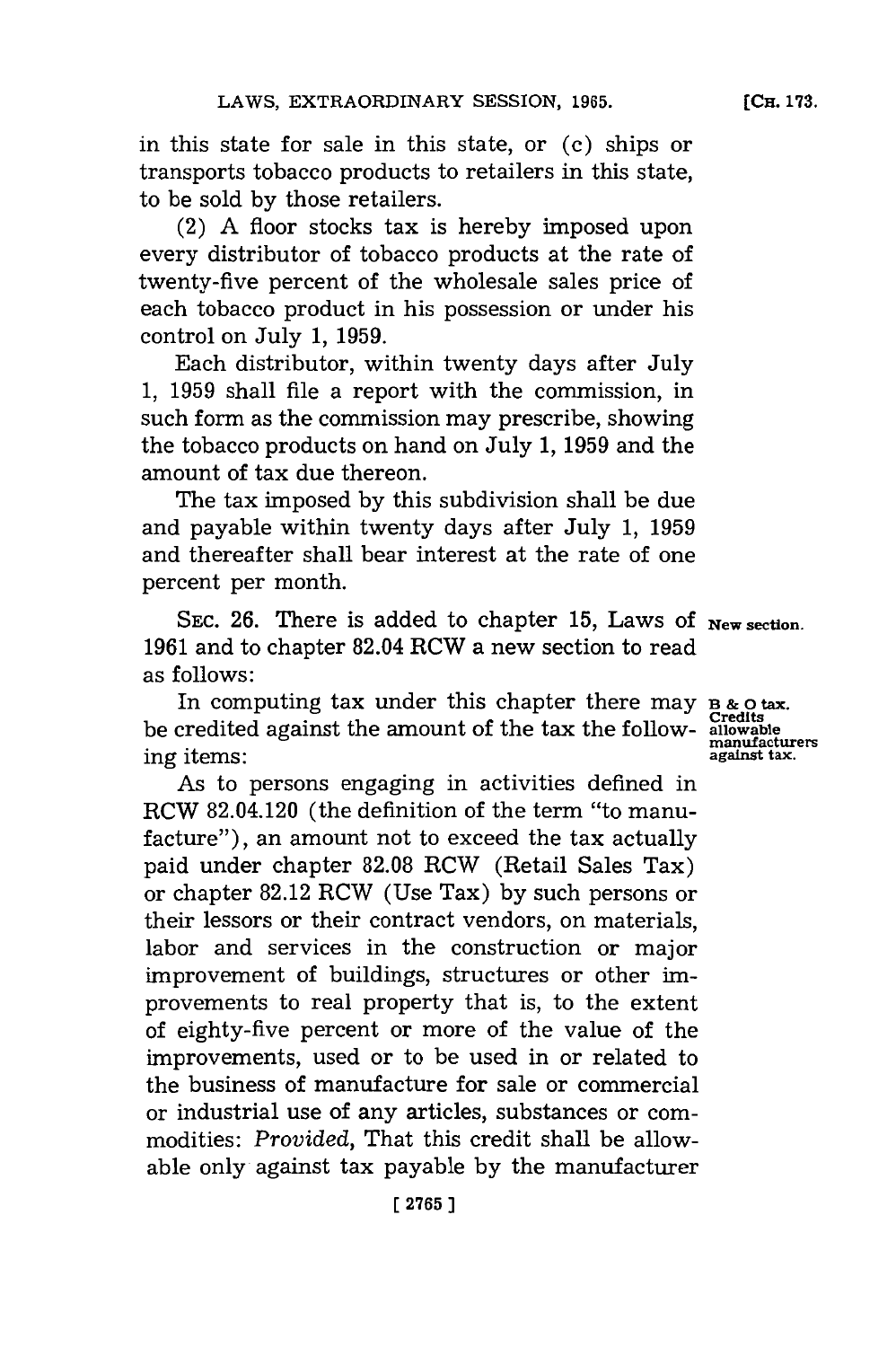**Revenue and taxation. B & 0 tax. Credits allowable manu- facturers against tax.**

and measured **by** the value of products or gross proceeds of sales of articles, substances or commodities manufactured in this state: *Provided further,* That this credit shall be allowable only against any tax payable which is attributable to manufacturing which involves the use of such construction or improvements: *And provided further,* That this credit shall not be allowable for tax paid on purchases of material, labor or services on which the supplier thereof became entitled to compensation prior to July **1,** 1964.

**RCW 82.32.060 amended.**

**SEC. 27.** Section **82.32.060,** chapter **15,** Laws of **1961,** as amended **by** section **1,** chapter 22, Laws of **1963** and RCW **82.32.060** are each amended to read as follows:

**Administrative munified average provisions.**<br>
Excess payment—Credit<br>
or refund— Payment of<br>judgment for refund.

If, upon application **by** a taxpayer for a refund or for an audit of his records, or upon an examination of the returns or records of any taxpayer, it is determined **by** the tax commission that within the two years immediately preceding the receipt of the commission of the application **by** the taxpayer for a refund or for an audit, or, in the absence of such an application, within the two years immediately preceding the commencement **by** the commission of such examination, a tax has been paid in excess of that properly due, the excess amount paid within such period of two years shall be credited to the taxpayer's account or shall be refunded to the taxpayer, at his option. Except as to the credits in computing tax authorized **by** section **26** of this **1965** amendatory act, no refund or credit shall be allowed with respect to any payments made to the commission more than two years before the date of such application or examination. Where a refund or credit may not be made because of the lapse of said two year period, the amount of the refund or credit which would otherwise be allowable for the portion of the statutory assessment period preceding the two year pe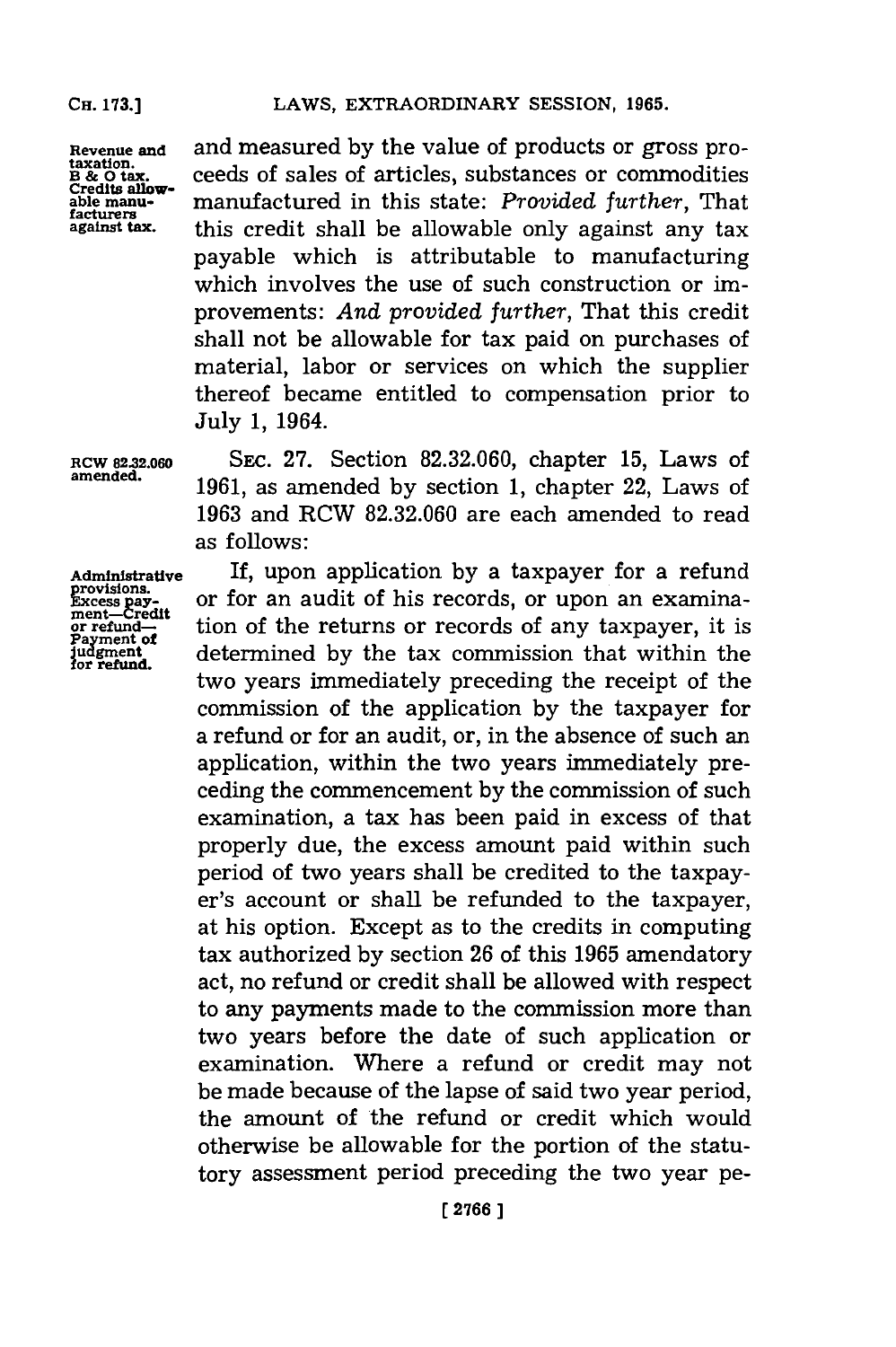niod may be offset against the amount of any tax deficiency which may be determined **by** the commission for such statutory assessment period. Notwithstanding the foregoing, no refund or credit shall be granted with respect to taxes paid prior to May **1, 1950,** but where a refund or credit may not be made because the tax was paid prior to May **1, 1950,** the amount of the refund or credit which would otherwise be allowable for the portion of the statutory assessment period preceding May **1, 1950,** may be offset against the amount of any tax deficiency which may be determined **by** the commission for such preceding period.

Notwithstanding the foregoing limitations there shall be refunded or credited to taxpayers engaged in the performance of United States government contracts or subcontracts the amount of any tax paid, measured **by** that portion of the amounts received from the United States, which taxpayer is required **by** contract or applicable federal statute to refund or credit to the United States, if claim for such refund is filed **by** the taxpayer with the tax commission within one year of the date that the amount of the refund or credit due to the United States is finally determined and filed within four years of the date on which the tax was paid: *Provided,* That no interest shall be allowed on such refund.

Any such refunds shall be made **by** means of vouchers approved **by** the tax commission and **by** the issuance of state warrants drawn upon and payable from such funds as the legislature may provide.

Any judgment for which a recovery is granted **by** any court of competent jurisdiction, not appealed from, for tax, penalties, and interest which were paid **by** the taxpayer, and costs, in a suit **by** any taxpayer shall be paid in like manner, upon the filing with the tax commission of a certified copy of the order or judgment of the court. Except as to the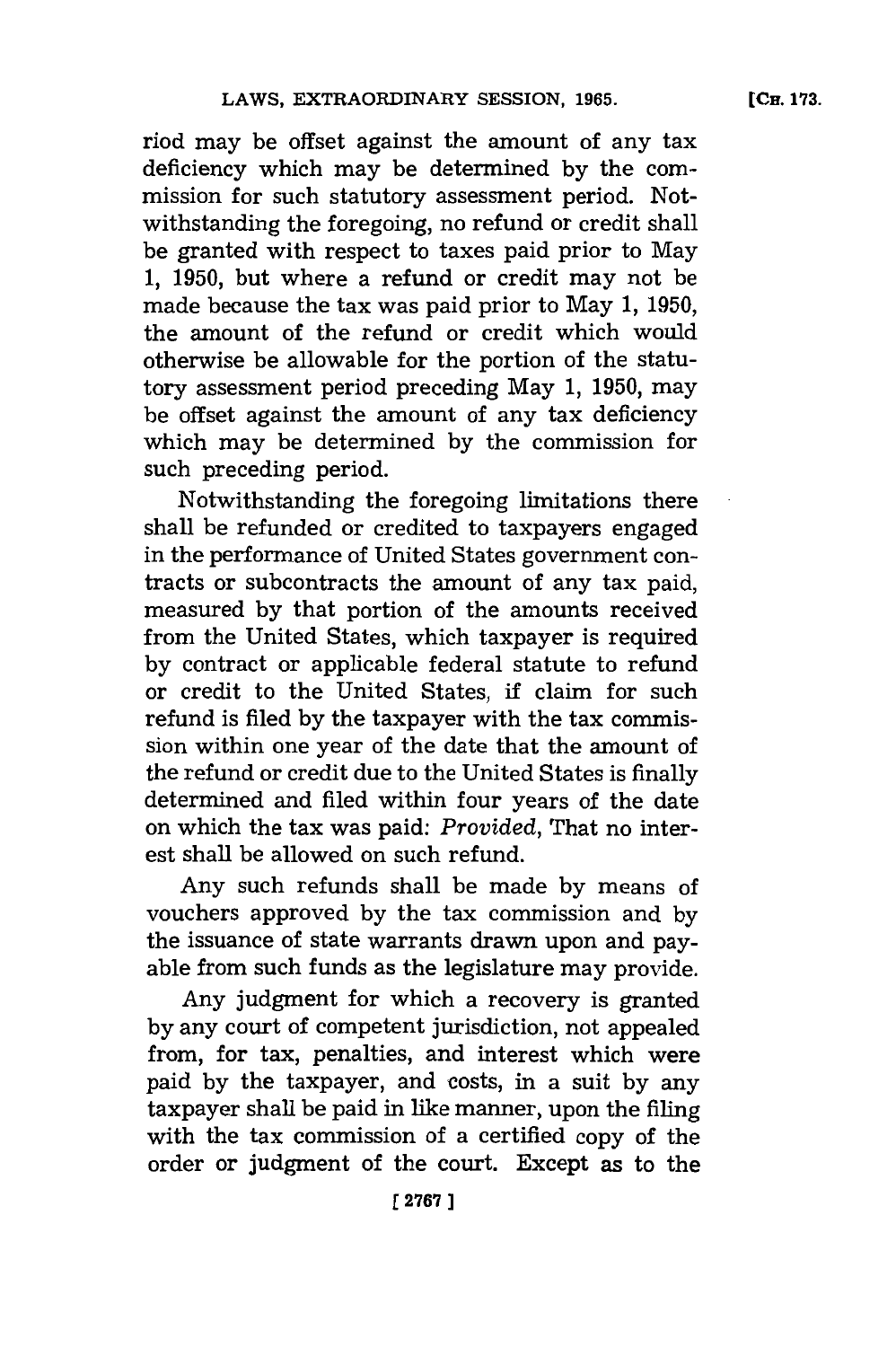credits in computing tax authorized **by** section **26** of this **1965** amendatory act, interest at the rate of three percent per annum shall be allowed **by** the tax commission and **by** any court on the amount of any refund or recovery allowed to a taxpayer for taxes, penalties, or interest paid by him after May **1,** 1949, and interest at the same rate shall be allowed on any judgment recovered **by** a taxpayer for taxes, penalties, or interest paid after such date.

**RCW 82.48.100 SEC. 28.** Section **82.48.100,** chapter **15,** Laws of **amended. 1961** and RCW **82.48.100** are each amended to read as follows:

**taxation. Air-**

**Revenue and** This chapter shall not apply to:

**craft excise.** Aircraft owned **by** and used exclusively in the **aircaft,** service of any government or any political subdivision thereof, including the government of the United States, any state, territory, or possession of the United States, or the District of Columbia, which are not engaged in carrying persons or property for commercial purposes;

> Aircraft registered under the laws of a foreign country;

> Aircraft which are owned **by** a nonresident and registered in another state: *Provided,* That if any such aircraft shall remain in and/or be based in this state for a period of ninety days or longer it shall not be exempt under this section;

> Aircraft engaged principally in commercial flying which constitutes interstate or foreign commerce; and aircraft owned **by** the manufacturer thereof while being operated for test or experimental purposes, or for the purpose of training crews for purchasers of the aircraft;

> Aircraft being held for sale, exchange, delivery, test, or demonstration purposes solely as stock in trade of an aircraft dealer licensed under RCW Title 14.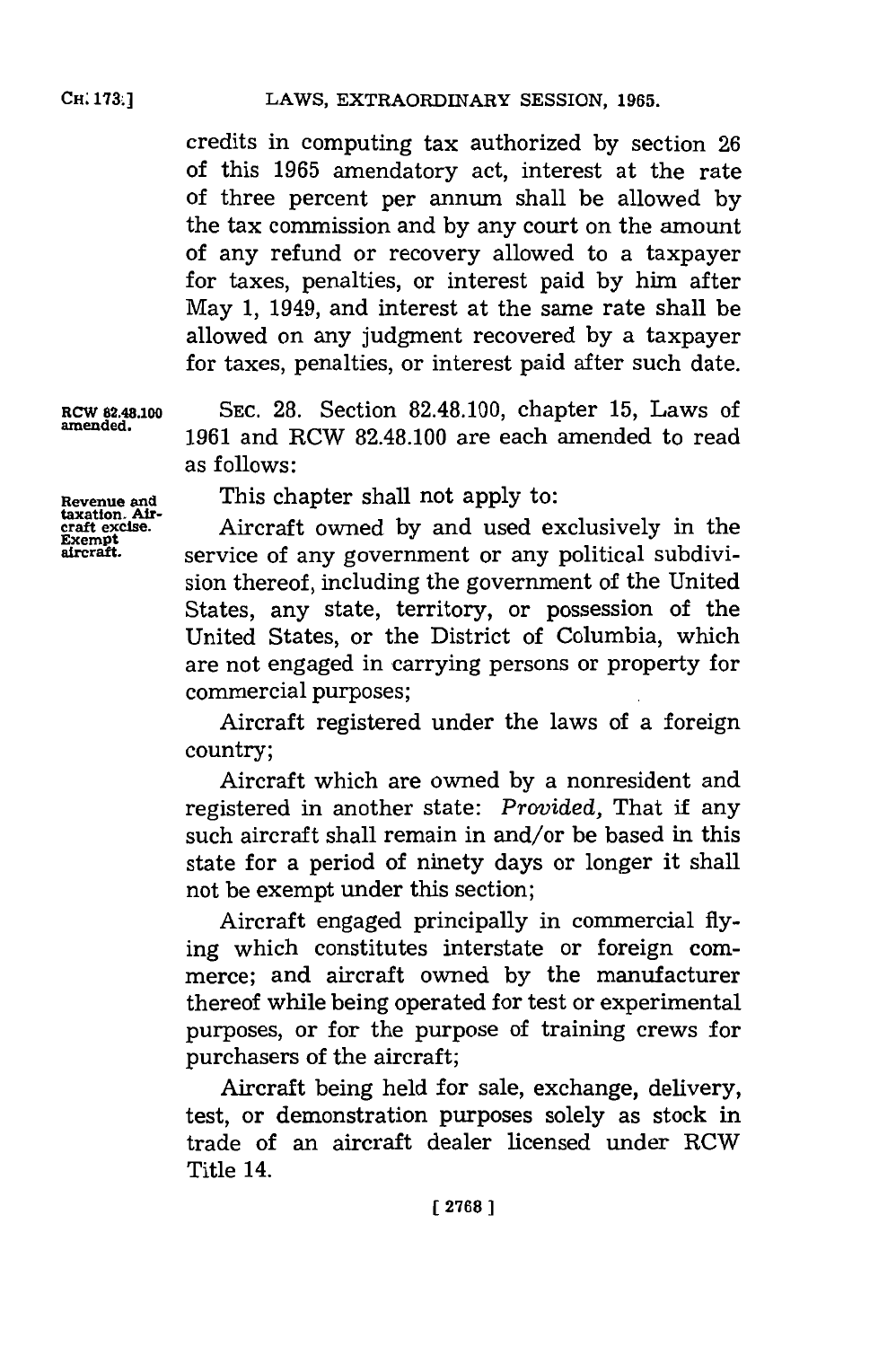**SEC. 29.** Section **82.50.030,** chapter **15,** Laws **Of RCW 82.50 030 1961** as amended **by** section **7,** chapter **199,** Laws **of amended. 1963** and RCW **82.50.030** are each amended to read as follows:

The rate and measure of tax imposed by this **House trailer**<br>inter for each calendar year shall be one and one- Minimum chapter for each calendar year shall be one and one- Minimum<br>half percent of the fair market value of the house **Fractional** half percent of the fair market value of the house **Fraction** trailer, as determined in the manner provided in this chapter: *Provided,* That the calendar year shall be divided into twelve parts corresponding to the months of the calendar year and the excise tax upon a house trailer used for the first time in this state after the last day of any month shall only be levied for the remaining months of the calendar year including the month in which the house trailer is first used: *Provided further,* That the minimum amount of tax payable shall be two dollars.

**A** house trailer shall be deemed used for the first time in this state when such vehicle was not previously licensed **by** this state **for** the year immediately preceding the year in which application for license is made.

**SEC. 30.** Section 24, chapter **62,** Laws of **1933** Rcw **66.24.290** extraordinary session, and  $RCW$   $66.24.290$  are each amended to read as follows:

Any brewer or beer wholesaler licensed under this title may sell and deliver beer to holders of authorized licenses direct, but to no other person, other than the board; and every such brewer or beer wholesaler shall report all sales to the board monthly, pursuant to the regulations, and shall pay to the board as an added tax for the privilege of manufacturing and selling the beer within the state a tax of one dollar per barrel of thirty-one gallons on sales to licensees within the state and on sales to licensees within the state of bottled and canned beer shall pay a tax computed in gallons at the rate of one dollar and fifty cents per barrel of thirty-one

**Alcoholic beverages. Authorized, prohibited sales by brewer or wholesaler-Monthly re- port of sales-Additional tax on galonage stamps.**

**[ 2769)1**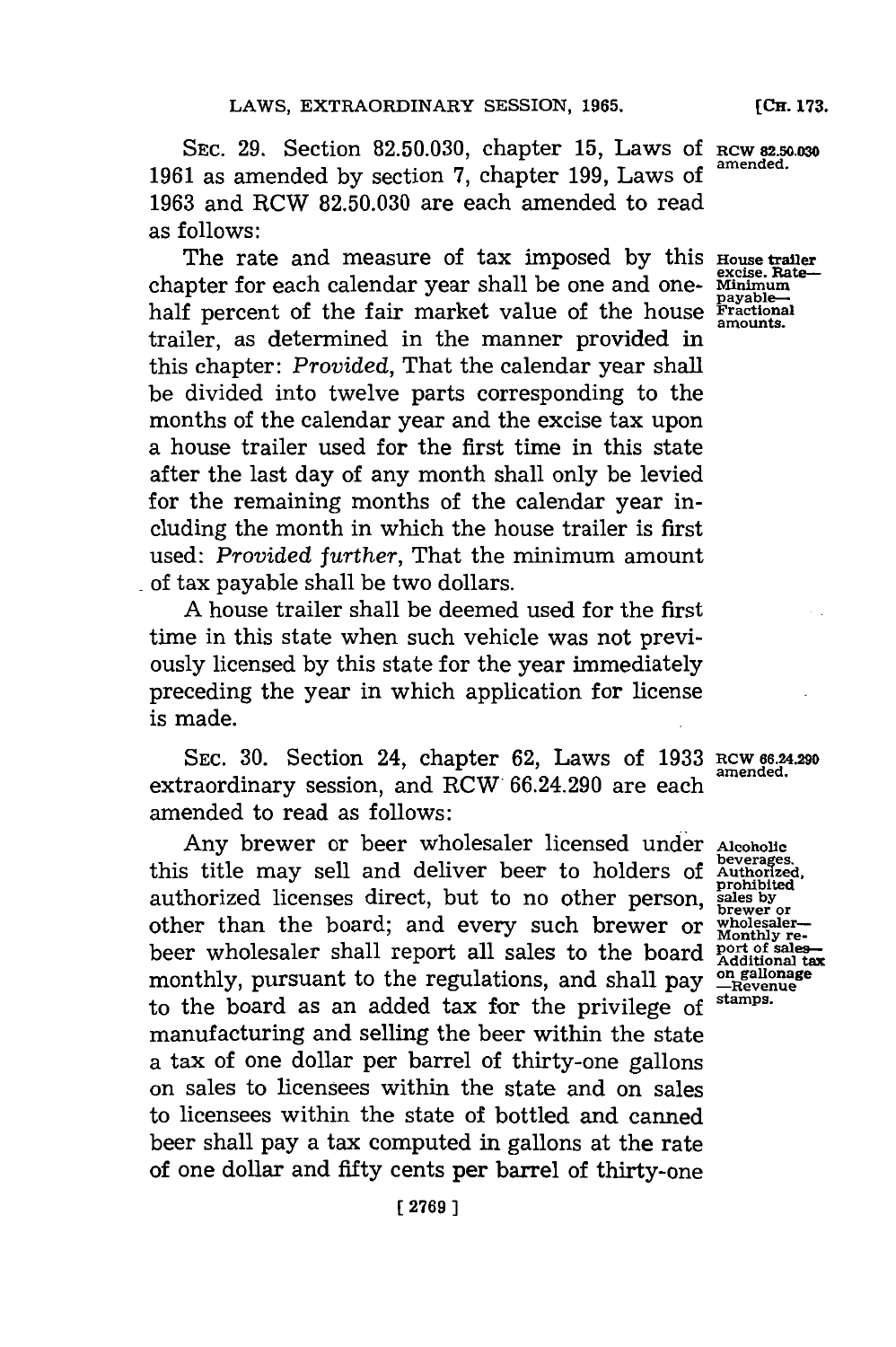Cil. **173:1**

**Revenue and taxation. Alcohollc beverag. Additional tax** on gallonage **stamps.**

 $\bar{z}$ 

gallons. Each such brewer or wholesaler shall procure from the board revenue stamps representing such tax in form prescribed **by** the board and shall affix the same to the barrel or package in such manner and in such denominations as required **by** the board, and shall cancel the same prior to commencing delivery from his place of business or warehouse of such barrels or packages. Beer shall be sold **by** brewers and wholesalers in sealed barrels or packages. The revenue stamps herein provided for need not be affixed and canceled in the making of resales of barrels or packages already taxed **by** the affixation and cancellation of stamps as provided in this section.

The above tax shall not apply to "strong beer" as defined in this title.

**New section.**

**Property**

**SEC. 31.** There is added to chapter **15,** Laws of **1961** and to chapter **84.36** RCW a new section to read as follows:

The following property shall be exempt from taxation: taxes-Exemp-<br>tions. Non-<br>profit corpora-

**All** property, whether real or personal belonging to any nonprofit corporation or cooperative association and used exclusively for the distribution of water to its shareholders or members.

#### **Severability.**

**profit corpora- tion propet used in diy tribution of water.**

> **SEC. 32.** If any phrase, clause, subsection or section of this act shall be declared unconstitutional or invalid **by** any court of competent jurisdiction, it shall be conclusively presumed that the legislature would have enacted this act without the phrase, clause, subsection or section so held unconstitutional or invalid and the remainder of the act shall not be affected as a result of said part being held unconstitutional or invalid.

**Emergency.**

**SEC. 33.** This act is necessary for the immediate preservation of the public peace, health and safety,